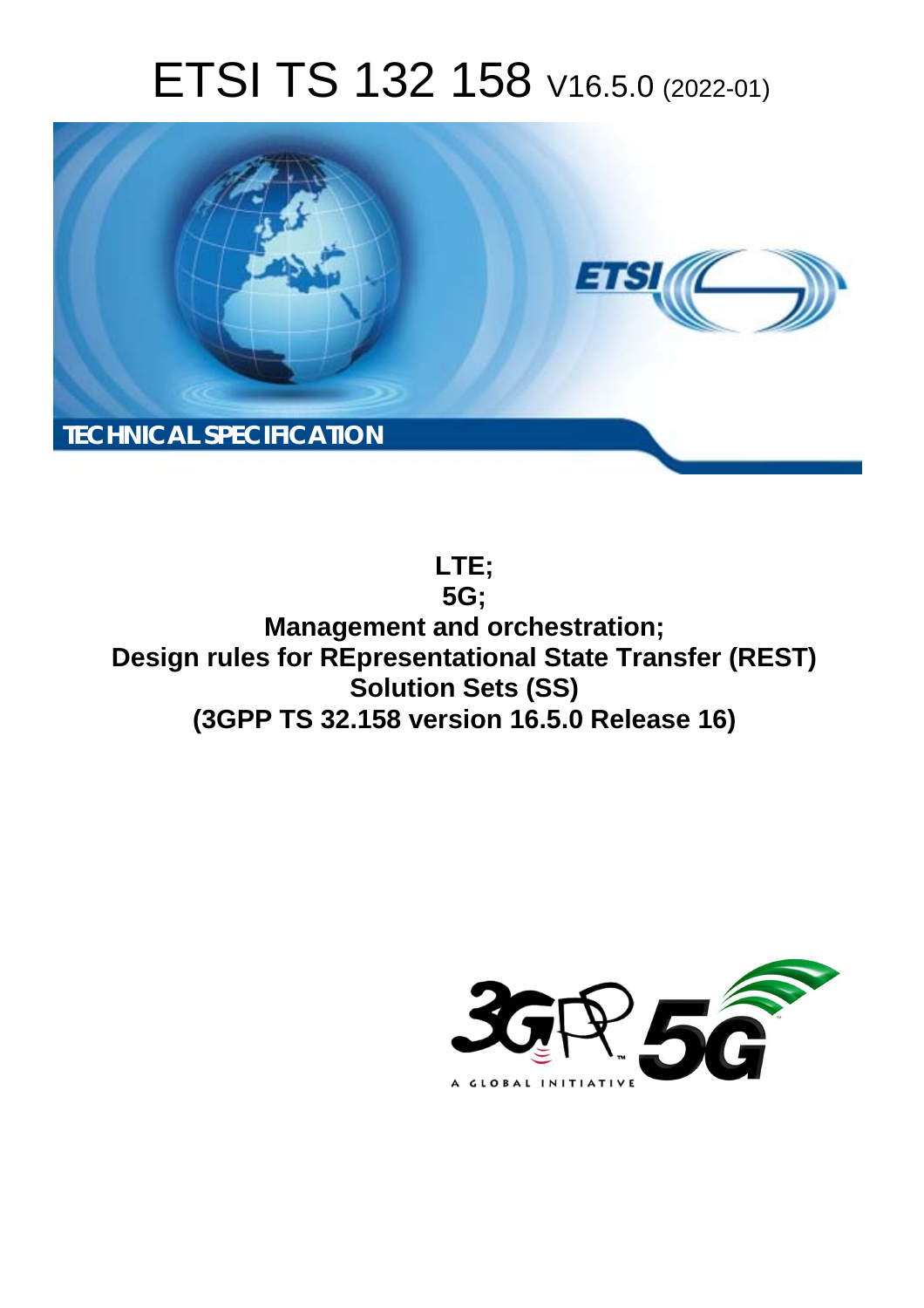Reference RTS/TSGS-0532158vG50

Keywords

5G,LTE

#### *ETSI*

650 Route des Lucioles F-06921 Sophia Antipolis Cedex - FRANCE

Tel.: +33 4 92 94 42 00 Fax: +33 4 93 65 47 16

Siret N° 348 623 562 00017 - APE 7112B Association à but non lucratif enregistrée à la Sous-Préfecture de Grasse (06) N° w061004871

#### *Important notice*

The present document can be downloaded from: <http://www.etsi.org/standards-search>

The present document may be made available in electronic versions and/or in print. The content of any electronic and/or print versions of the present document shall not be modified without the prior written authorization of ETSI. In case of any existing or perceived difference in contents between such versions and/or in print, the prevailing version of an ETSI deliverable is the one made publicly available in PDF format at [www.etsi.org/deliver](http://www.etsi.org/deliver).

Users of the present document should be aware that the document may be subject to revision or change of status. Information on the current status of this and other ETSI documents is available at <https://portal.etsi.org/TB/ETSIDeliverableStatus.aspx>

If you find errors in the present document, please send your comment to one of the following services: <https://portal.etsi.org/People/CommiteeSupportStaff.aspx>

#### *Notice of disclaimer & limitation of liability*

The information provided in the present deliverable is directed solely to professionals who have the appropriate degree of experience to understand and interpret its content in accordance with generally accepted engineering or other professional standard and applicable regulations.

No recommendation as to products and services or vendors is made or should be implied.

No representation or warranty is made that this deliverable is technically accurate or sufficient or conforms to any law and/or governmental rule and/or regulation and further, no representation or warranty is made of merchantability or fitness for any particular purpose or against infringement of intellectual property rights.

In no event shall ETSI be held liable for loss of profits or any other incidental or consequential damages.

Any software contained in this deliverable is provided "AS IS" with no warranties, express or implied, including but not limited to, the warranties of merchantability, fitness for a particular purpose and non-infringement of intellectual property rights and ETSI shall not be held liable in any event for any damages whatsoever (including, without limitation, damages for loss of profits, business interruption, loss of information, or any other pecuniary loss) arising out of or related to the use of or inability to use the software.

#### *Copyright Notification*

No part may be reproduced or utilized in any form or by any means, electronic or mechanical, including photocopying and microfilm except as authorized by written permission of ETSI. The content of the PDF version shall not be modified without the written authorization of ETSI.

The copyright and the foregoing restriction extend to reproduction in all media.

© ETSI 2022. All rights reserved.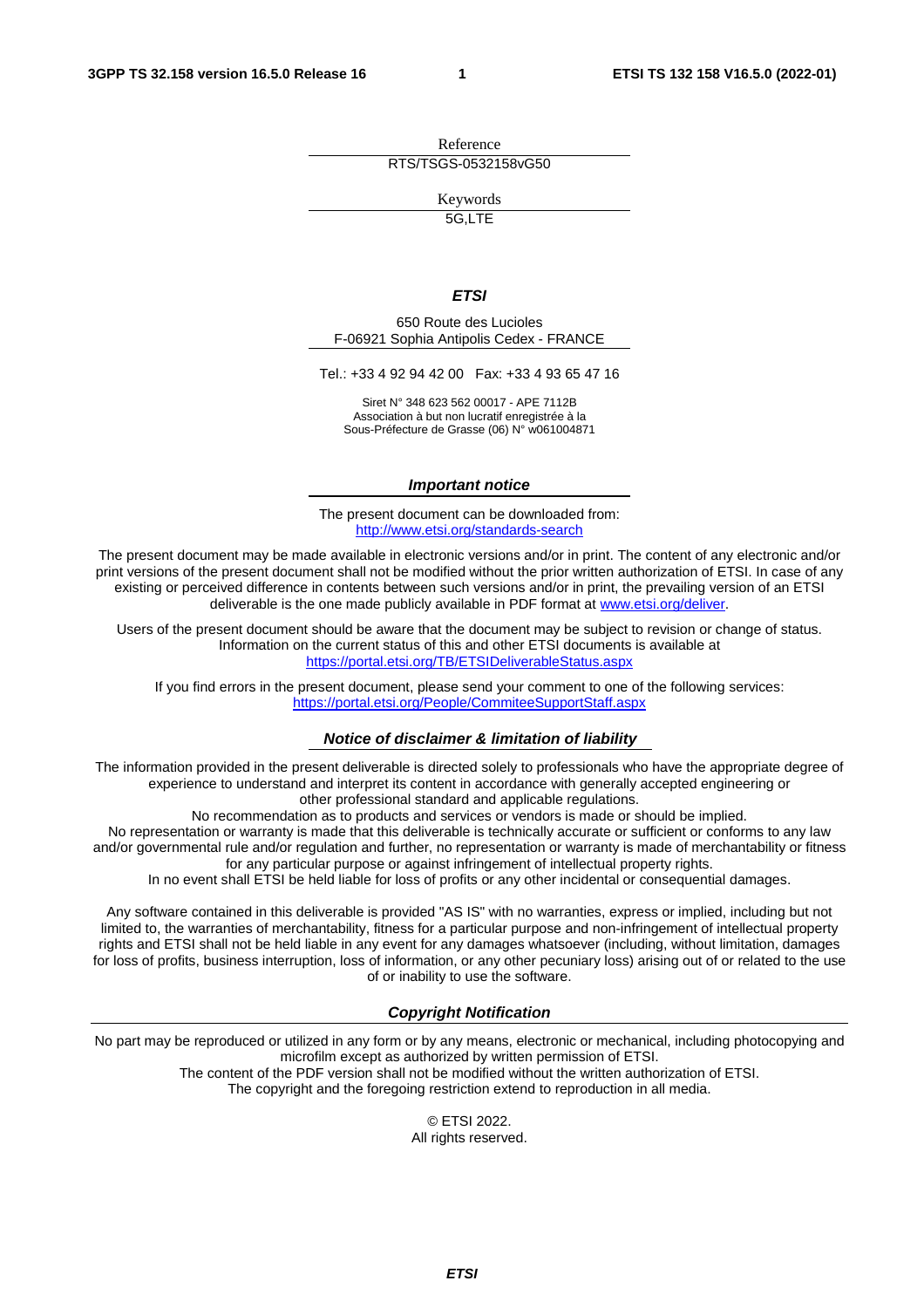# Intellectual Property Rights

#### Essential patents

IPRs essential or potentially essential to normative deliverables may have been declared to ETSI. The declarations pertaining to these essential IPRs, if any, are publicly available for **ETSI members and non-members**, and can be found in ETSI SR 000 314: *"Intellectual Property Rights (IPRs); Essential, or potentially Essential, IPRs notified to ETSI in respect of ETSI standards"*, which is available from the ETSI Secretariat. Latest updates are available on the ETSI Web server ([https://ipr.etsi.org/\)](https://ipr.etsi.org/).

Pursuant to the ETSI Directives including the ETSI IPR Policy, no investigation regarding the essentiality of IPRs, including IPR searches, has been carried out by ETSI. No guarantee can be given as to the existence of other IPRs not referenced in ETSI SR 000 314 (or the updates on the ETSI Web server) which are, or may be, or may become, essential to the present document.

#### **Trademarks**

The present document may include trademarks and/or tradenames which are asserted and/or registered by their owners. ETSI claims no ownership of these except for any which are indicated as being the property of ETSI, and conveys no right to use or reproduce any trademark and/or tradename. Mention of those trademarks in the present document does not constitute an endorsement by ETSI of products, services or organizations associated with those trademarks.

**DECT™**, **PLUGTESTS™**, **UMTS™** and the ETSI logo are trademarks of ETSI registered for the benefit of its Members. **3GPP™** and **LTE™** are trademarks of ETSI registered for the benefit of its Members and of the 3GPP Organizational Partners. **oneM2M™** logo is a trademark of ETSI registered for the benefit of its Members and of the oneM2M Partners. **GSM**® and the GSM logo are trademarks registered and owned by the GSM Association.

# Legal Notice

This Technical Specification (TS) has been produced by ETSI 3rd Generation Partnership Project (3GPP).

The present document may refer to technical specifications or reports using their 3GPP identities. These shall be interpreted as being references to the corresponding ETSI deliverables.

The cross reference between 3GPP and ETSI identities can be found under<http://webapp.etsi.org/key/queryform.asp>.

# Modal verbs terminology

In the present document "**shall**", "**shall not**", "**should**", "**should not**", "**may**", "**need not**", "**will**", "**will not**", "**can**" and "**cannot**" are to be interpreted as described in clause 3.2 of the [ETSI Drafting Rules](https://portal.etsi.org/Services/editHelp!/Howtostart/ETSIDraftingRules.aspx) (Verbal forms for the expression of provisions).

"**must**" and "**must not**" are **NOT** allowed in ETSI deliverables except when used in direct citation.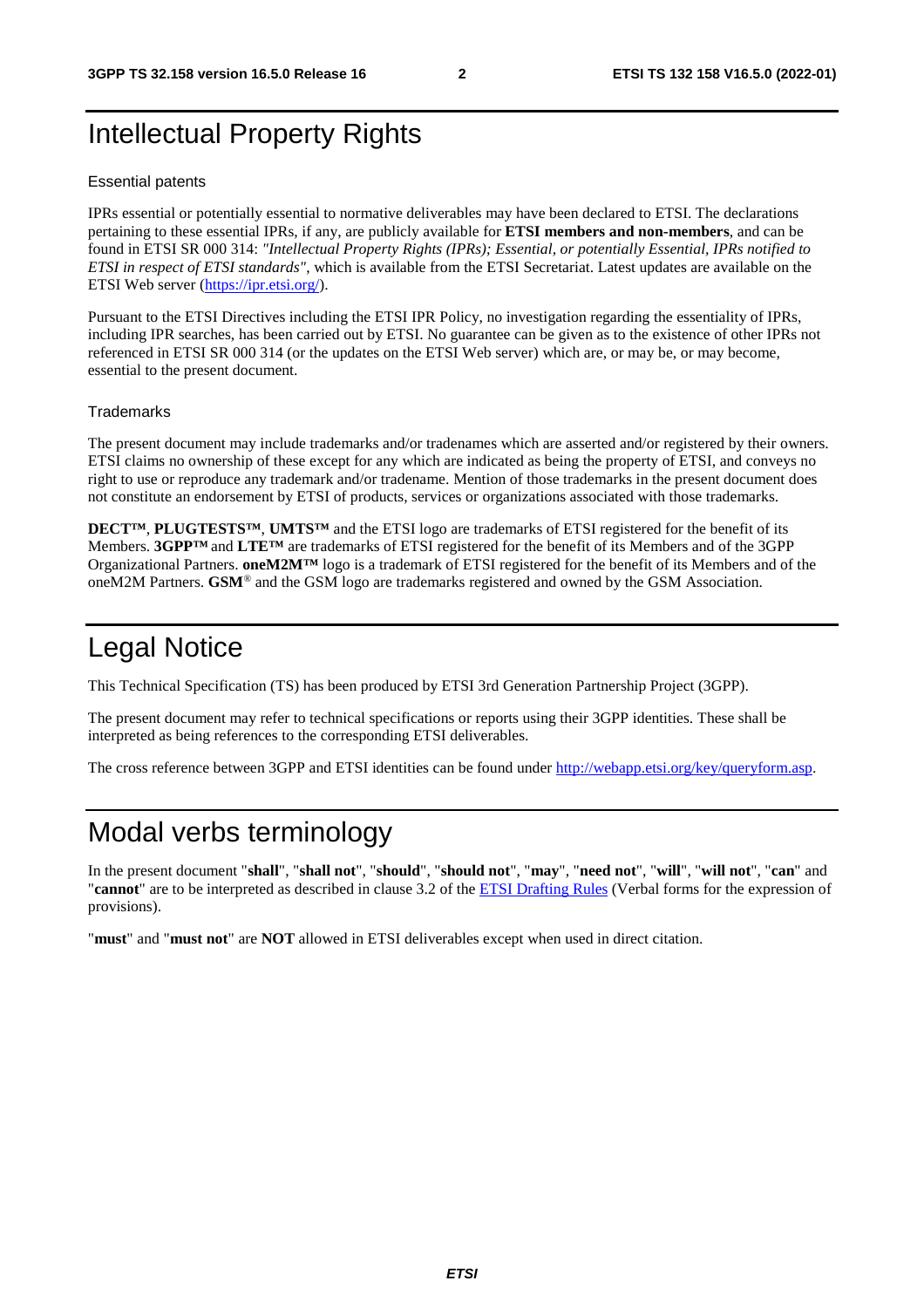$\mathbf{3}$ 

# Contents

| 1          |  |
|------------|--|
| 2          |  |
| 3          |  |
| 3.1<br>3.2 |  |
| 4          |  |
| 4.1        |  |
| 4.1.1      |  |
| 4.1.2      |  |
| 4.1.3      |  |
| 4.1.4      |  |
| 4.2        |  |
| 4.2.1      |  |
| 4.2.1.0    |  |
| 4.2.1.1    |  |
| 4.2.2      |  |
| 4.2.3      |  |
| 4.3        |  |
| 4.4        |  |
| 4.4.1      |  |
| 4.4.2      |  |
| 4.4.3      |  |
| 4.5        |  |
| 5          |  |
| 5.1        |  |
| 5.1.1      |  |
| 5.1.2      |  |
| 5.2        |  |
| 5.3        |  |
| 5.4        |  |
| 5.5        |  |
| 5.5.1      |  |
| 5.5.2      |  |
| 5.5.3      |  |
| 5.5.4      |  |
| 5.5.5      |  |
| 6          |  |
| 6.1        |  |
| 6.1.1      |  |
| 6.1.2      |  |
| 6.1.3      |  |
| 6.1.4      |  |
| 6.2        |  |
| 6.2.1      |  |
| 6.2.2      |  |
| 6.3        |  |
| 6.4        |  |
| 6.4.1      |  |
|            |  |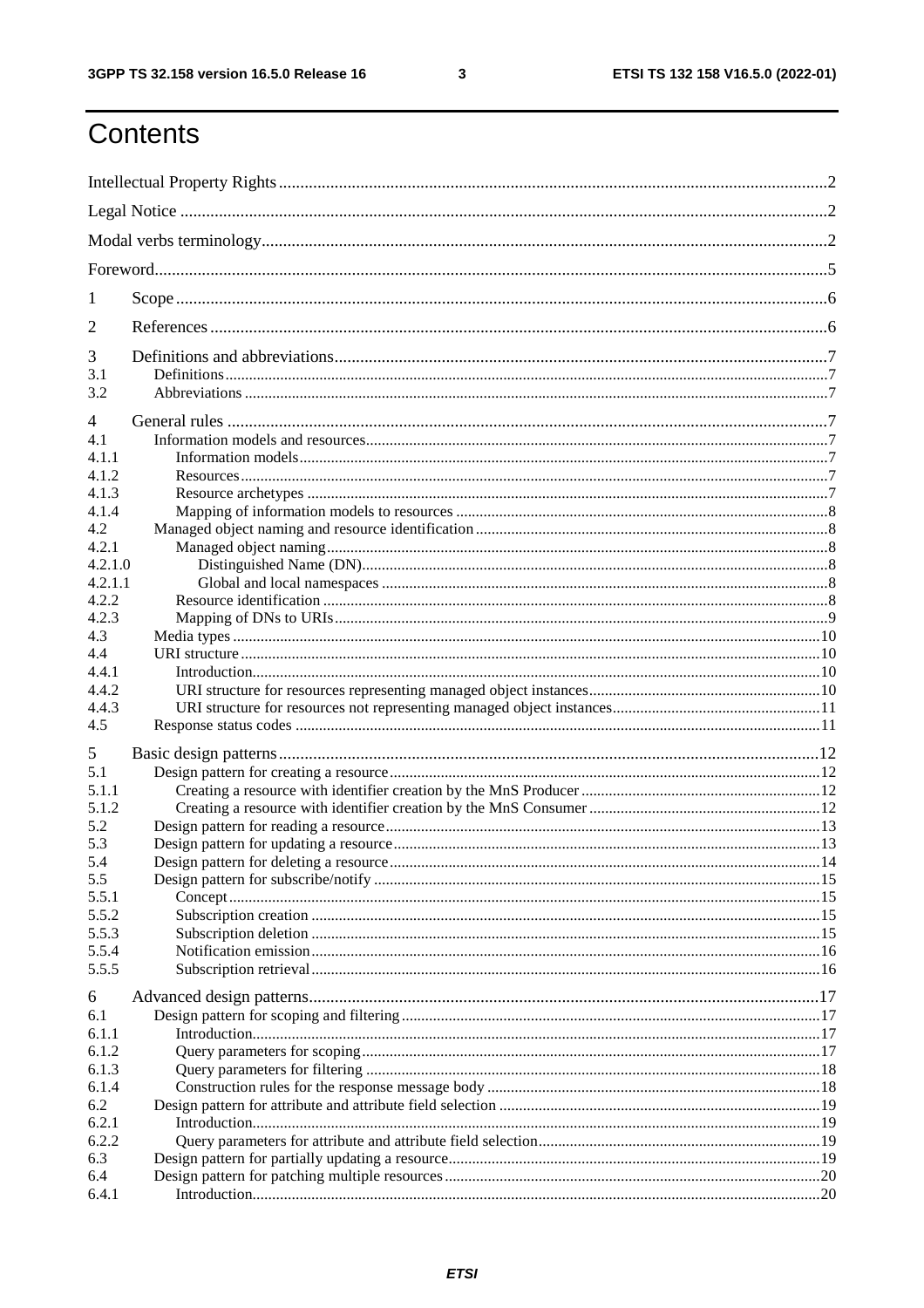$\overline{\mathbf{4}}$ 

| 6.4.2 |                               |  |
|-------|-------------------------------|--|
| 6.4.3 |                               |  |
| 7     |                               |  |
| 7.1   |                               |  |
| 7.2   |                               |  |
| 7.3   |                               |  |
| 7.4   |                               |  |
| 7.5   |                               |  |
| 7.6   |                               |  |
| 7.7   |                               |  |
| 8     |                               |  |
|       | <b>Annex A (informative):</b> |  |
| A.1   |                               |  |
| A.2   |                               |  |
| A.2.1 |                               |  |
| A.2.2 |                               |  |
| A.2.3 |                               |  |
| A.3   |                               |  |
| A.3.1 |                               |  |
| A.3.2 |                               |  |
| A.3.3 |                               |  |
| A.4   |                               |  |
| A.4.1 |                               |  |
| A.4.2 |                               |  |
| A.4.3 |                               |  |
| A.5   |                               |  |
| A.6   |                               |  |
| A.6.1 |                               |  |
| A.6.2 |                               |  |
| A.6.3 |                               |  |
| A.6.4 |                               |  |
| A.7   |                               |  |
| A.7.1 |                               |  |
| A.7.2 |                               |  |
|       | <b>Annex B</b> (informative): |  |
|       |                               |  |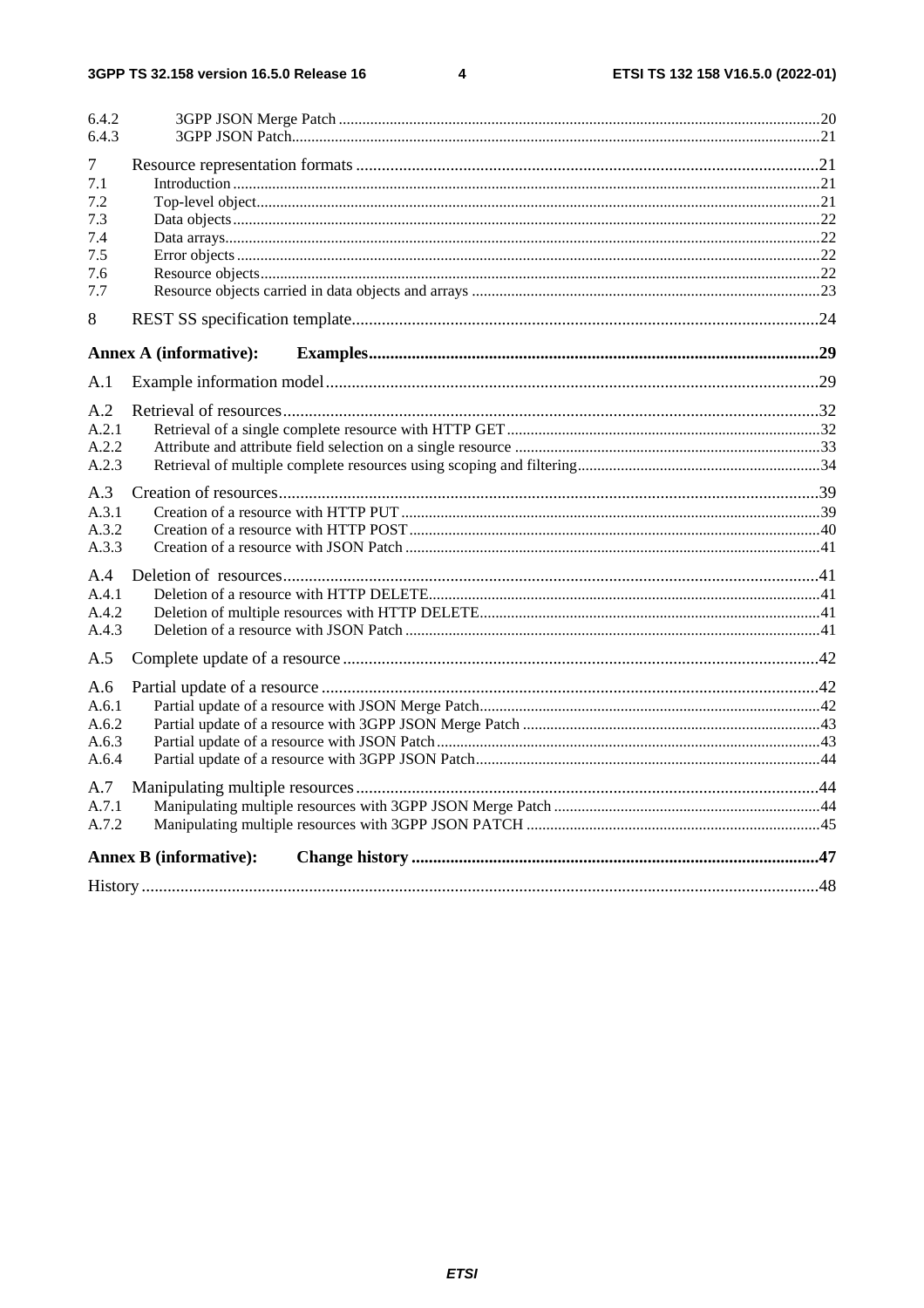# Foreword

This Technical Specification has been produced by the 3rd Generation Partnership Project (3GPP).

The contents of the present document are subject to continuing work within the TSG and may change following formal TSG approval. Should the TSG modify the contents of the present document, it will be re-released by the TSG with an identifying change of release date and an increase in version number as follows:

Version x.y.z

where:

- x the first digit:
	- 1 presented to TSG for information;
	- 2 presented to TSG for approval;
	- 3 or greater indicates TSG approved document under change control.
- y the second digit is incremented for all changes of substance, i.e. technical enhancements, corrections, updates, etc.
- z the third digit is incremented when editorial only changes have been incorporated in the document.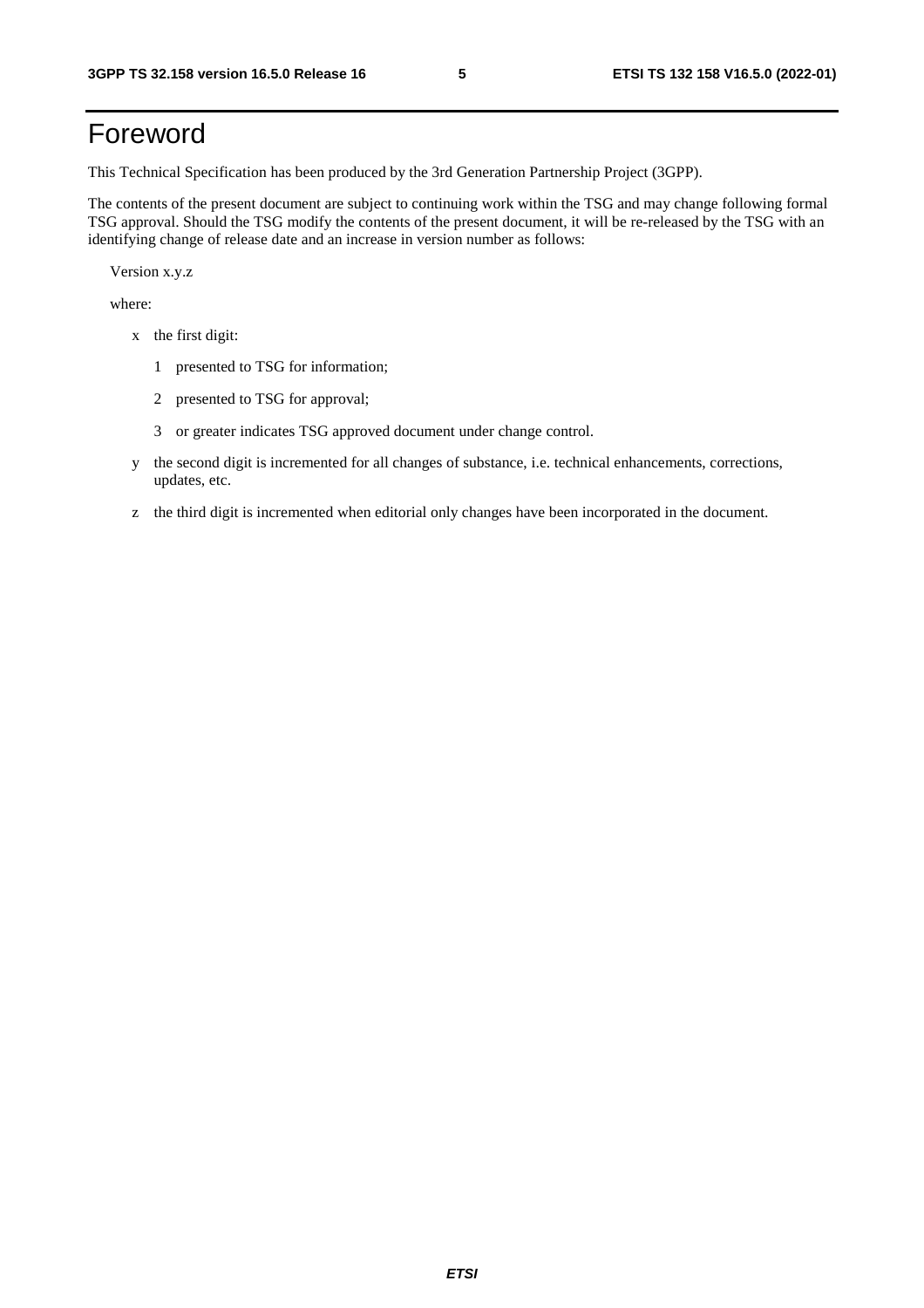# 1 Scope

The present document defines design rules for REpresentational State Transfer (REST) Solution Sets (SS). These rules are applied when specifying REST Solution Sets.

# 2 References

The following documents contain provisions which, through reference in this text, constitute provisions of the present document.

- References are either specific (identified by date of publication, edition number, version number, etc.) or non-specific.
- For a specific reference, subsequent revisions do not apply.
- For a non-specific reference, the latest version applies. In the case of a reference to a 3GPP document (including a GSM document), a non-specific reference implicitly refers to the latest version of that document *in the same Release as the present document*.
- [1] 3GPP TR 21.905: "Vocabulary for 3GPP Specifications".
- [2] IETF RFC 7231: "Hypertext Transfer Protocol (HTTP/1.1): Semantics and Content".
- [3] 3GPP TS 32.300: "Telecommunication management; Configuration Management (CM); Name convention for Managed Objects".
- [4] IETF RFC 3986: "Uniform Resource Identifier (URI): Generic Syntax".
- [5] IETF RFC 7230: "Hypertext Transfer Protocol (HTTP/1.1): Message Syntax and Routing".
- [6] IETF RFC 7159: " The JavaScript Object Notation (JSON) Data Interchange Format".
- [7] draft-wright-json-schema-01 (October 2017): "JSON Schema: A Media Type for Describing JSON Documents". Editor's note: The above document cannot be formally referenced until it is published as an RFC.
- [8] draft-wright-json-schema-validation-01 (October 2017: "JSON Schema Validation: A Vocabulary
- for Structural Validation of JSON". Editor's note: The above document cannot be formally referenced until it is published as an RFC.
- [9] draft-wright-json-schema-hyperschema-01 (October 2017): "JSON Hyper-Schema: A Vocabulary for Hypermedia Annotation of JSON. Editor's note: The above document cannot be formally referenced until it is published as an RFC.
- [10] OpenAPI Specification [\(https://github.com/OAI/OpenAPI-Specification\)](https://github.com/OAI/OpenAPI-Specification)
- [11] **IETF RFC 5789: "PATCH Method for HTTP".**
- [12] **IETF RFC 7396: "JSON Merge Patch".**
- [13] IETF RFC 6902: "JavaScript Object Notation (JSON) Patch".
- [14] IETF RFC 6901: "JavaScript Object Notation (JSON) Pointer".
- [15] XML Path Language (XPath) Version 1.0, W3C Recommendation 16 November 1999 ([https://www.w3.org/TR/xpath-10/\)](https://www.w3.org/TR/xpath-10/)
- [16] 3GPP TR 32.160: "Management and orchestration; Management service template".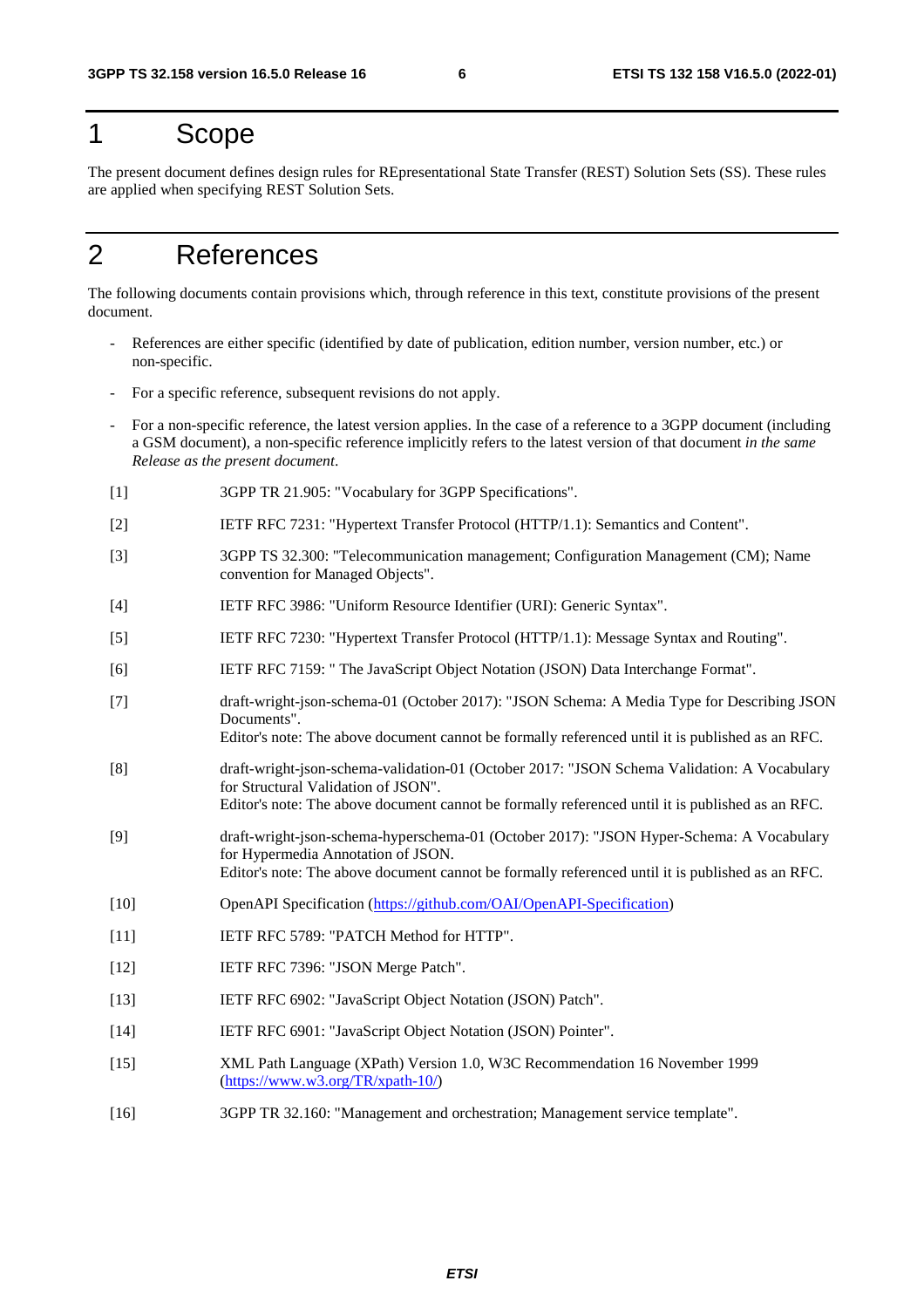# 3 Definitions and abbreviations

### 3.1 Definitions

For the purposes of the present document, the terms and definitions given in 3GPP TR 21.905 [1] and the following apply. A term defined in the present document takes precedence over the definition of the same term, if any, in 3GPP TR 21.905 [1].

### 3.2 Abbreviations

For the purposes of the present document, the abbreviations given in 3GPP TR 21.905 [1] and the following apply. An abbreviation defined in the present document takes precedence over the definition of the same abbreviation, if any, in 3GPP TR 21.905 [1].

| <b>CRUD</b> | Create, Retrieve, Update, Delete       |
|-------------|----------------------------------------|
| DC          | Domain Component                       |
| DN          | Distinguished Name                     |
| <b>DNS</b>  | Domain Name Service                    |
| <b>FODN</b> | <b>Fully Qualified Doman Name</b>      |
| <b>HTTP</b> | <b>Hypertext Transfer Protocol</b>     |
| <b>JSON</b> | JavaScript Object Notation             |
| <b>LDN</b>  | Local Distinguished Name               |
| MnS         | <b>Management Service</b>              |
| <b>REST</b> | <b>REpresentational State Transfer</b> |
| <b>RPC</b>  | Remote Procedure Call                  |
| <b>TCP</b>  | <b>Transmission Control Protocol</b>   |
| URI         | Uniform Resource Identifier            |

# 4 General rules

### 4.1 Information models and resources

#### 4.1.1 Information models

An information model is a representation of a system. Typical models do not reflect all facets of the system, but only certain aspects required to solve the management problem the model is designed for. 3GPP follows an object-oriented modelling approach. Models are built from managed object classes. Relationships between classes represent the logical connections. Models are specified formally with class diagrams of the Unified Modelling Language (UML).

The instantiation of a managed object is called managed object instance. All managed object instances together with the relationships between them are depicted in an object diagram.

#### 4.1.2 Resources

HTTP uses a different terminology based on the notion of resources, as defined in clause 2 of RFC 7231 [2]. Each resource is represented by a resource representation as defined in clause 3 of RFC 7231 [2]. Valid resource representations are e.g. XML instance documents or JSON instance documents.

#### 4.1.3 Resource archetypes

Resources can be classified according to their structure and behaviour into resource archetypes. This helps specifying clear and understandable interfaces. The following three archetypes are defined:

**- Document resource**: This is the standard resource containing data in form of name value pairs and links to related resources. This kind of resource typically represents a real-world object or a logical concept.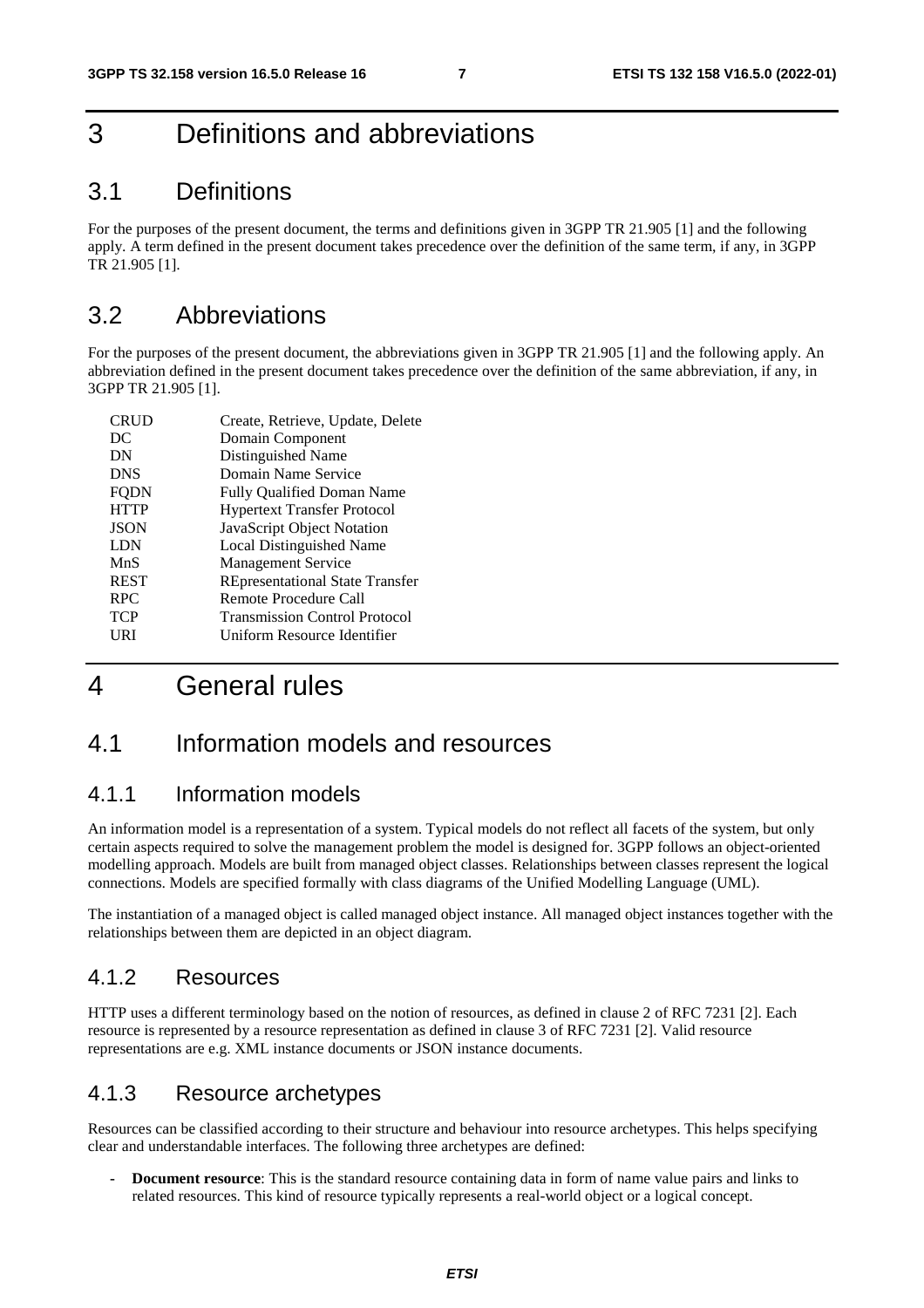- **Collection resource**: A collection resource is grouping resources of the same kind. The resources below the collection resource are called items of the collection. An item of a collection is normally a document resource. Collection resources typically contain links to the items of the collection and information about the collection like the total number of items in the collection. Collection resources can be further distinguished into servermanaged and client-managed resources. Collection resources are also known as container resources.
- **Operation resource**: Operation resources represent executable functions. They may have input and output parameters. Operation resources allow some sort of fall back to an RPC style design in case application specific actions cannot be mapped easily to CRUD style operations.

#### 4.1.4 Mapping of information models to resources

RESTful SS shall be specified in a way that managed object instances are described by document resources. Collection resources have no equivalent in an information model unless some dedicated collection class is introduced.

### 4.2 Managed object naming and resource identification

#### 4.2.1 Managed object naming

#### 4.2.1.0 Distinguished Name (DN)

The Distinguished Name (DN) is used in 3GPP to uniquely identify a managed object instance within a specific name space. The DN is a comma (",") separated list of Relative Distinguished Names (RDNs). Each managed object instance has an associated RDN. The sequence of RDNs is governed by name containment relationships in the UML class diagram describing the modelled network. The RDN consists of a naming attribute name separated by an equal sign ("=") from the naming attribute value. The naming attribute name is equal to the class name of the MOI.

In addition to the RDNs associated to a managed object instance the DN may have as leftmost RDN whose naming attribute name is "DC" (Domain Component) and whose value is a domain name. A DN with DC is globally unique.

The DN concept is described in detail in TS 32.300 [3].The following example DN has a DC.

DN = "DC=operatorA.com, subNetwork=south, managedElement=a, eNBFunction=1, cell=1"

#### 4.2.1.1 Global and local namespaces

A DN in the global name space is globally unique and starts with the RDN of the global root. A DN in a local name space starts with the RDN of the local root and is unique only within this name space. A DN in a local namespace is also referred to as Local Distinguished Name (LDN). The DN of the local root relative to the global root is called DN prefix. The concatenation of DN prefix and LDN is equal to the globally unique DN of a managed object.

The local root is typically the root of the network resource model representing the managed network.

#### 4.2.2 Resource identification

HTTP uses a subset of the generic Uniform Resource Identifier (URI) scheme (RFC 3986 [4]) defined in RFC 7230 [5] for target resource identification.

http-URI = "http:" "//" authority path-abempty [ "?" query ] [ "#" fragment ]

The path component is an absolute path (one that starts with a single slash character) or empty.

The origin server is identified by the authority component, which includes a host identifier and an optional path TCP port. The hierarchical path component and optional query component serve as an identifier for a potential target resource within that origin server's name space. The optional fragment component allows for indirect identification of a secondary resource.The host identifier is either an IP address or an indirect identifier such as a FQDN to be resolved with DNS.

URIs are used by HTTP for routing and addressing of target resources. They shall not be used for other purposes or as an alternative for DNs.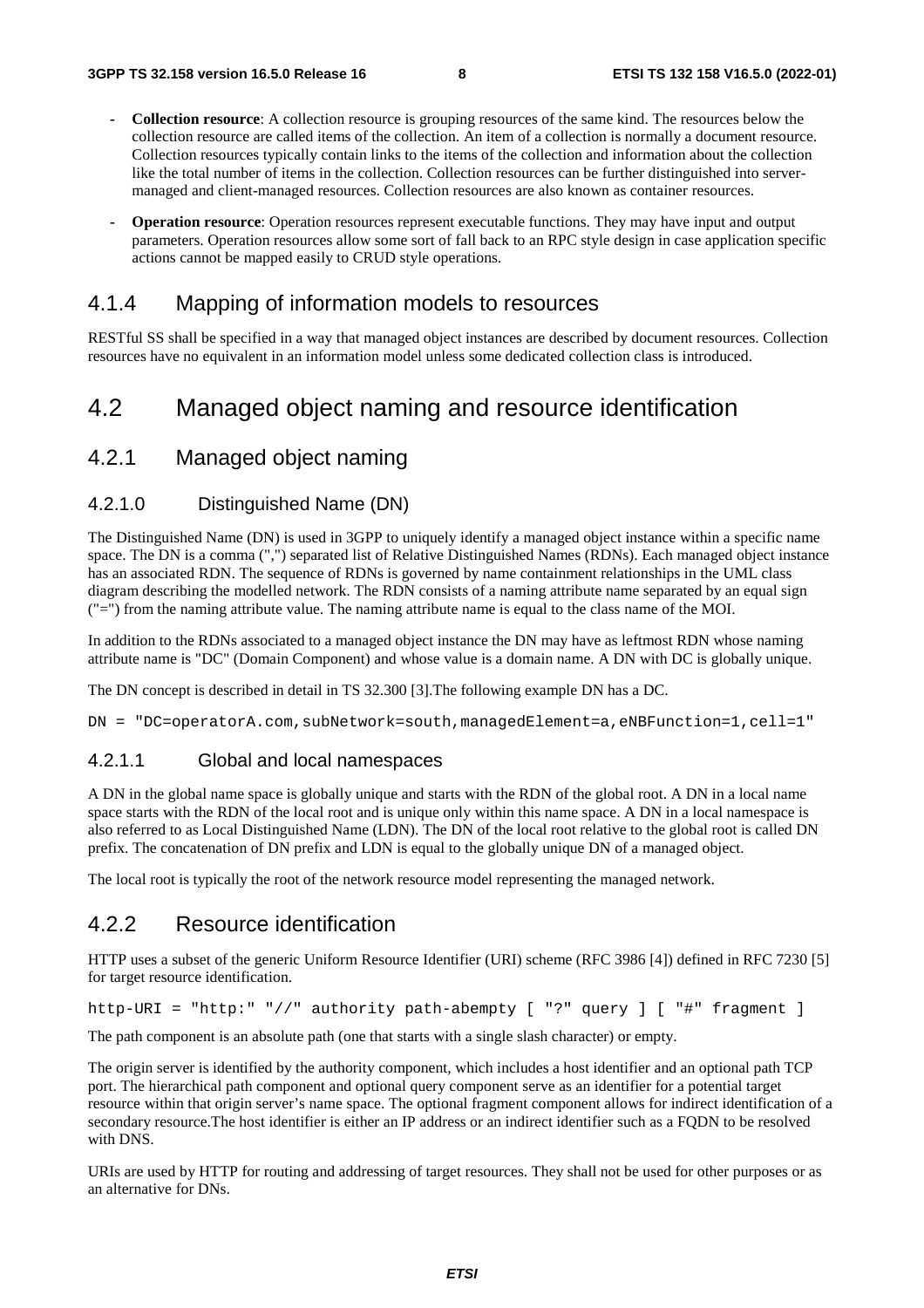### 4.2.3 Mapping of DNs to URIs

URIs are globally unique. For this reason only a globally unique DN with DC is mappable into a URI. The mapping rules are as follow:

- The DN prefix is mapped semantically to the authority component of the URI. The syntax of the DN prefix is modified to match the syntax of the authority component.
- The LDN is mapped semantically to the path component of the URI. The syntax of the LDN is modified to match the syntax of the path component.

When mapping a LDN the equal sign "="shall be used as delineator between the naming attribute name and naming attribute value when constructing a RDN.

```
URI-RDN = {namingAttributeName} "=" {namingAttributeValue}
```
The URI-LDN is the concatenation of URI-RDNs separated by a slash "/".

URI-LDN =  $*($  "/" RDN )

For example, the LDN

```
LDN = "subNetwork=south,managedElement=a,eNBFunction=1,cell=1"
```
#### maps to

```
URI-LDN = "/subNetwork=south/managedElement=a/eNBFunction=1/cell=1"
```
#### and the LDN

```
LDN = "managedElement=a,eNBFunction=1,cell=1"
```
to

```
URI-LDN = "/managedElement=a/eNBFunction=1/cell=1"
```
When constructing the authority part from the DN prefix, it shall be reformatted according to the name conventions applying to FQDNs. For example, the DN prefix

DN-prefix = "DC=operatorA.com"

maps to

```
URI-DN-prefix = "operatorA.com"
```
#### and the DN prefix

DN-prefix = "DC=operatorA.com,subNetwork=south"

#### to

URI-DN-prefix = "south.subNetwork.operatorA.com"

The complete URIs for the examples are

http://operatorA.com/subNetwork=south/managedElement=a/eNBFunction=1/cell=1 http://south.subNetwork.operatorA.com/managedElement=a/eNBFunction=1/cell=1

The constructed URI-DN-prefix is a FQDN that can be registered into a name resolution service such as DNS. The sole presence of a constructed FQDN does not mean it can be resolved to an IP address and there is a server listening at that address.

Using the mapping rulea, a DN is mapped predictably into the URI authority component and path component.

The leftmost part of the path component may include one or more path segments ("label")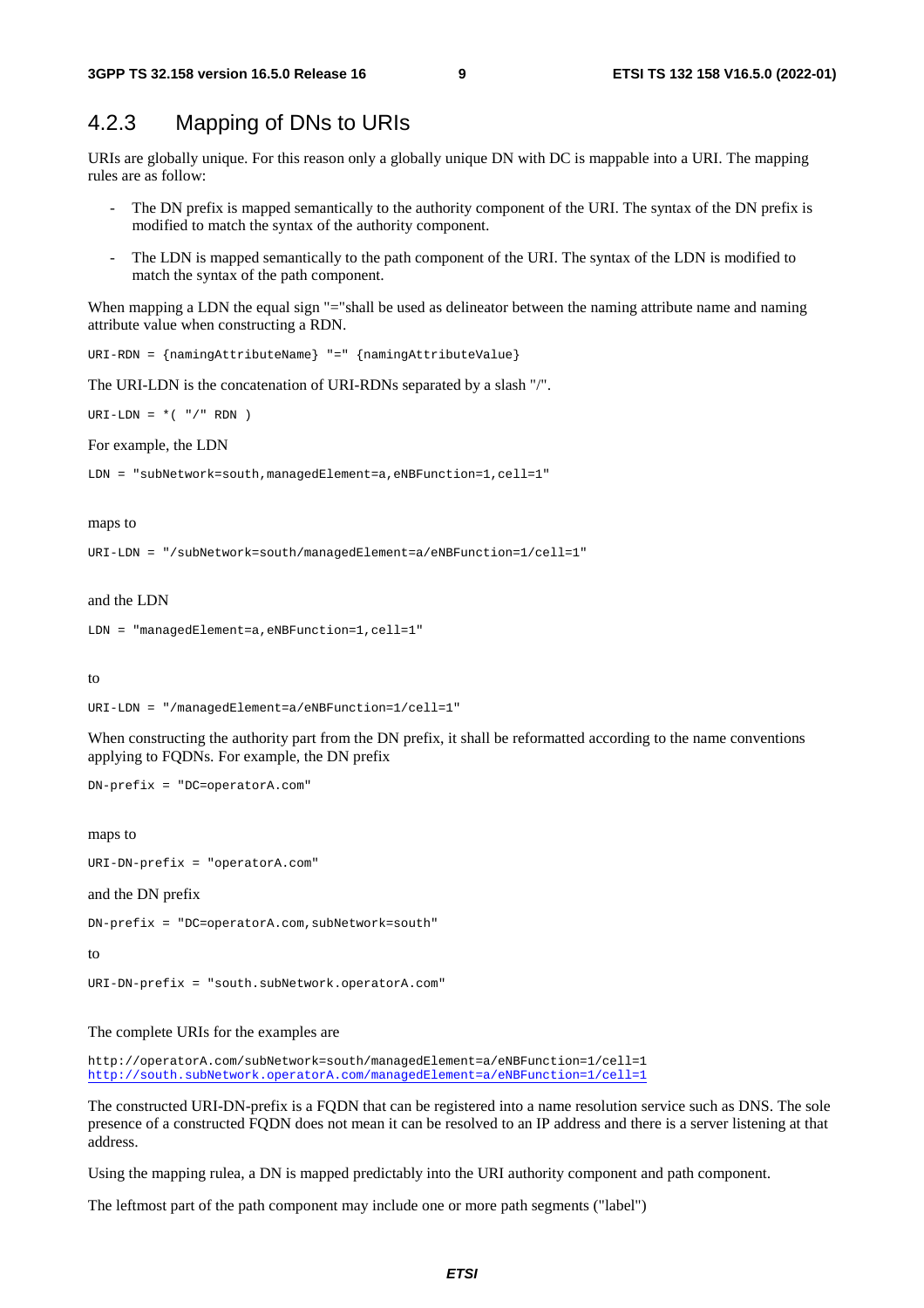http://operatorA.com/{label}/subNetwork=south/.../cell=1

allowing to structure the resource hierarchy, for example

http://operatorA.com/3GPPmanagemen/ProvMnS/v1500/subNetwork=south/.../cell=1

The character set allowed in DNs is much bigger than the character set allowed in the path component and authority component of a URI. Care needs to be taken when selecting the naming attribute names und values that the mapping from a DN to a URI does not become impossible as a consequence of not mappable characters.

#### 4.3 Media types

The format of resource representations carried in the message body is indicated by the media type in the Content-Type and Accept header fields. Media types that shall be supported are:

application/json (RFC 7159 [6]).

The following JSON patch documents for partial resource modifications may be supported:

- application/merge-patch+json (RFC 7396 [12]).
- application/json-patch+json (RFC 6902 [13]).

This specification defines two new media types for JSON patch documents:

- application/3gpp-merge-patch+json.
- application/3gpp-json-patch+json.

JSON documents shall conform to JSON Schema ([7], [8], [9]).

### 4.4 URI structure

#### 4.4.1 Introduction

MnS producers can be divided into two categories. The first category exposes MnS(s) to manipulate resources representing managed object instances. In this case the URI structure is governed by the mapping rules defined in clause 4.2.3. The second category exposes MnS(s) to manipulate resources not representing managed object instances. In this case the DN concept is not relevant. The URI structure for both categories is different.

#### 4.4.2 URI structure for resources representing managed object instances

URIs identifying resources representing managed object instances shall follow a structure given by

{scheme}://{URI-DN-prefix}/{root}/{MnSName}/{MnSVersion}/{URI-LDN}

with:

| $\{scheme\}$               | Scheme component "http" or "https"                                                                                                          |
|----------------------------|---------------------------------------------------------------------------------------------------------------------------------------------|
| $\{URI-DN\text{-}prefix\}$ | Authority component (host identifier and optional TCP port), the host name is constructed<br>from the DN prefix as defined in clause 4.2.3. |
| $\{root\}$                 | Part of the path component, allows specifying optional path segments for structuring the<br>resource hierarchy on a HTTP server.            |
| {MnSName}                  | Part of the path component, allows specifying an optional MnS name in a single path segment.                                                |
| {MnSVersion}               | Part of the path component, allows specifying an optional MnS version in a single path segment.                                             |
| $\{URI-LDN\}$              | Part of the path component, constructed from the LDN as defined in clause 4.2.3, one or more<br>path segments.                              |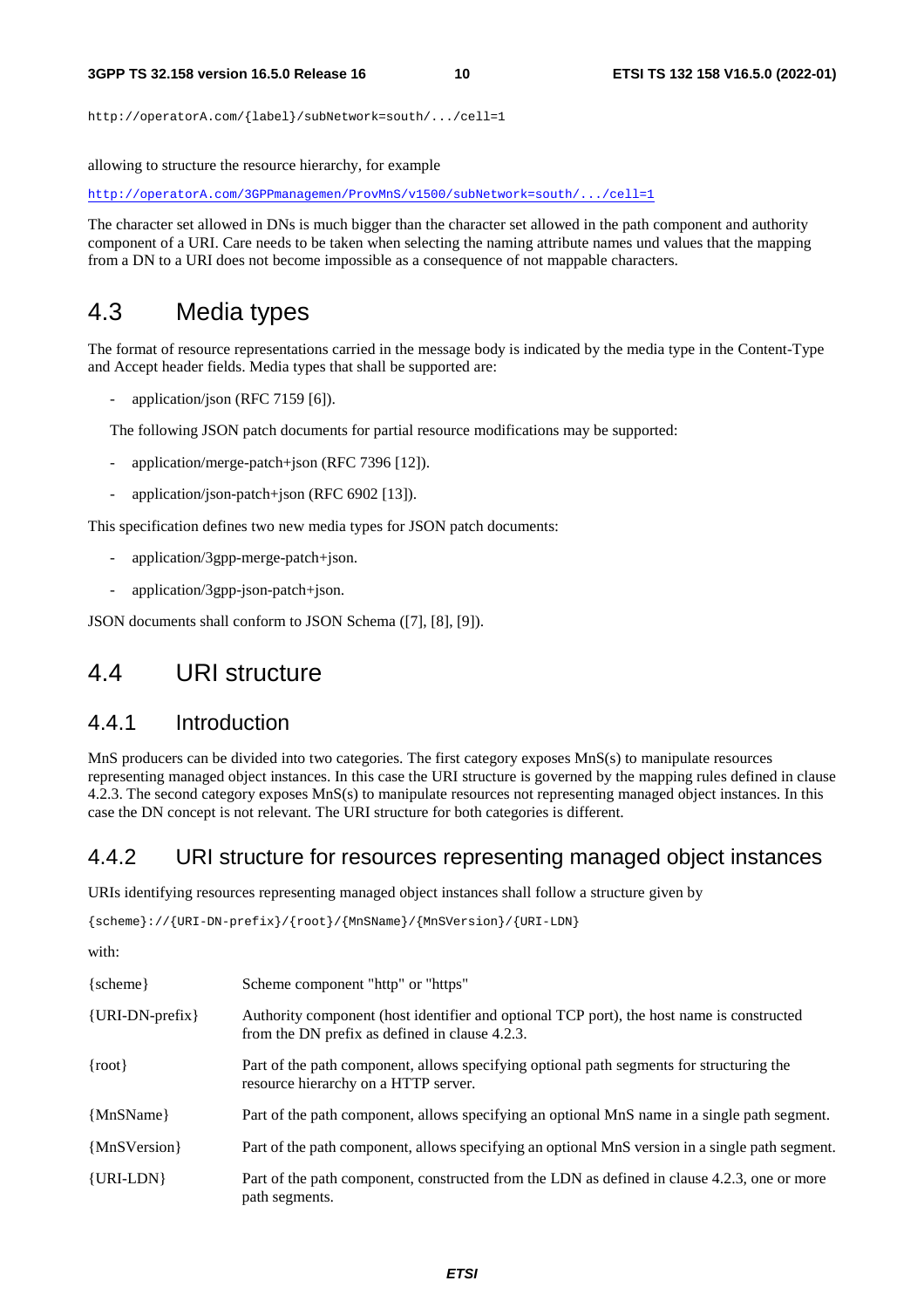As seen above, to construct the URI from a DN, it is necessary to map the "DNPrefixPlusRDNSeparator" as defined in clause 7.3 of [3], the "LocalDN" as defined in clause 7.3 of [3], and to add the additional optional path segments "/{root}/{MnSName}/{MnSVersion}".

To allow for a predictive mapping from an URI to the original DN it is necessary to specify "/{MnSName}/{MnSVersion}" in such a way that the beginning of the "LocalDN" can be unambigously identified.

Note it may be required when specifying a MnS to clearly identify the last RDN of "{URI-LDN}" and to use the following instead of "{URI-LDN}"

```
{URI-LDN-first-part}/{RDN}
```
or

```
{URI-LDN-first-part}/{className}={id}.
```
For the sake of brevity, "MnSRoot" is introduced that includes the "{scheme}" part, the two slash characters ("//"), the "{authority}" part, a single slash character ("/") and the "{root}" part. When using "{MnSRoot}" the abbreviated URI structure is given by

{MnSRoot}/{MnSName}/{MnSVersion}/{URI-LDN}

or

{MnSRoot}/{MnSName}/{MnSVersion}/{URI-LDN-first-part}/{className}={id}

It is recommended to use this abbreviated version of the URI structure when defining Management Services.

#### 4.4.3 URI structure for resources not representing managed object instances

URIs identifying other resources shall follow a structure given by

```
{scheme}://{authority}/{root}/{MnSName}/{MnSVersion}/{MnSResourcePath}
```
with:

| $\{scheme\}$        | Scheme component "http" or "https"                                                                                               |
|---------------------|----------------------------------------------------------------------------------------------------------------------------------|
| $\{$ authority $\}$ | Authority component (host identifier and optional TCP port)                                                                      |
| $\{root\}$          | Part of the path component, allows specifying optional path segments for structuring the<br>resource hierarchy on a HTTP server. |
| {MnSName}           | Part of the path component, specifies the mandatory MnS name in a single path segment.                                           |
| {MnSVersion}        | Part of the path component, specifies the mandatory MnS version in a single path segment.                                        |
| {MnSResourcePath}   | Part of the path component, one or more path segments, specifies a resource of the MnS                                           |

For the sake of brevity, {MnSRoot} is introduced that includes the "{scheme}" part, the two slash characters ("//"), the "{authority}" part, a single slash character ("/") and the "{root}" part. When using "{MnSRoot}" the abbreviated URI structure is given by

{MnSRoot}/{MnSName}/{MnSVersion}/{MnSResourcePath}

It is recommended to use this abbreviated version of the URI structure when defining Management Services

### 4.5 Response status codes

The response status codes as defined in section 6 of RFC 7231 [2] shall be supported.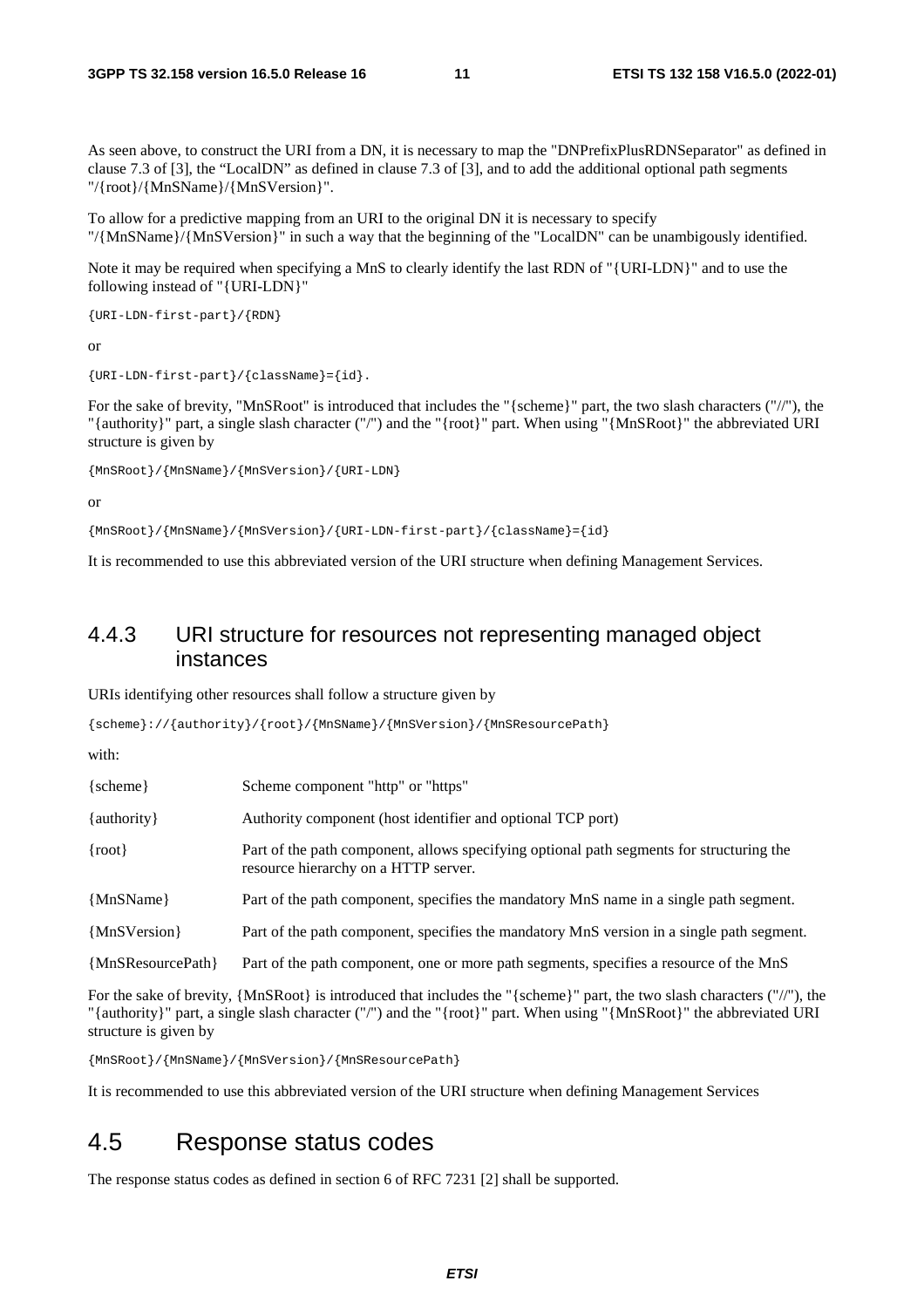# 5 Basic design patterns

### 5.1 Design pattern for creating a resource

### 5.1.1 Creating a resource with identifier creation by the MnS Producer

Operations to create a resource shall be specified with the HTTP POST method, when the MnS Producer shall create the identifier of the new resource.



**Figure 5.1.1-1: Flow for creating a resource with HTTP POST** 

The procedure is as follows:

- 1) The MnS Consumer sends a HTTP POST request to the MnS Producer. The target URI identifies the parent resource below which the new resource shall be created. The message body shall carry a representation of the resource to be created. In case the resources representation format mandates the presence of a resource identifier it shall carry null semantics. If the identifier carries nevertheless a value, the MnS Producer may consider that as a non-binding recommendation by the MnS Consumer.
- 2) The MnS Producer returns the HTTP POST response. On success, "201 Created" shall be returned. The "Location" header shall be present and carry the URI of the new resource. The URI is constructed by the MnS Producer by creating an identifier for the new resource and appending a new path segment containing this identifier to the request URI. The message body should carry the representation of the new resource. On failure, the appropriate error code shall be returned. The response message body may provide additional error information.

The resource representation in the request and response message may not be identical, and may not contain all properties (attributes) that may be defined in a schema specifying the format of the representation.

For example, assume the schema for the representation of the resource defines the attributes "attrA", "attrB" and "attrC". When the MnS Consumer has valid values only for the attributes "attrA" and "attrB", then the representation sent to the MnS Producer shall include only these two attributes. When the MnS Producer has no valid value for "attrC" and no default value is defined for attrC, then the response is identical to the request, and a subsequent HTTP GET request for all attributes returns only a representation with the attributes "attrA" and "attrB", but not with the attribute "attrC". However, if the MnS Producer populates "attrC" with some value or a default value is defined for attrC, then the HTTP POST response shall include all three attributes. Likewise, a subsequent HTTP GET request for all attributes returns all three attributes.

A MnS Producer may also modify attribute values included in the request. In this case, the modified values shall be sent back to the MnS Cosumer.

It is also possible that a MnS Producer removes attributes received in the request and includes only a subset of the received attributes in the response.

#### 5.1.2 Creating a resource with identifier creation by the MnS Consumer

Operations to create a resource shall be specified with the HTTP PUT method, when the MnS Consumer wishes to impose the identifier of the new resource to the MnS Producer.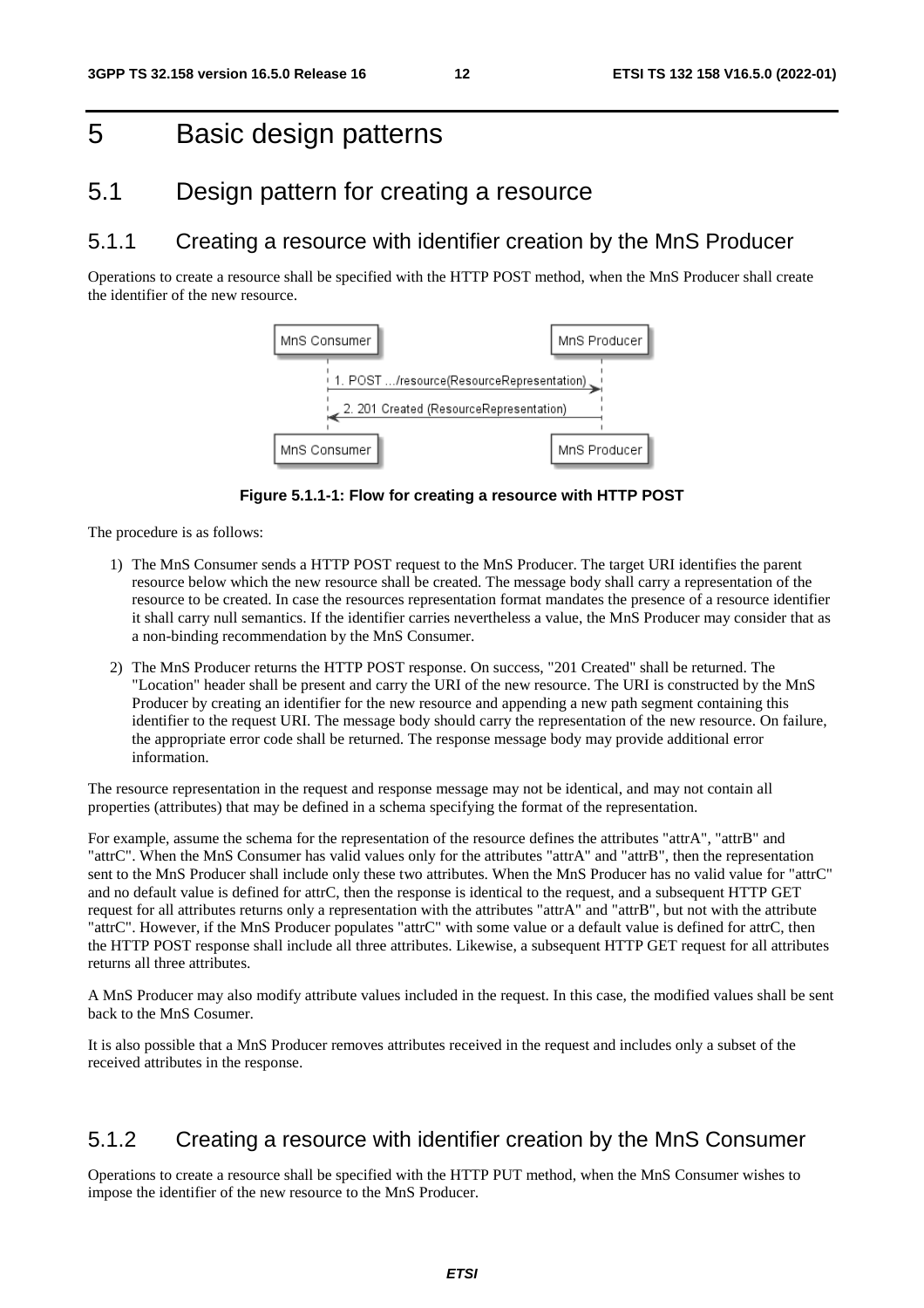

**Figure 5.1.2-1: Flow for creating a resource with HTTP PUT** 

- 1) The MnS Consumer sends a HTTP PUT request to the MnS Producer. The target URI identifies the location of the resource to be created. The message body carries the representation of the resource to be created..
- 2) The MnS Producer returns the HTTP PUT response. On success, "201 Created" shall be returned. The Location header shall carry the URI of the new resource. The message body should contain the representation of the new resource. On failure, the appropriate error code shall be returned. The response message body may provide additional error information.

As for resource creation with HTTP POST, the resource representation in the request and response message may not be identical, and may not contain all properties (attributes) that may be defined in a schema specifying the format of the representation.

# 5.2 Design pattern for reading a resource

Operations to read the representation of a resource shall be specified with the HTTP GET method. The resource to be read is identified with a URI.



**Figure 5.2-1: Flow for reading a resource** 

The procedure is as follows:

- 1) The MnS Consumer sends a HTTP GET request to the MnS Producer. The resource to be read is identified with the URI. The message body shall be empty.
	- a) If the URI identifies a document resource, the document resource shall be returned.
	- b) If the URI identifies a collection resource, all document resources of the collection shall be returned.
- 2) The MnS Producer returns the HTTP GET response. On success, "200 OK" shall be returned. The resource representation is carried in the response message body. On failure, the appropriate error code shall be returned. The response message body may provide additional error information.

## 5.3 Design pattern for updating a resource

Operations to update the complete representation of a resource shall be specified with the HTTP PUT method. The resource to be updated is identified with the target URI.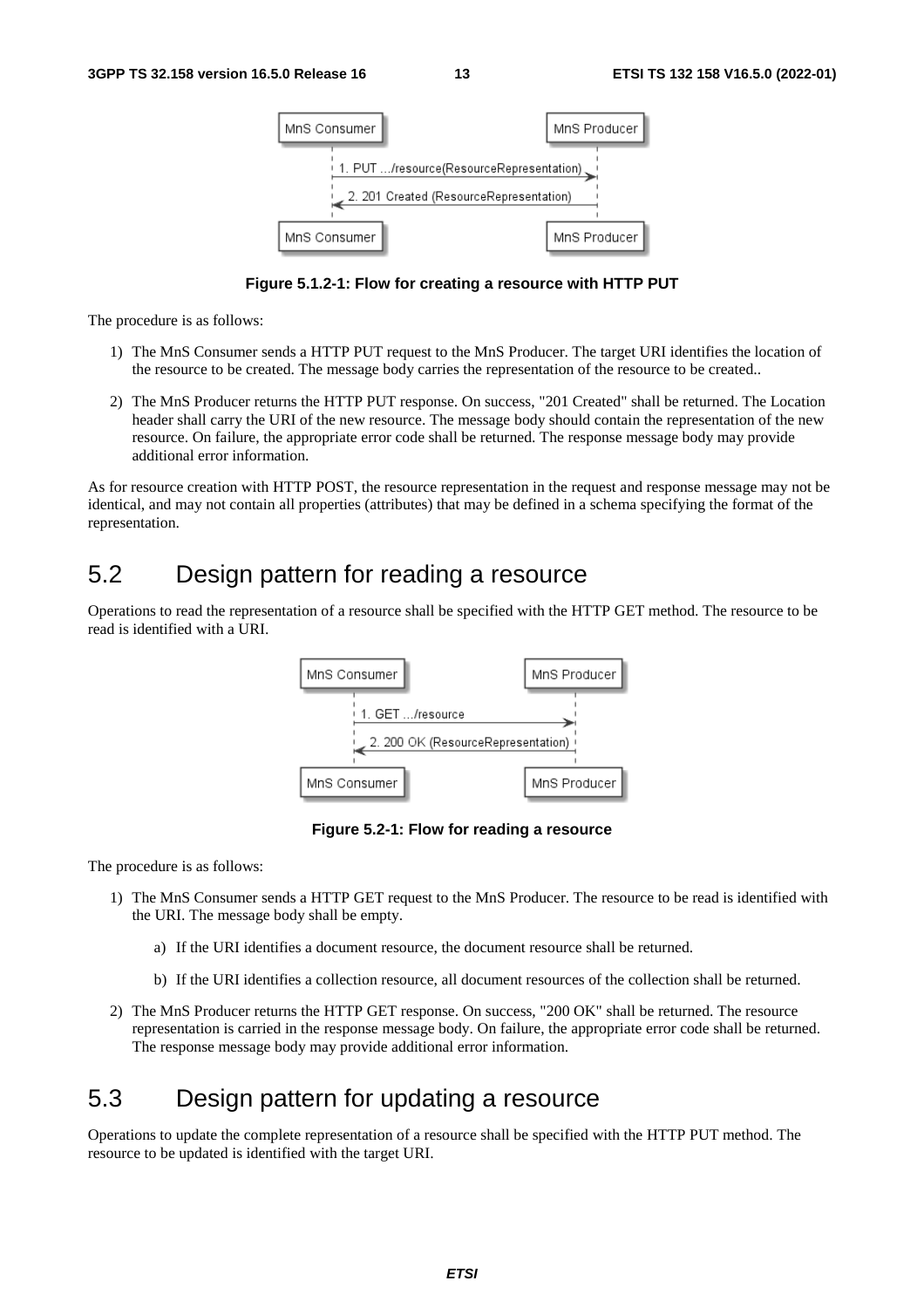

**Figure 5.3-1: Flow for updating a resource** 

- 1) The MnS Consumer sends a HTTP PUT request to the MnS Producer. The resource to be updated is identified with the target URI. The message body carries the new representation that shall completely replace the existing resource representation on the MnS Producer.
- 2) The MnS Producer returns the HTTP PUT response to the MnS Consumer. On success, "200 OK" or "204 No Content" shall be returned. In the former case the response carries the representation of the updated resource in the message body. In the latter case the response has no message body. A "200 OK" response including the representation of the updated resource shall be sent when the updated representation of the resource is not identical to the representation received in the request. On failure, the appropriate error code shall be returned. The response message body may provide additional error information. In case the resource does not exist, the resource is created in case resource creation by a MnS consumers is supported for that resource (see clause 5.1.2).

Note that the HTTP PUT method has replaced semantics and no merge semantics. A complete resource update in this context does not mean that all properties (attributes) defined by a schema for the representation of the resource need to be contained in the request, but that the existing representation on the MnS producer is replaced completely by the received representation (assuming no default values are defined for any of the attributes of the resource and the MnS Producer does not populate any of the attributes not received in the request with a avlue).

For example, assume the schema for the representation of a resource defines the attributes "attrA", "attrB" and "attrC". No default value is defined for these attributes. The current representation of the resource on the MnS Producer contains only "attrA" and "attrB".

- To update "attrA" and "attrB", the received resource representation needs to contain "attrA" with the new value and "attrB" with the new value.
- To update only "attrA", the received resource representation needs to contain "attrA" with the new value and "attrB" with the old value. Sending only a representation with "attrA" deletes "attrB" on the MnS Producer. Vice versa, to update only "attrB", the received resource representation needs to contain "attrA" with the old value and "attrB" with the new value. Sending only a representation with "attrB" deletes "attrA" on the MnS Producer.
- In case the received representation contains only "attrC" with some value, the new representation after the update contains only "attrC". The existing attributes "attrA" and "attrB" are deleted.

As for resource creation with HTTP PUT, this behavior is modified if default values are defined for attributes or if the MnS Producer populates attributes not contained in the HTTP PUT request with values. In both cases these attributes shall be returned in the response with the default value or assigned value.

Also, as for resource creation with HTTP PUT, a MnS Producer may modify attribute values included in the request and return the modified values to the MnS Cosumer, or remove attributes received in the request and includes only a subset of the received attributes in the response.

### 5.4 Design pattern for deleting a resource

Operations to delete the representation of a resource shall be specified with the HTTP DELETE method. The resource to be deleted is identified with the target URI in the request message.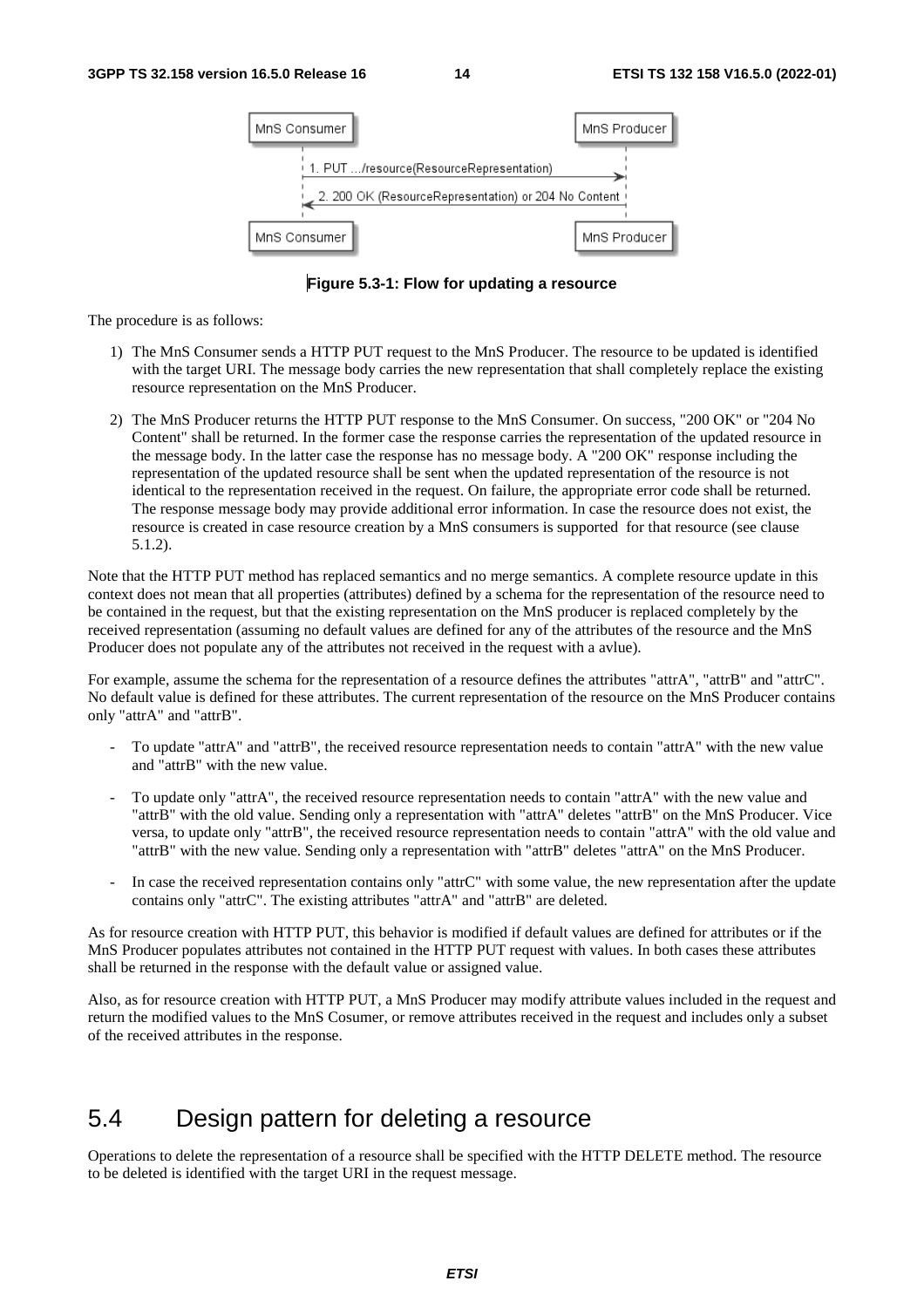

**Figure 5.4-1: Flow for deleting a resource** 

- 1) The MnS Consumer sends a HTTP DELETE request to the MnS Producer. The resource to be deleted is identified with the URI. The message body is empty.
- 2) The MnS Producer returns the HTTP DELETE response to the MnS Consumer. On success, "204 No Content" shall be returned. The message body is empty. On failure, the appropriate error code shall be returned. The response message body may provide additional error information.

# 5.5 Design pattern for subscribe/notify

#### 5.5.1 Concept

HTTP is based on requests and responses. There is no built-in support for notifications and subscriptions to notifications. These mechanisms need to be modelled based on special subscription resources and the available HTTP methods. When notifications are used the server shall expose at least one subscription resource.

#### 5.5.2 Subscription creation

To subscribe to notifications the subscriber shall send a HTTP POST request to the subscription resource.





The procedure is as follows:

- 1) The MnS Consumer (notification subscriber) sends a HTTP POST to the MnS Producer. The URI shall indicate a container subscription resource. The resources representing existing subscriptions are created below the container resource. The subscriber shall indicate in the message body the URI of the resource notifications shall be sent to (notification sink) and the type of notifications that are subscribed to. Additional filter information may be included in the message body.
- 2) The MnS Producer returns "201 Created" on success. The message body carries the representation of the created subscription resource. The Location header shall carry the URI of the created subscription resource. On failure, the appropriate error code shall be returned. The response message body may provide additional error information.

### 5.5.3 Subscription deletion

To cancel a subscription, the subscriber shall delete the corresponding resource with HTTP DELETE.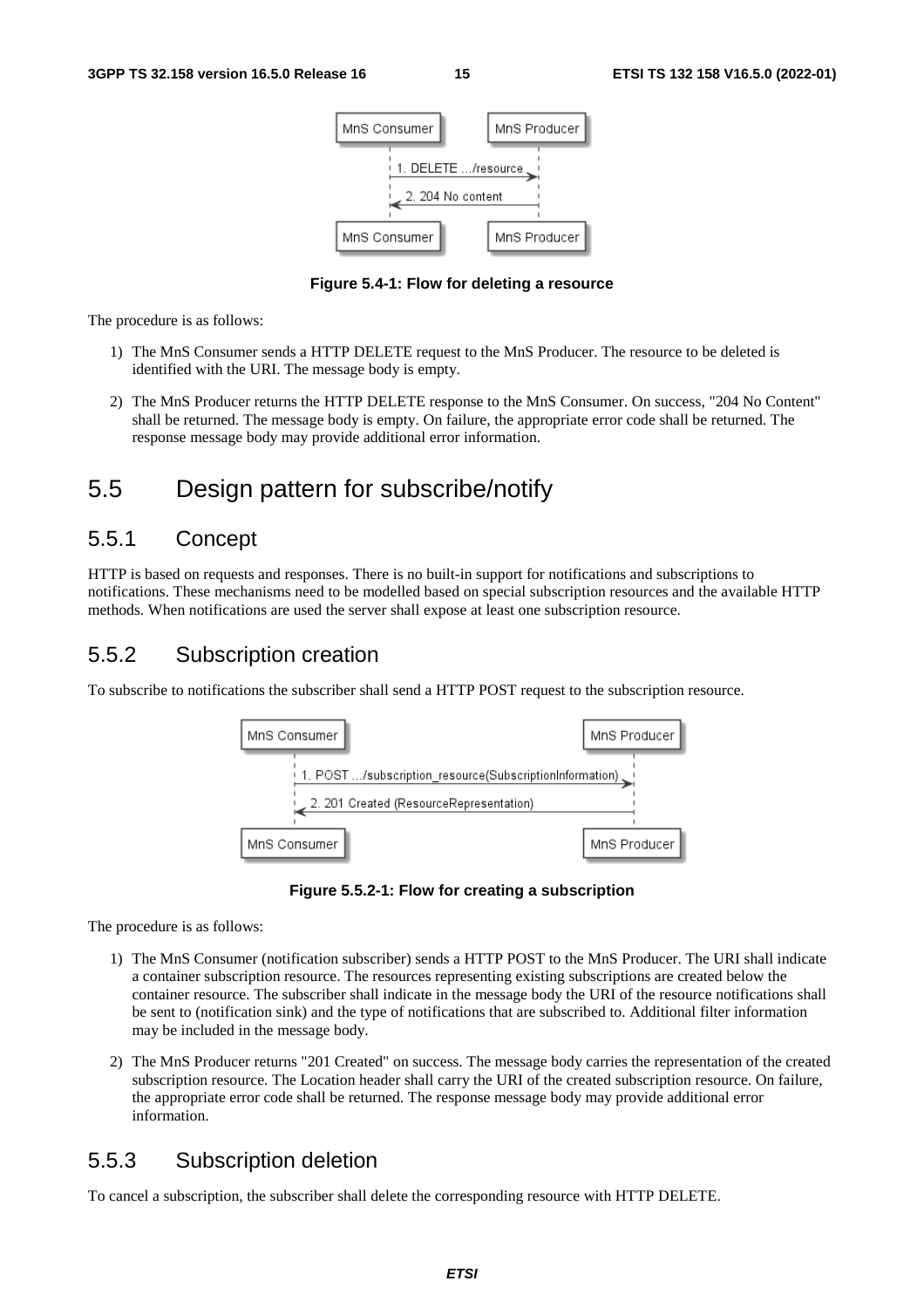

**Figure 5.5.3-1: Flow for deleting a subscription** 

- 1) The MnS Consumer (notification subscriber) sends a HTTP DELETE to the MnS Producer. The URI shall indicate the subscription resource to be deleted.
- 2) The MnS Producer returns the HTTP DELETE response to the MnS Consumer. On success, "204 No Content" shall be returned. The message body is empty. On failure, the appropriate error code shall be returned. The response message body may provide additional error information.

#### 5.5.4 Notification emission

To send a notification on the occurrence of a notifiable event the MnS Producer sends a HTTP POST request to the notification sink.



**Figure 5.5.4-1: Flow for sending a notification** 

The procedure is as follows:

- 1) The MnS Producer sends a HTTP POST to the MnS Consumer. The URI identifies the notification sink. The notification content is included in the message body.
- 2) The MnS Consumer returns "204 No Content". The message body shall be empty. On failure, the appropriate error code shall be returned. The response message body may provide additional error information.

This design pattern requires the MnS Producer (HTTP server) to contain a reduced feature HTTP client for sending HTTP POST requests, and vice versa, the MnS Consumer (HTTP client) to contain a reduced feature HTTP server for receiving HTTP POST requests and sending HTTP POST responses.

#### 5.5.5 Subscription retrieval

The subscriber can retrieve the information about a specific subscription by sending a HTTP GET request to the URI returned by the server upon creation of this subscription. Information about all subscriptions of a subscriber can be read by invoking a HTTP GET on the parent subscription resource whilst instructing the server, using the query component, to return only the subscriptions related to the client invoking the request.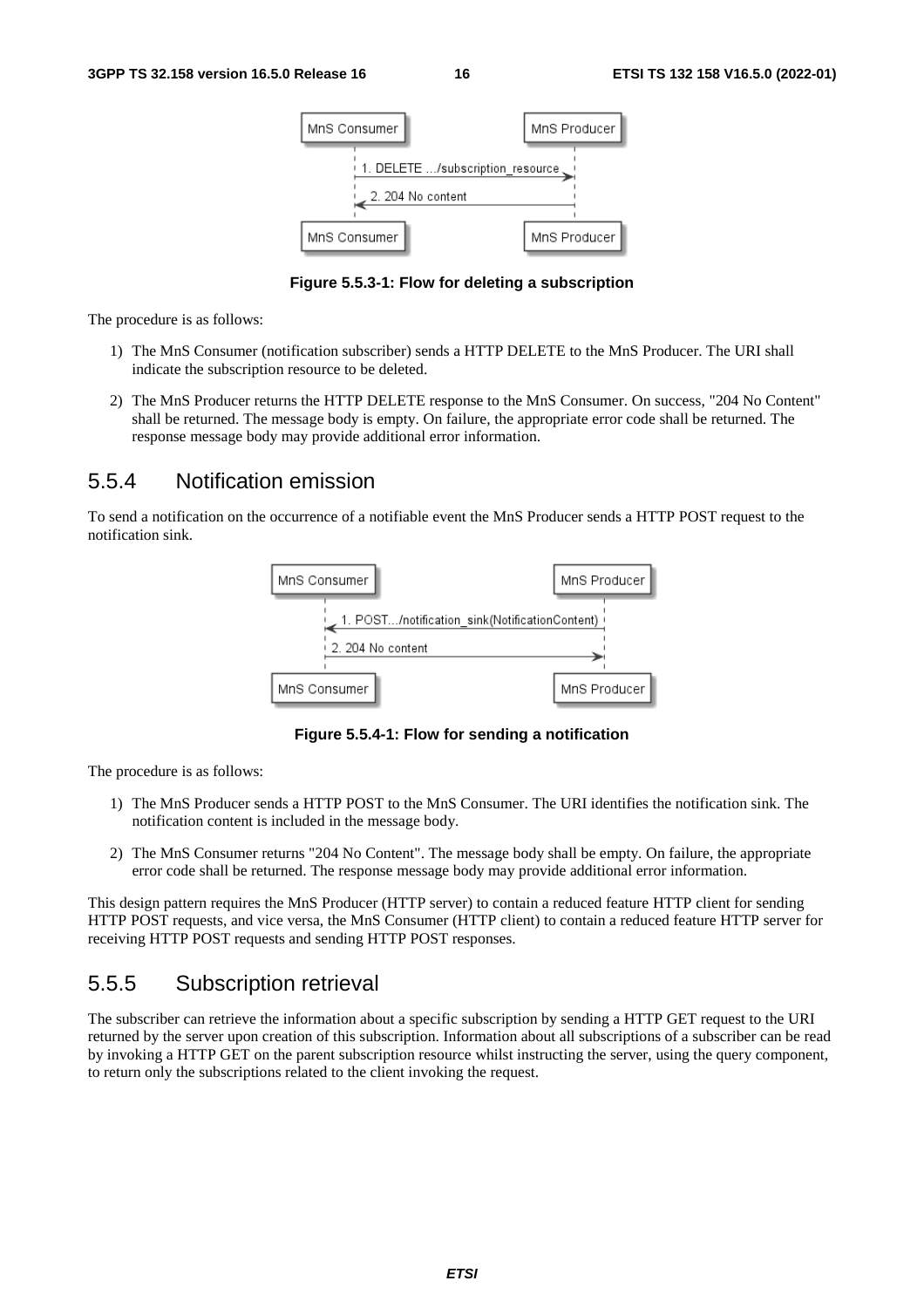

**Figure 5.5.5-1: Flow for subscription retrieval** 

- 1) The MnS Consumer sends a HTTP GET to the MnS Producer. The URI specifies the subscription resource to be read.
- 2) The MnS Producer returns the HTTP Get response. On success, "200 OK" shall be returned. The representation of the subscription resource is carried in the response message body. On failure, the appropriate error code shall be returned. The response message body may provide additional error information.

6 Advanced design patterns

# 6.1 Design pattern for scoping and filtering

#### 6.1.1 Introduction

In stage 2 specifications a scope construct is often used for selecting multiple managed object instances. The scope construct, together with a so called base managed object instance, selects a set of object instances from the namecontainment tree starting at the document root. This set contains some or all object instances name-contained by the base object instance. It may contain the base object itself.

In operations, the base object instance and the scope construct are specified as an input parameter. In NRM control fragments, the base object instance is the object instance that name-contains the control object instance of the NRM control fragment, and the scope construct is an attribute of the control object instance.

A filter construct is also often used in stage 2 specifications to select a subset of the managed object instances selected by the base managed object instance and scope construct. The filter is specified in operations as input parameter and in NRM control fragments as an attribute of a control object.

When scoping and filtering is specified using NRM control fragments, no special considerations are required for the REST SS, since the scope construct and the filter are normal attributes of a managed object.

When scoping and filtering is specified as part of the input parameters of an operation, however, it is necessary to define how to map these parameters in the REST SS.

#### 6.1.2 Query parameters for scoping

Scoping may be supported by the HTTP GET method or the HTTP DELETE method. It is not supported by any other method.

The URI path component identifies the base resource. The URI query component shall be used for carrying the scope construct. Multiple query parameters shall be separated by an ampersand character ("&").

With one query parameter the base resource and all resources until the level indicated by the query parameter can be selected. When the value of the query parameter is set to inifinite, the complete subtree starting at the base resource is selected.

Two query parameters for scoping allow for more sophisticated selection methods.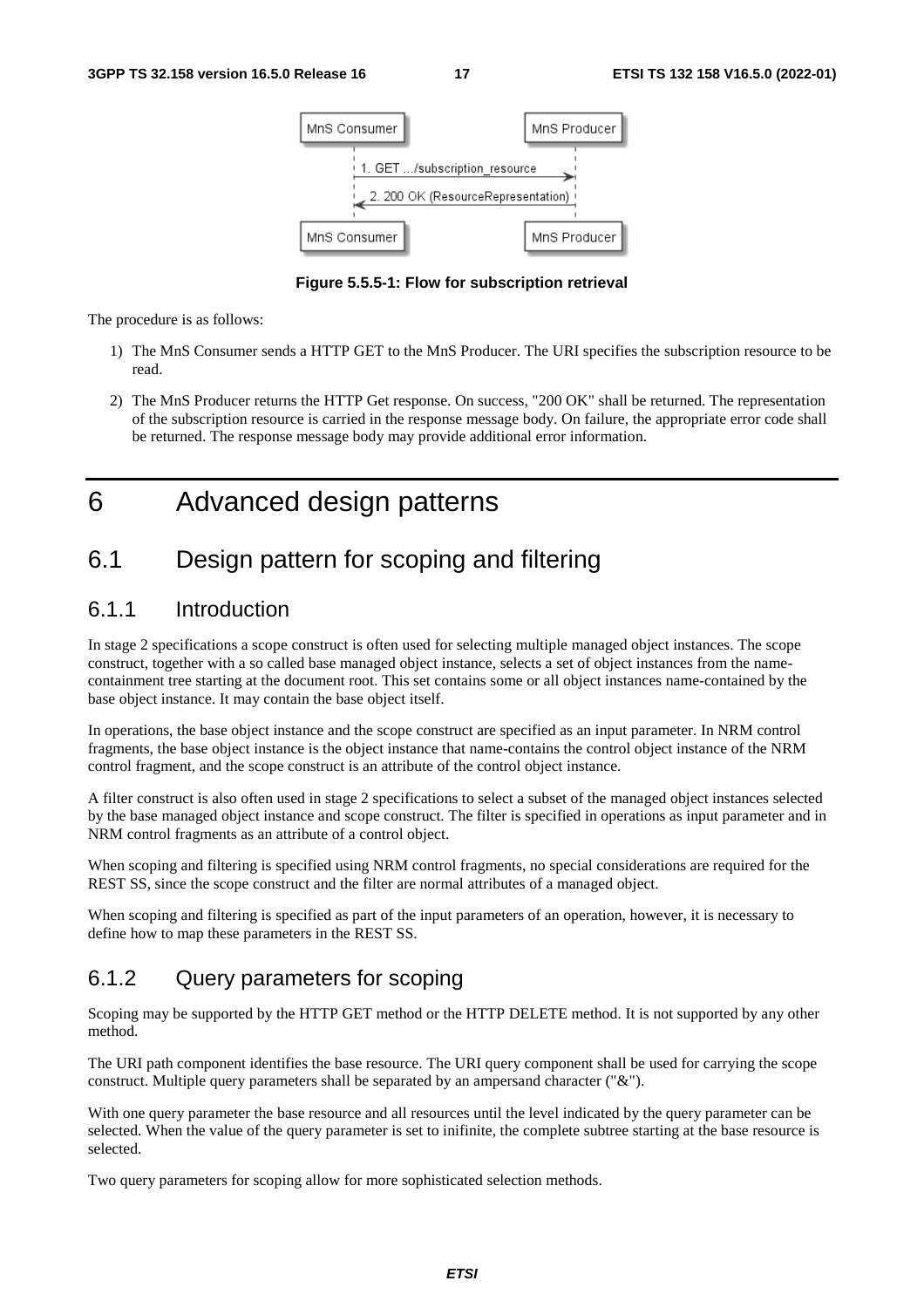An example scoping method uses a "scopeType" and a "scopeLevel" query parameter. The allowed values are defined in Table 6.1.2-1.

| Value                 | <b>Description</b>                                                                             |
|-----------------------|------------------------------------------------------------------------------------------------|
| <b>BASE ONLY</b>      | Selects only the base resource. The "scopeLevel" parameter shall be absent or ignored if       |
|                       | present. This is also the default case, when no "scopeType" query parameter is present in      |
|                       | the request.                                                                                   |
| BASE ALL              | Selects the base resource and all of its subordinate resources (incl. the leaf resources). The |
|                       | "scopeLevel" parameter shall be absent or ignored if present.                                  |
| <b>BASE NTH LEVEL</b> | Selects all resources on the level, which is indicated by the "scopeLevel" parameter, below    |
|                       | the base resource. The base resource is at "scopeLevel" zero.                                  |
| <b>BASE_SUBTREE</b>   | Selects the base resource and all of its subordinate resources down to and including the       |
|                       | resources on the level indicated by the "scopeLevel" parameter. The base resource is at        |
|                       | "scopeLevel" zero.                                                                             |

**Table 6.1.2-1: Allowed values of the "scopeType" query parameter** 

#### 6.1.3 Query parameters for filtering

Filtering may be supported by the HTTP GET method or the HTTP DELETE method. It is not supported by any other method.

The URI query component shall be used for carrying the filter construct. The name of the query parameter is "filter".

XPath 1.0 [15] shall be used for specifying the filter construct.

The XPath expression is applied to a XML document constructed based on the following rules:

- The root element is the object identified by the path component of the target URI.
- The document includes scoped objects only.
- The document is constructed with the scoped objects using the hierarchical response construction method defined in clause.6.1.4.
- The JSON document constructed according to the first three bullet points is mapped into a conceptual XML document.

A valid XPath expression returns a flat list of selected resources. Name-contained resources included in the selected resources shall be removed before constructing the final response message according to clause 6.1.4.

The XPath expression shall be an abolute path expression, and hence always start with a backslash "/", that identifies the root node of the input document.

#### 6.1.4 Construction rules for the response message body

When multiple resources are selected for retrieval by HTTP GET, the respone message body with the selected resource set shall be constructed according to one of the following rules.

Flat response construction method: The resources are basically returned as a flat list of JSON objects. Their location in the hierarchical containment tree needs to be specified by e.g. their URI which needs to be returned for each resource.

Hierarchical response construction method: The resources are returned inside the containment tree as specified by the JSON schema definition of the information model. The resources not selected are either not returned at all or returned empty, except for the resource identifiers, when their presence is required in the containment tree. The containment tree present in the response message shall always start with the root resource of the information model (document root) or the base resource.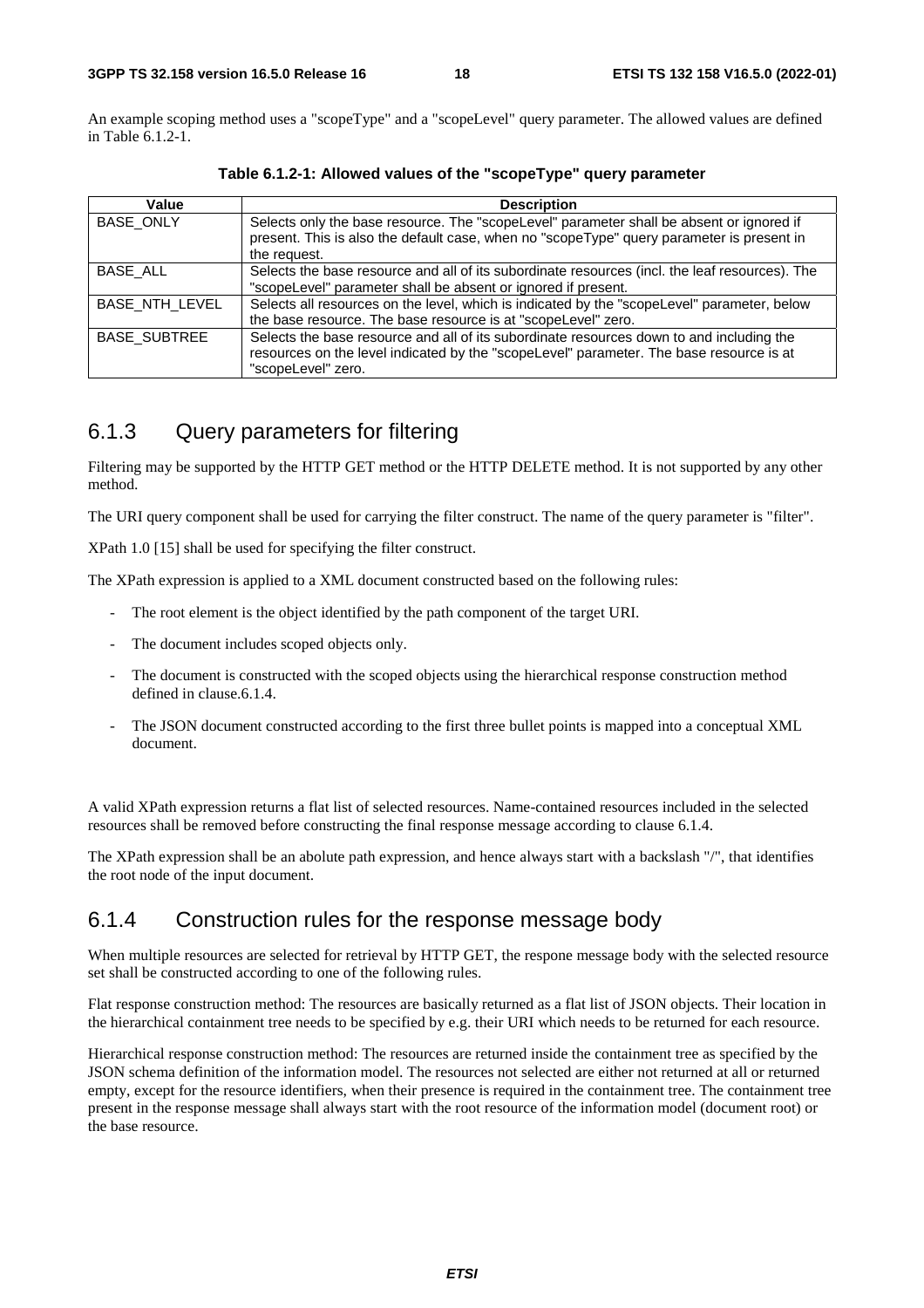# 6.2 Design pattern for attribute and attribute field selection

#### 6.2.1 Introduction

This design pattern allows to specify attributes of resources selected by the target URI and scoping and filtering.

Often attributes have no scalar values but are complex structured data types with an own hierarchy. In this case it may be desirable to identify not only the complete attribute but also attribute fields.

The attributes or attribute fields to be returned shall be specified in the query part of the URI.

Attribute selection or attribute field selection may be supported by the HTTP GET method. It is not applicable to any other method.

For constructing the response not selected attributes and attribute fields are removed from the resource representation.

#### 6.2.2 Query parameters for attribute and attribute field selection

In case only complete attributes are retrieved the name of the query parameter shall be "attributes". The value of "attributes" shall be a list with the names of the attributes to be selected. Attribute names are separated by a comma (","). An empty "attributes" query parameter is allowed and has the special meaning that no attributes shall be returned, except for the naming attribute "id".

In case it shall be possible to select attribute fields the syntax of JSON Pointer in JSON String Representation [14] shall be used. The context resource for the construction of the JSON Pointer is the resource identified by the target URI. When multiple attribute fields shall be selected the corresponding JSON Pointer String Representations shall be separated by a comma (","). The name of the query parameter shall be "fields".

### 6.3 Design pattern for partially updating a resource

HTTP PUT allows replacing only the complete resource. For partial resource updates HTTP PATCH (RFC 5789 [11]) shall be used. The set of changes to be applied to the target resource is described in the request message body (patch document). The format of the patch document is identified by its media type.

RFC 7396 [12] specifies a simple format in JSON (JSON Merge Patch) allowing to describe a set of modifications to be applied to the target resource's content. JSON Merge Patch works at the level of name/value pairs contained in a JSON object. The media type is "application/merge-patch+json".

Three types of patches are described in RFC 7396 [12]:

- 1) Replacing the value of an already existing name/value pair by a new value.
- 2) Adding a new name/value pair.
- 3) Removing an existing name/value pair.

JSON Merge Patch does not allow manipulation of arrays other than replacing the complete array. It is not possible to change items in an array or to add new items.

When individual items of an array shall be manipulated or items shall be added to arrays at specific positions, JSON Patch as described in RFC 6902 [13]) should be used as patch format. The media type of JSON Patch is "application/json-patch+json". The target URI identifies the resource to be modified. Secondary resources of the target resource to be manipulated are identified in the JSON patch document using JSON Pointer [14].

The JSON Patch document is a JSON array with each item being a JSON object specifying one suboperation. Suboperations shall be applied sequentially in the order they appear in the array, as defined in Section 3 of RFC 6902 [13].

According to RFC 5789 [11], Section 2 patches shall be applied atomically. Either all changes specified in the patch document are applied or, if at least one change cannot be applied, no change shall be applied.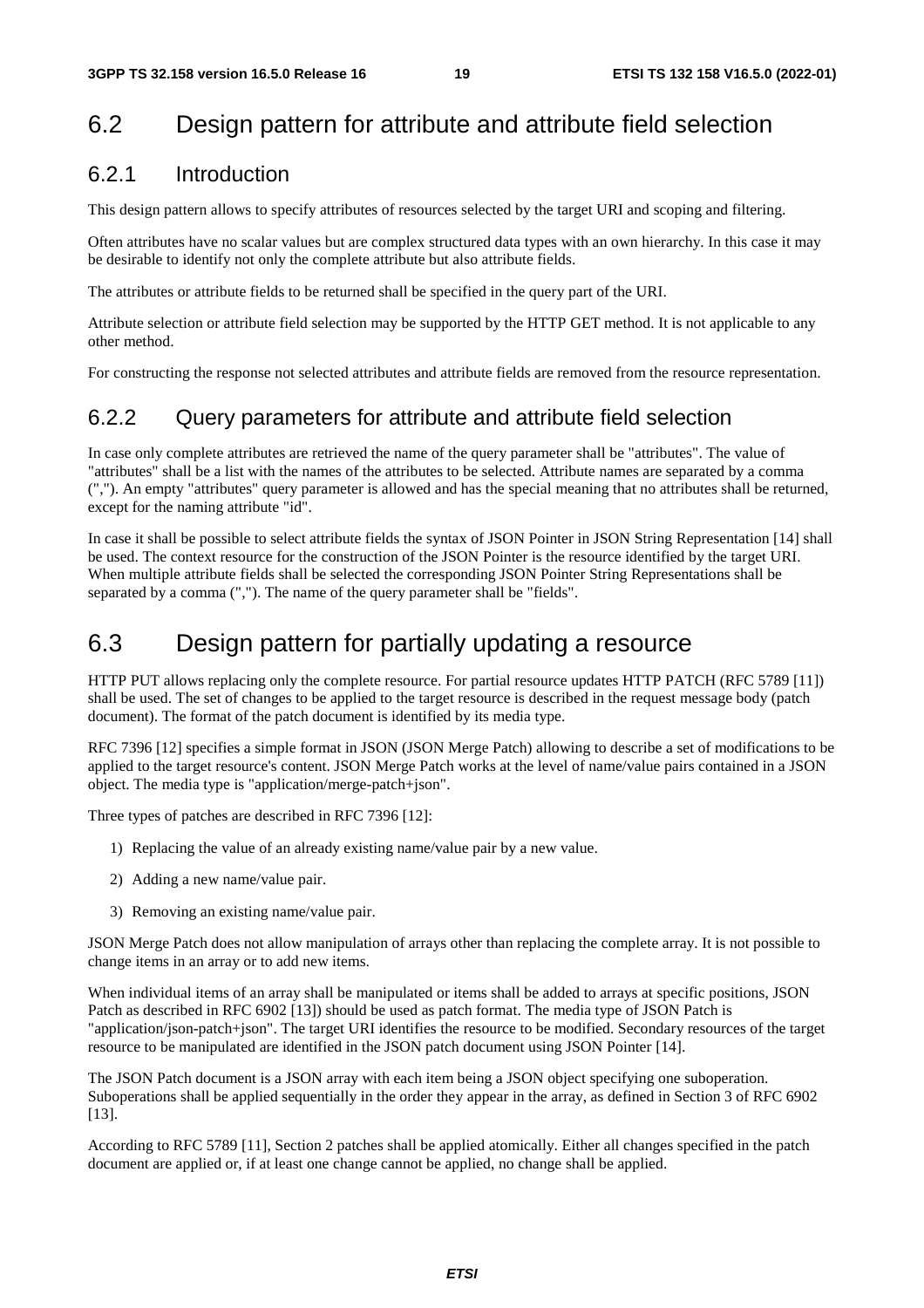| MnS Consumer                                                             | MnS Producer |
|--------------------------------------------------------------------------|--------------|
| ↑ 1. PATCH …/resource(PartialResourceRepresentation) →                   |              |
| , 2. 200 OK (ResourceRepresentation) or 204 No Content (<br>MnS Consumer | MnS Producer |

**Figure 6.3-1: Flow for partially updating a resource** 

- 1) The MnS Consumer sends a HTTP PATCH request to the MnS Producer. The resource to be updated is identified with the target URI. The message body carries a JSON Patch or JSON Merge Patch document describing a set of modification instructions to be applied to the target resource.
- 2) The MnS Producer returns the HTTP PATCH response to the MnS Consumer. On success, "200 OK" together with the representation of the updated resource in the message body or "204 No Content" shall be returned. On failure, the appropriate error code shall be returned. The response message body may provide additional error information.

# 6.4 Design pattern for patching multiple resources

#### 6.4.1 Introduction

Clause 6.1 discusses a method for retrieving multiple resources with a single GET request. This clause presents methods allowing to manipulate (create, update, delete) multiple resources with a single PATCH request.

### 6.4.2 3GPP JSON Merge Patch

3GPP JSON Merge Patch is a 3GPP defined extension to JSON Merge Patch (RFC 6902 [13]) allowing to manipulate individual items in an array supposed each item has an identifier that is unique within the name space of the array. The identifier of an array item has to be present in any 3GPP JSON Merge Patch document. This patch format allows to update attributes and attribute fields, to create resources with "id" creation by the MnS Consumer, and to delete resources.

The target URI shall identify the resource that is the first common parent resource of the resources to be manipulated or the document root.

Resources are deleted by setting all NRM attributes to the "null" value. If the NRM attributes are members of a special "attributes" object this object shall be set to "null".

A 3GPP JSON Merge Patch document is applied in atomic manner (RFC 5789 [11]). Either all changes are applied or, if at least one mofification cannot be applied, no change shall be applied. 3GPP JSON Merge Patch thus has transaction semantics.

The procedure is as follows:

- 1) The MnS Consumer sends a HTTP PATCH request to the MnS Producer. The message body carries a 3GPP JSON Merge Patch document describing a set of modification instructions to be applied to the identified resources.
- 2) The MnS Producer returns the HTTP PATCH response to the MnS Consumer. On success, "200 OK" together with the representation of the updated resources, constructed according to the hierarchical response construction method described in clause 6.1.1, in the message body or "204 No Content" shall be returned. On failure, the appropriate error code shall be returned. The response message body may provide additional error information.

The media type of 3GPP JSON Merge Patch is "3gpp-merge-patch+json". This media type is defined by 3GPP and is not registered with IANA. Patch documents using this media type must conform to the "application/json" media type.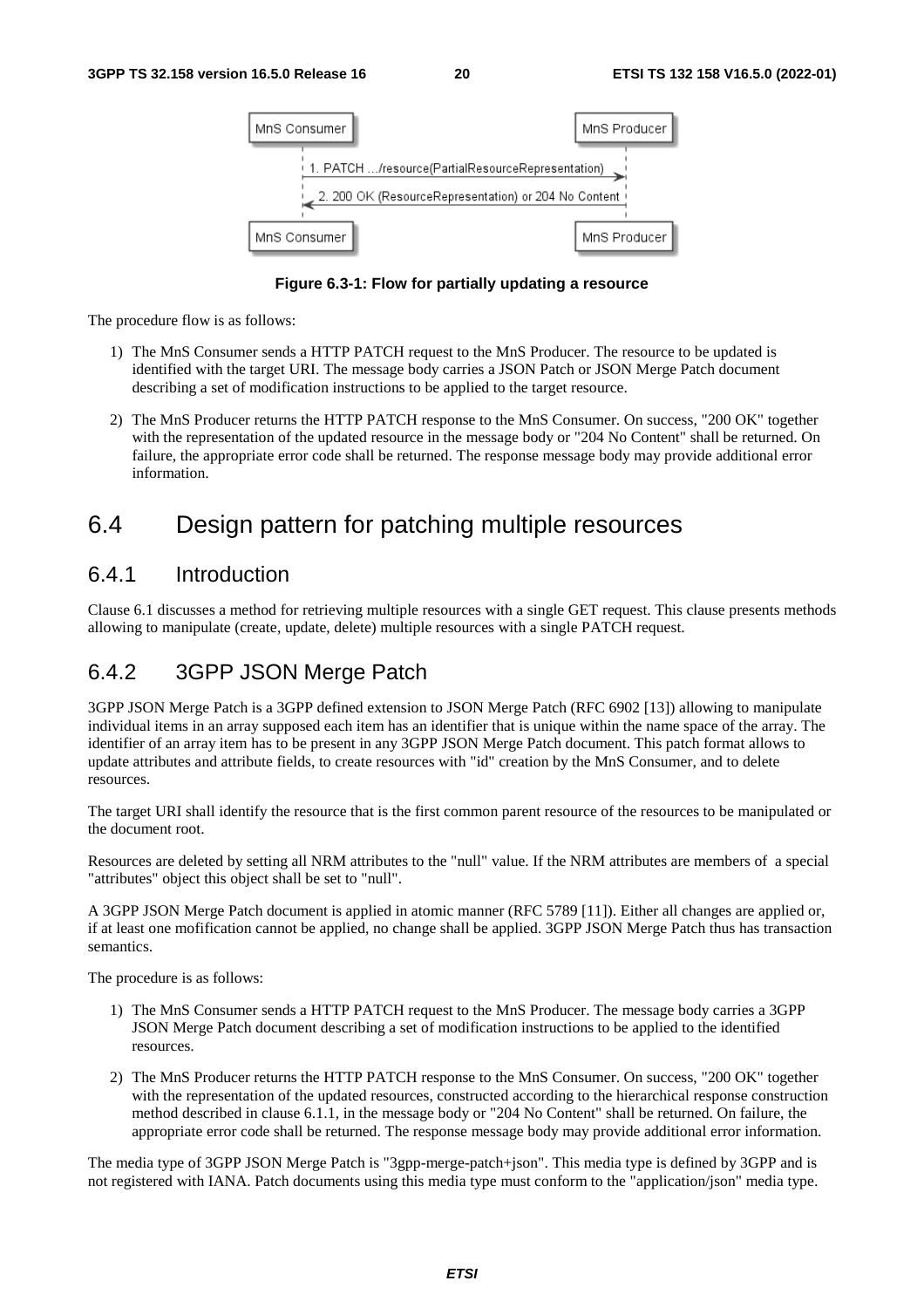#### 6.4.3 3GPP JSON Patch

JSON Patch (RFC 6902 [13]) allows to manipulate multiple secondary resources of the target resource. The target resource is identified by the target URI. The secondary resources are specified with JSON Pointers included in the JSON Patch document enclosed in the HTTP Patch method request message body. The context object of JSON Pointer is the target resource. It is not possible to point to resources or secondary resources outside of the target resource.

Each suboperation is specified in a JSON Patch document by a JSON object whose property names are "op", "from", "path" and "value". Not all operations require all properties. The type of the "from" and "path" property value is a JSON Pointer in string representation as defined in Section 5 of RFC 6901 [14].

The present document defines an extentension to JSON Patch allowing to specify resources and secondary resources outside of the target resource. With this extension a single HTTP Patch request can manipulate multiple resources.

The extension is that the "path" and "from" properties define an offset to the target resource as specified by the request URI in the HTTP PATCH method. This offset has a first component pointing to a resource below the targert resource, and a sescond component pointing to secondary a resource within the resource identified by the first component. The first component of "path" or "from" is built from URI path components. The second component is a URI fragment with a JSON pointer in the URI fragment identifier representation as defined in clause 6 of of RFC 6901 [14]. An empty value of the "path" or "from" property ("") means that the resource specified by the request URI in the HTTP PATCH method is the target for the value of the patch "value" property.

The target URI can identify the document root, the first common parent resource of the resources to be manipulated or any resource between them.

The media type of 3GPP JSON Merge Patch is "3gpp-patch+json". This media type is defined by 3GPP and is not registered with IANA. Patch documents using this media type must conform to the "application/json" media type.

As all other patch media types, 3GPP JSON Patch shall be applied in atomic manner.

The procedure is as follows:

1) The MnS Consumer sends a HTTP PATCH request to the MnS Producer. The message body carries a JSON Patch document describing a set of modification instructions to be applied to the identified resources.

2) The MnS Producer returns the HTTP PATCH response to the MnS Consumer. On success, "200 OK" together with the representation of the updated resources, constructed according to the hierarchical response construction method described in clause 6.1.1, in the message body or "204 No Content" shall be returned. On failure, the appropriate error code shall be returned. The response message body may provide additional error information.

# 7 Resource representation formats

### 7.1 Introduction

According to clause 4.3 the media type specifies only that JSON is used as resource representation format carried in the HTTP request and HTTP response message bodies. Some resource patterns are quite common and it is desirable to use a common pattern throughout different APIs. This clause identifies some patterns frequently encountered and provides a JSON schema for them.

### 7.2 Top-level object

A single JSON object shall be at the top-level of the document carried in the message body of HTTP requests and HTTP responses.

{"type": "object"}

Example:

{}

Members of the top-level object can be either a data object, a data array or an error object.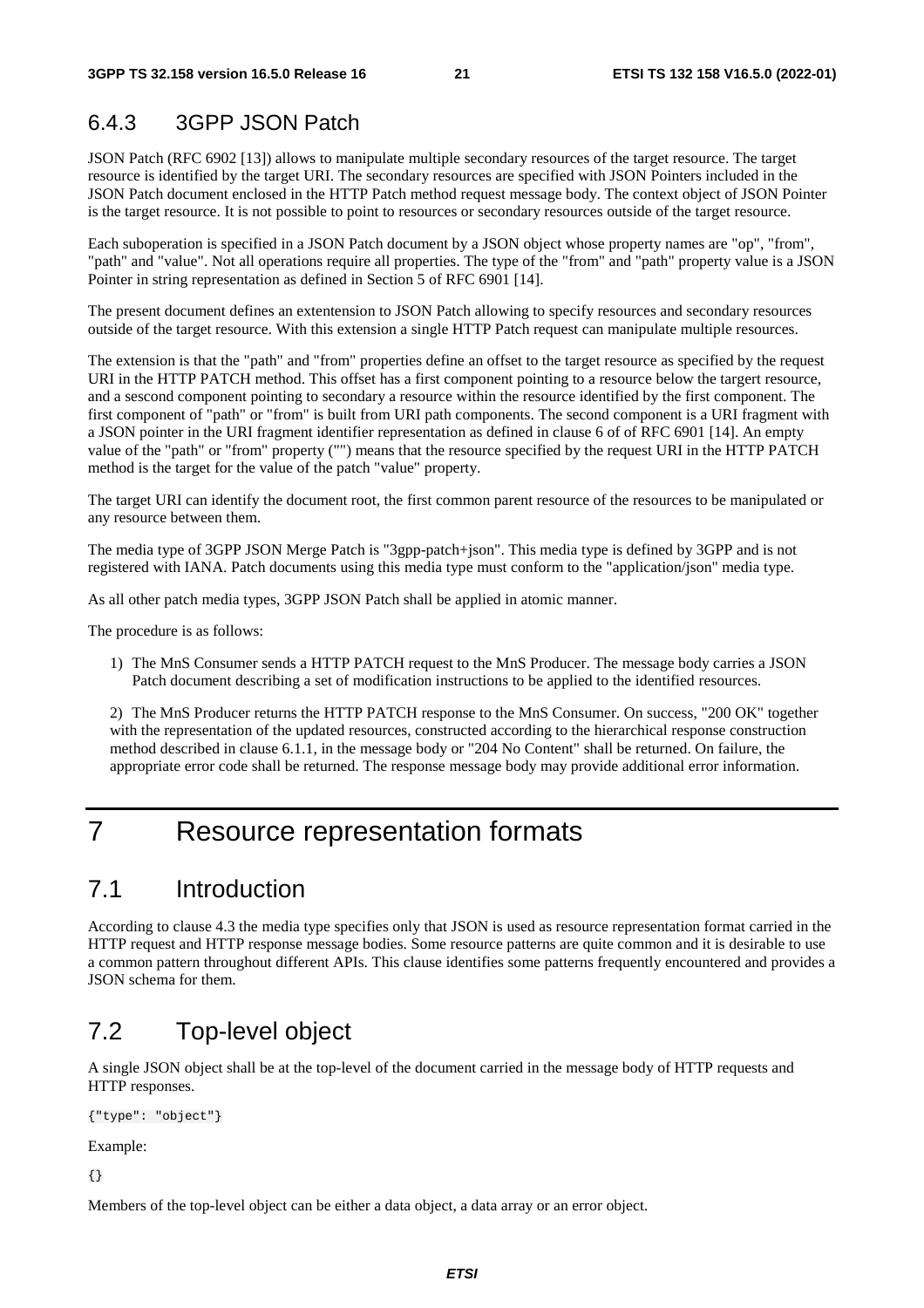### 7.3 Data objects

Data objects are carried in HTTP requests and in HTTP responses in case of success. One and only one data object shall be a member of a top-level object. If a data object is present, no error object shall be present.

```
{ 
   "type": "object", 
   "properties": { 
      "data": { 
        "type": "object", 
        "properties": {} 
     } 
  } 
}
```
Example:

```
{ 
   "data": {} 
}
```
# 7.4 Data arrays

Data arrays are carried in HTTP requests and in HTTP responses when data is transferred. One and only one data array shall be a member of a top-level object. If a data array is present, no error object shall be present.

```
{ 
   "type": "object", 
   "properties": { 
 "data": { 
 "type": "array", 
        "items": {} 
     } 
   } 
}
```
Example JSON instance:

{ "data": [] }

### 7.5 Error objects

Error objects are carried in HTTP responses in case of failure. One and only one error object shall be a member of a top-level object.

```
{ 
   "type": "object", 
   "properties": { 
 "error": { 
 "type": "object" 
        "properties": {} 
     } 
   } 
}
```
Example JSON instance:

```
{ 
    "error": {} 
}
```
# 7.6 Resource objects

Resource objects (resources) are representations of managed object instances. They shall be compliant to the following JSON schema when one instance of a class is allowed.

```
{ 
   "type": "object", 
   "properties": {
```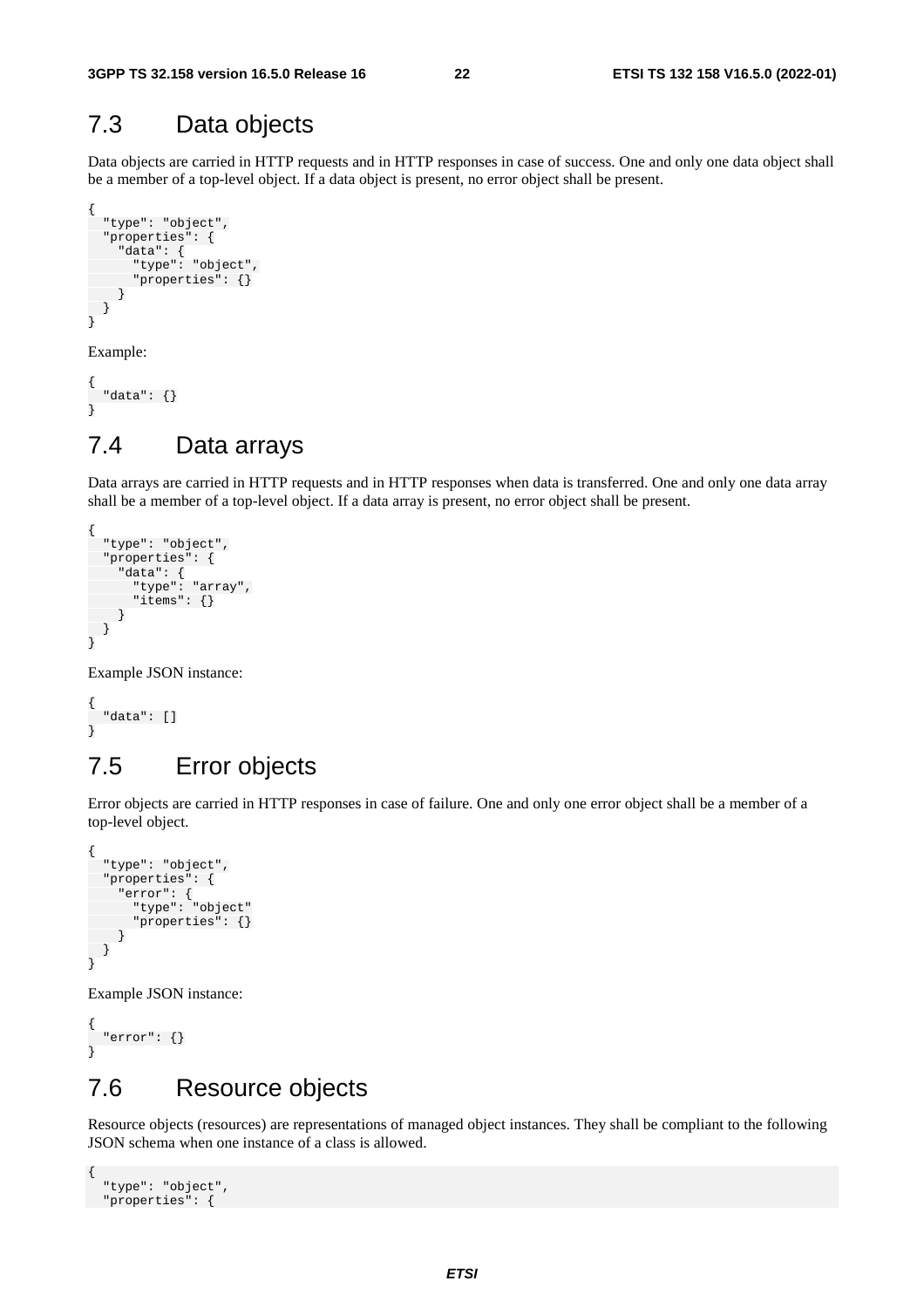```
 "ClassName": { 
       "type": "object", 
        "properties": { 
 "href": { "type": "string" }, 
 "class": { "type": "string" }, 
        "id": \{\n\text{ "type":} \times \text{string" } \}, "attributes": { 
           "type": "object", 
           "properties": {} 
         } 
       }, 
        "required": ["id"] 
     } 
  }
```
}

or by the following schema when more than one instance of a class is allowed

```
{ 
   "type": "object", 
   "properties": { 
     "ClassName": { 
       "type": "array", 
 "items": { 
 "type": "object", 
          "properties": { 
            "href": { "type": "string" }, 
            "class": { "type": "string" }, 
            "id": { "type": "string" }, 
            "attributes": { 
              "type": "object", 
              "properties": {} 
           } 
         }, 
          "required": ["id"] 
       } 
     } 
   } 
}
```
An object, whose name is equal to the NRM class name, encapsulates the resource representation.

The "attributes" object contains NRM attributes as properties. In the generic schema above the "attributes" object has no properties. These properties are defined in other specifications.

Only the "id" is required to be always present. The "href" property with the URI of the resource and the "class" property with the name of the NRM class can be omitted, or not specified at all in concrete JSON schemas for resource representations.

TS 32.160 [16] specifies the complete mapping of stage 2 NRM definitions to stage 3 JSON schema definitions.

# 7.7 Resource objects carried in data objects and arrays

When a resource object is carried in a data object the schema is given by

```
{ 
   "type": "object", 
   "properties": { 
     "data": { 
       "type": "object", 
       "properties": { 
          "ClassName": { 
           "type": "object", 
            "properties": { 
              "href": { "type": "string" }, 
              "class": { "type": "string" }, 
              "id": { "type": "string" }, 
              "attributes": { 
                "type": "object", 
                "properties": {}
```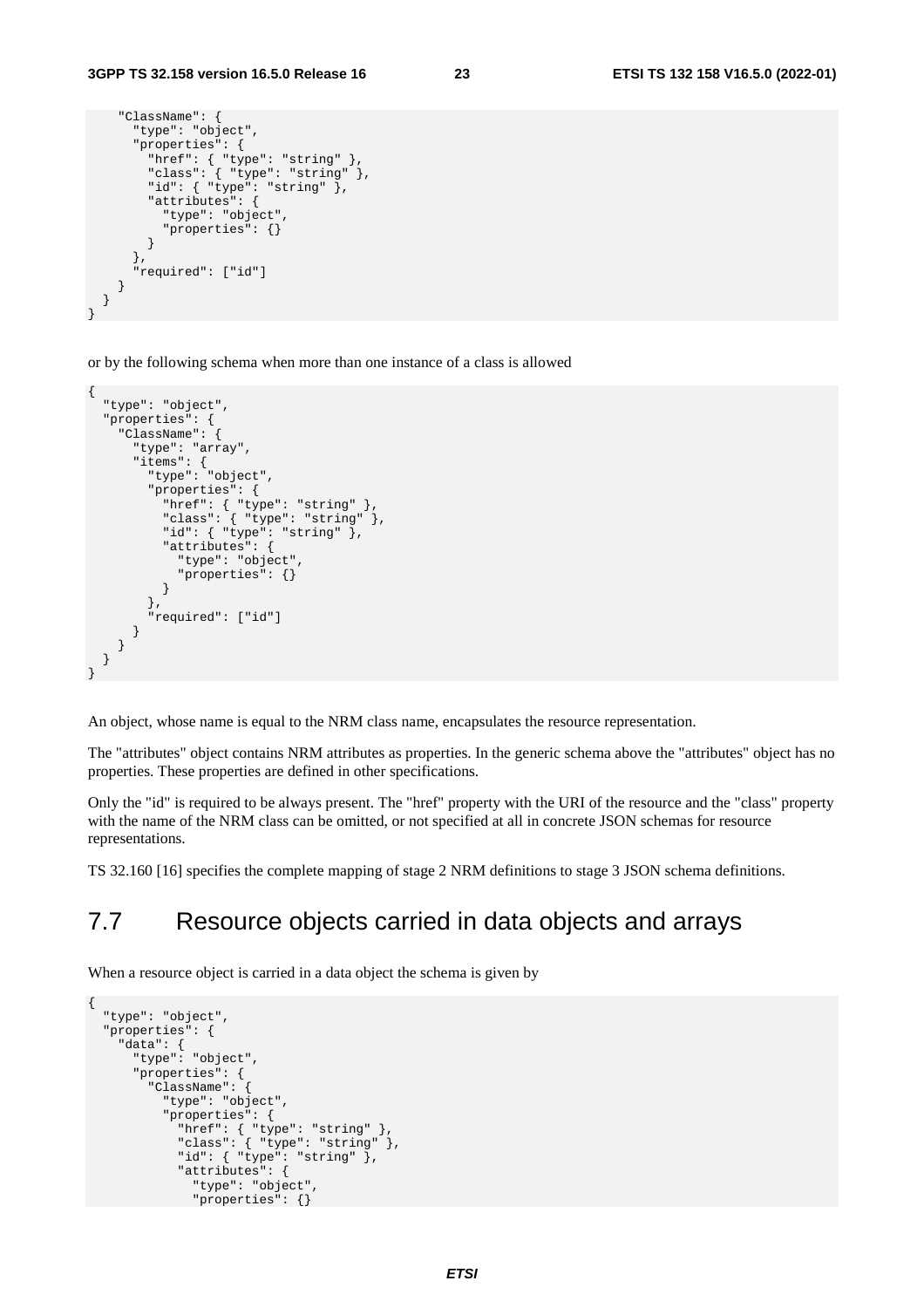```
 } 
            }, 
            "required": ["id"] 
         } 
       } 
    } 
  }
```
}

Multiple instance of the same NRM class are supported by a JSON array.

```
{ 
    "type": "object", 
    "properties": { 
      "data": { 
         "type": "object", 
         "properties": { 
            "ClassName": { 
               "type": "array", 
               "items": { 
                 "type": "object", 
                  "properties": { 
                    "href": { "type": "string" }, 
                    "class": { "type": "string" }, 
                   "id": \{\n \begin{array}{c}\n \sqrt{2} \\
 \sqrt{2} \\
 \sqrt{2}\n \end{array}": "string" \left.\right\},
                    "attributes": { 
                       "type": "object", 
                       "properties": {} 
 } 
                 }, 
                  "required": ["id"] 
              } 
           } 
        } 
      } 
   } 
}
```
# 8 REST SS specification template

This clause contains the REST SS specification template.

# W RESTful HTTP-based solution set

# W.1 Mapping of operations

### W.1.1 Introduction

The IS operations are mapped to SS equivalents according to table W.1.1-1.

#### **Table W.1.1-1: Mapping of IS operations to SS equivalents**

| <b>IS operation</b> | <b>Nethod</b> | <b>Resource URI</b> |  |
|---------------------|---------------|---------------------|--|
|                     |               |                     |  |

# W.1.2 Operation <operation 1>

The IS operation parameters are mapped to SS equivalents according to table W.1.2-1 and table W.1.2-2.

#### **Table W.1.2-1: Mapping of IS operation input parameters to SS equivalents (<HTTP method>)**

| IS parameter name | <b>SS parameter</b><br><b>location</b> | SS parameter name | <b>SS parameter type</b> |  |
|-------------------|----------------------------------------|-------------------|--------------------------|--|
|                   |                                        |                   |                          |  |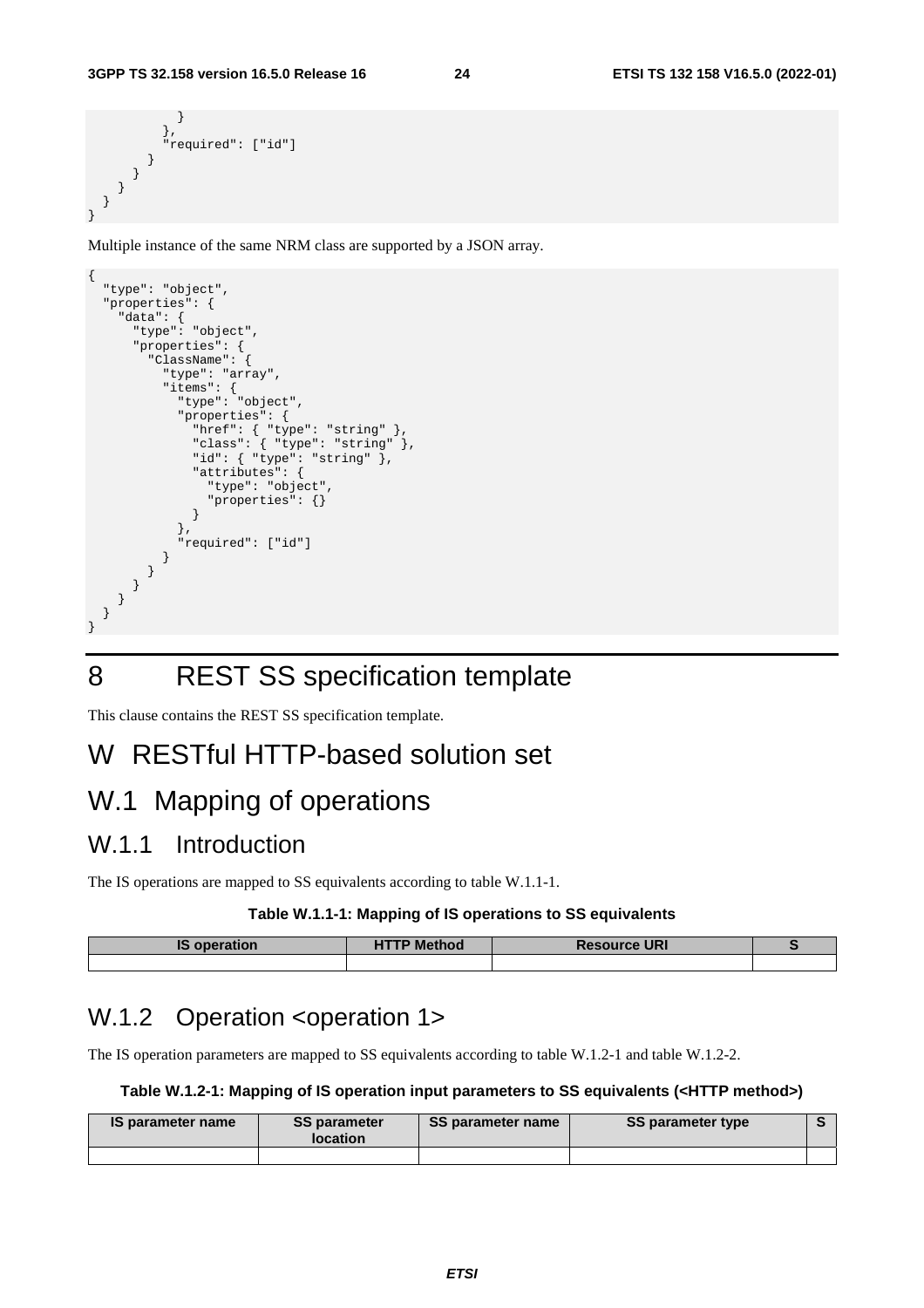**Table W.1.2-2: Mapping of IS operation output parameters to SS equivalents (<HTTP method>)** 

| <b>IS parameter name</b> | <b>SS parameter</b><br><b>location</b> | SS parameter name | <b>SS parameter type</b> |  |
|--------------------------|----------------------------------------|-------------------|--------------------------|--|
|                          |                                        |                   |                          |  |

# W.1.3 Operation <operation 2>

Same as for <operation 1>.

# W.2 Mapping of notifications

### W.2.1 Introduction

The IS notifications are mapped to SS equivalents according to table W.2.1-1.

#### **Table W.2.1-1: Mapping of IS operations to SS equivalents**

| <b>IS notification</b> | <b>HTTP Method</b> | <b>Resource URI</b> |  |
|------------------------|--------------------|---------------------|--|
|                        |                    |                     |  |
|                        |                    |                     |  |

### W.2.2 Notification <notification 1>

The IS notification parameters are mapped to SS equivalents according to table W.2.2-1.

#### **Table W.2.2-1: Mapping of IS notification parameters to SS equivalents**

| <b>IS parameter name</b> | <b>SS parameter</b><br><b>location</b> | SS parameter name | <b>SS parameter type</b> |  |
|--------------------------|----------------------------------------|-------------------|--------------------------|--|
|                          |                                        |                   |                          |  |

### W.2.3 Notification <notification 2>

*Same as for <notification 1>.* 

# W.3 Usage of HTTP

### W.4 Resources

### W.4.1 Resource structure

#### W.4.1.1 Resource structure on the MnS producer

Figure W.4.1.1-1 shows the resource structure of the <XYZ> MnS on the MnS producer.

#### <Figure>

#### **Figure W.4.1.1-1: Resource URI structure of the <XYZ> MnS on the MnS producer**

Table W.4.1.1-1 provides an overview of the resources and applicable HTTP methods.

#### **Table W.4.1.1-1: Resources and methods overview**

| <b>Resource name</b> | <b>Resource URI</b> | <b>HTTP method</b> | <b>Description</b> |
|----------------------|---------------------|--------------------|--------------------|
|                      |                     |                    |                    |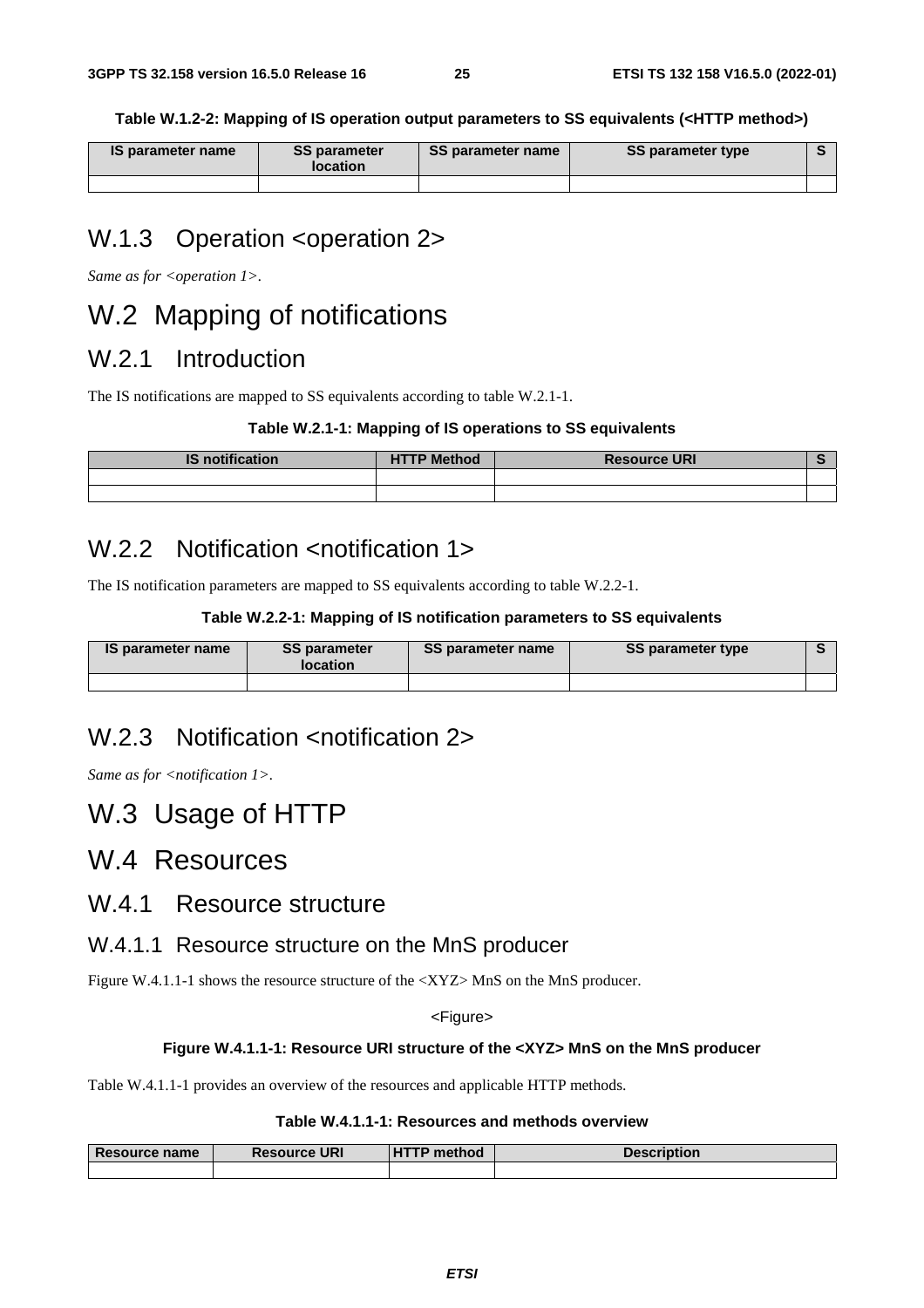#### W.4.1.2 Resource structure on the MnS consumer

Figure W.4.1.2-1 shows the resource structure of the  $\langle XYZ \rangle$  MnS on the MnS consumer.

<Figure>

#### **Figure W.4.1.2-1: Resource URI structure of the <XYZ> MnS on the MnS consumer**

Table W.4.1.2-1 provides an overview of the resources and applicable HTTP methods.

#### **Table W.4.1.2-1: Resources and methods overview**

| <b>Resource name</b> | <b>Resource URI</b> | <b>UTTD</b><br>method | <b>Description</b> |
|----------------------|---------------------|-----------------------|--------------------|
|                      |                     |                       |                    |

### W.4.2 Resource definitions

W.4.2.1 Resource <resource 1>

W.4.2.1.1 Description

*Description of the resource.* 

#### W.4.2.1.2 URI

Resource URI: <URI>

The resource URI variables are defined in table W.4.2.1.2-1.

#### **Table W.4.2.1.2-1: URI variables**

| . .<br>. | - |
|----------|---|
|          |   |

#### W.4.2.1.3 HTTP methods

W.4.2.1.3.1<method 1>

This method shall support the URI query parameters specified in table W.2.1.3.1-1.

#### **Table W.2.1.3.1-1: URI query parameters supported by the <method 1> on this resource**

| <b>Name</b> | Data type | `ordinolity<br>11 I L V |  | <b>Description</b> |  |
|-------------|-----------|-------------------------|--|--------------------|--|
|             |           |                         |  |                    |  |

This method shall support the request data structures specified in table W.2.1.3.1-2 and the response data structures and response codes specified in table W.2.1.3.1-3.

#### **Table W.2.1.3.1-2: Data structures supported by the <method 1> request body on this resource**

| Data type | <b>Cardinality</b> | <b>Description</b> |
|-----------|--------------------|--------------------|
|           |                    |                    |

#### Table W.2.1.3.1-3: Data structures supported by the <method 1> response body on this resource

| Data type | <b>Cardinality Response</b> | codes | <b>Description</b> |
|-----------|-----------------------------|-------|--------------------|
|           |                             |       |                    |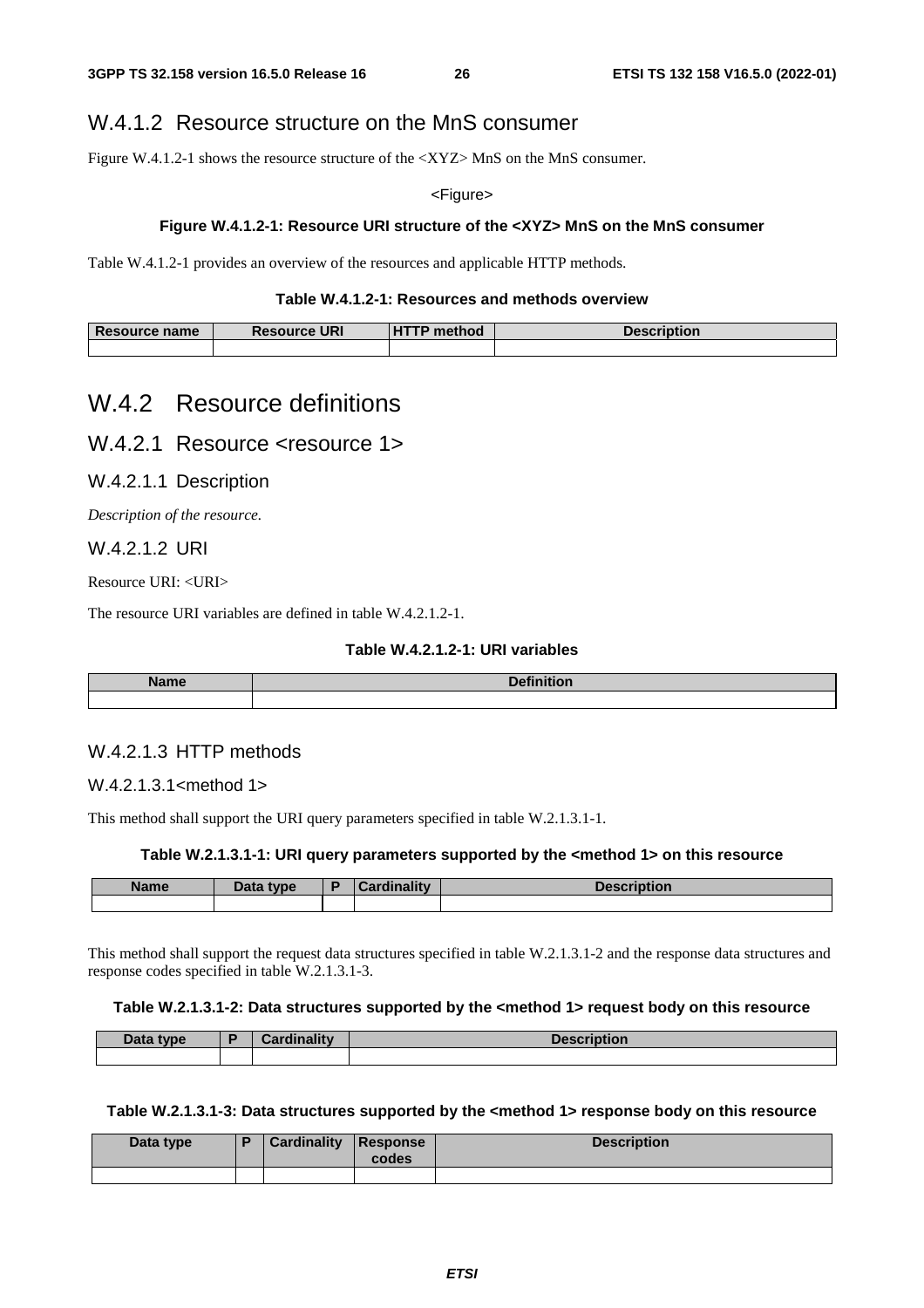#### W.4.2.1.3.2<method 2>

Same as for <method 1>.

#### W.4.2.2 Resource <resource 2>

*Same as for <resource 1>.* 

# W.5 Data type definitions

### W.5.1 General

This clause defines the data types used by the <XYZ> MnS. Table W.4.1-1 specifies the data types defined in the present document and table W.4.1-2 the data types imported

#### **Table W.4.1-1: Data types defined in the present document**

| Data type | <b>Reference</b> | <b>Description</b> |  |  |  |
|-----------|------------------|--------------------|--|--|--|
|           |                  |                    |  |  |  |

#### **Table W.4.1-2: Data types imported**

| Data type | <b>Reference</b> | <b>Description</b> |
|-----------|------------------|--------------------|
|           |                  |                    |

### W.5.2 Structured data types

#### W.5.2.1 Type <TypeName 1>

#### **Table W.4.2.1-1: Definition of type <TypeName 1>**

| <b>Attribute name</b> | Data type | $\mathcal{L}$ ardinality | Description |
|-----------------------|-----------|--------------------------|-------------|
|                       |           |                          |             |

#### W.5.2.2 Type <TypeName 2>

*Same as for <TypeName 1>.*

### W.5.3 Simple data types and enumerations

#### W.5.3.1 General

This clause defines simple data types and enumerations that are used by the data structures defined in the previous clauses.

#### W.5.3.2 Simple data types

#### **Table W.5.3.2-1: Simple data types**

| vpe<br>⊪Name | <b>Definition</b><br><b>Type</b> | <b>Description</b> |
|--------------|----------------------------------|--------------------|
|              |                                  |                    |

### W.5.3.3 Enumeration <EnumType1>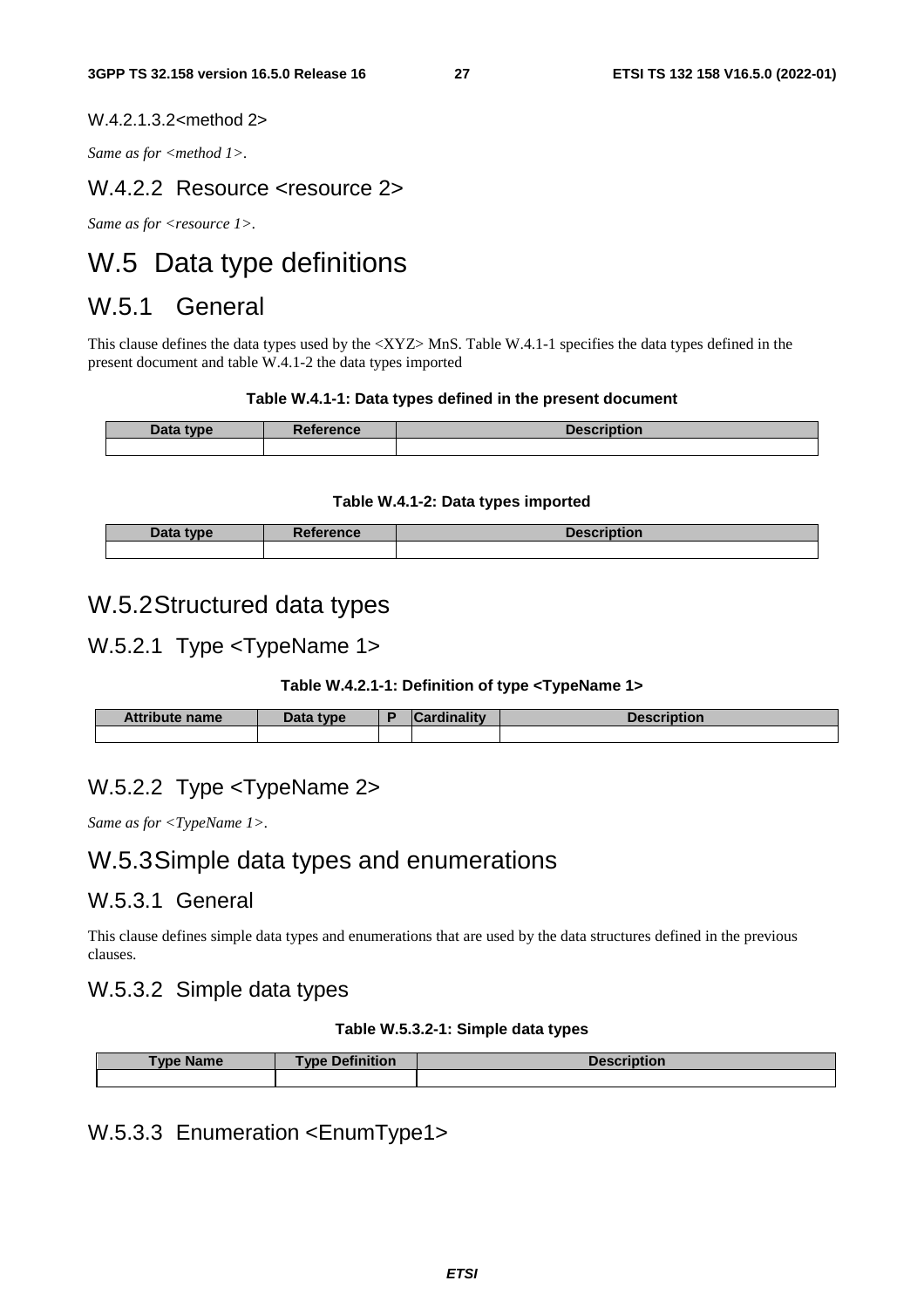#### **Table W.5.3.3-1: Enumeration < EnumType1>**

| <b>Enumeration value</b> | uon |
|--------------------------|-----|
|                          |     |

# W.5.3.4 Enumeration <EnumType2>

# Annex A (normative)

# OpenAPI definition

# A.1 Introduction

This clause contains the OpenAPI definition of the <XYZ> MnS in YAML format.

# A.2 OpenAPI document "<ABC>.yaml"

*OpenAPI definition*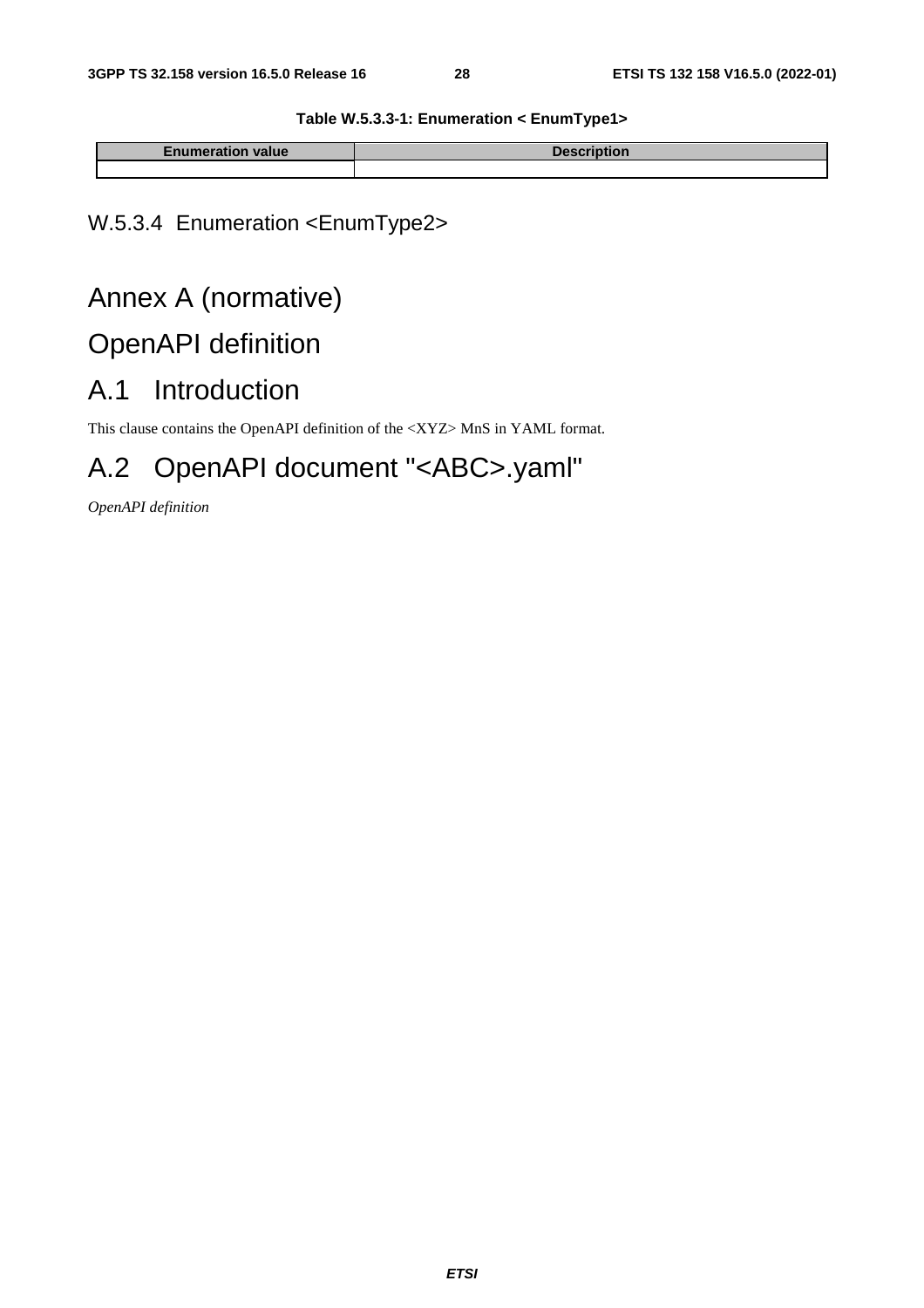# Annex A (informative): Examples

{

# A.1 Example information model

The following JSON instance document is used for the examples in this chapter.

```
 "SubNetwork": { 
    "id": "SN1", 
 "attributes": { 
 "userLabel": "Berlin NW", 
      "userDefinedNetworkType": "5G", 
       "plmn-id": { 
         "mcc": 456, 
         "mnc": 789 
      } 
    }, 
     "ManagedElement": [ 
      { 
         "id": "ME1", 
         "attributes": { 
           "userLabel": "Berlin NW 1", 
 "vendorName": "Company XY", 
 "location": "TV Tower" 
         }, 
         "XyzFunction": [ 
           { 
             "id": "XYZF1", 
             "attributes": { 
               "attrA": "xyz", 
               "attrB": 551 
             } 
           }, 
          \zeta "id": "XYZF2", 
             "attributes": { 
               "attrA": "abc", 
               "attrB": 552 
 } 
          } 
        ] 
       }, 
       { 
         "id": "ME2", 
         "attributes": { 
 "userLabel": "Berlin NW 2", 
 "vendorName": "Company XY", 
          "location": "Grunewald" 
        } 
      } 
   \frac{1}{2} "PerfMetricJob":[ 
       { 
         "id": "J1", 
         "attributes": { 
 "granularityPeriod": "5", 
 "perfMetrics": ["Metric1", "Metric2"], 
 "objectInstances": ["Obj1", "Obj2"] 
        } 
       } 
    ] 
  } 
}
```
The corresponding JSON schema is

{ "SubNetwork": { "type": "object", "properties": {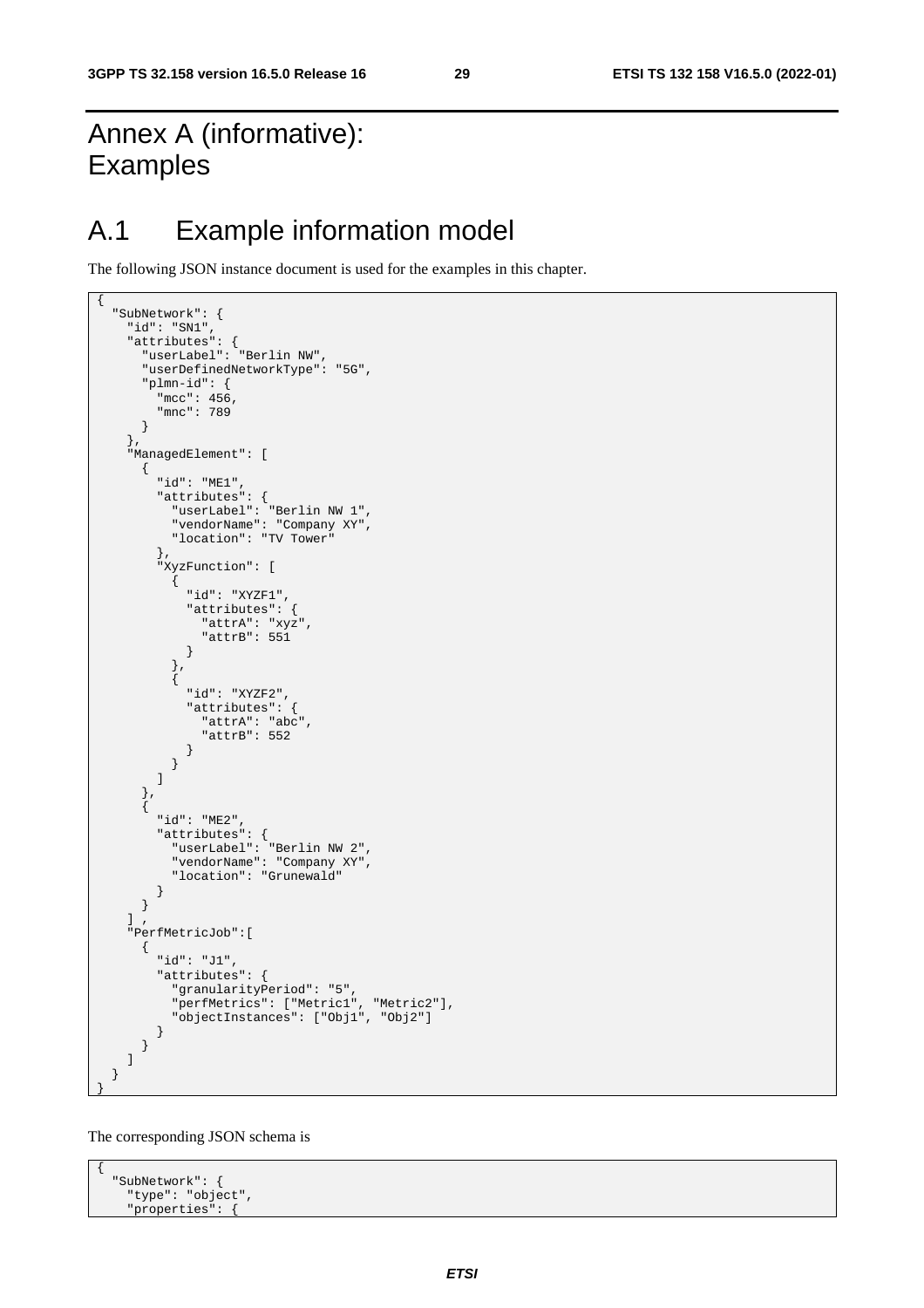"id": { "type": "string" }, "attributes": { "type": "object", "properties": { "userLabel": "string", "userDefinedNetworkType": "string", "plmn-id": { "type": "object", "properties": { "mcc": "integer", "mnc": "integer" } } } }, "ManagedElement": { "type": "array", "items": { "type": "object", "properties": { "id": { "type": "string" }, "attributes": { "type": "object", "properties": { "userLabel": { "type": "string" }, "vendorName": { "type": "string" }, "location": { "type": "string" } } }, "XyzFunction": { "type": "array", "items": { "type": "object", "properties": { "id": { "type": "string" }, "attributes": { "type": "object", "properties": { "attributeA": { "type": "string" }, "attributeB": { "type": "integer" } } } } } } } } }, "PerfMetricJob": { "items": { "type": "object", "properties": { "id": { "type": "string" }, "attributes": { "type": "object", "properties": { "granularityPeriod": { "type": "string" },

"perfMetrics": {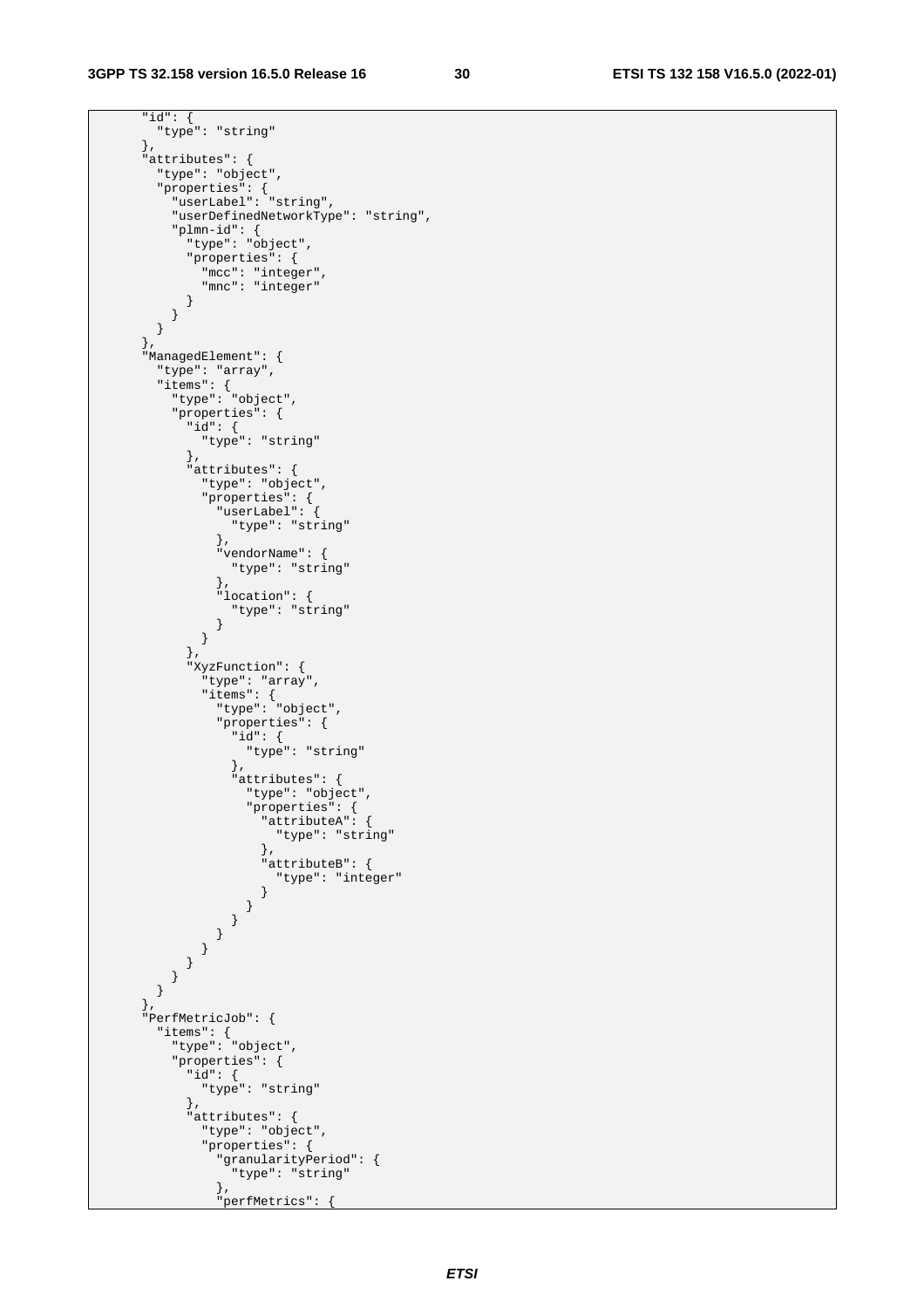```
 "type": "array", 
 "items": { 
 "type": "string" 
 } 
 } 
         }, 
          "objectInstances": { 
           "type": "array", 
           "items": { 
          "type": "string" 
 } 
 } 
 } 
 } 
 } 
 } 
  } 
 } 
}
```
The corresponding XML instance document is provided below as well. It may be helpful when evaluating XPath expressions.

```
<?xml version="1.0" encoding="UTF-8" ?> 
<SubNetwork> 
     <id>SN1</id> 
     <attributes> 
         <userLabel>Berlin NW</userLabel> 
         <userDefinedNetworkType>5G</userDefinedNetworkType> 
         <plmn-id> 
             <mcc>456</mcc>
              <mnc>789</mnc> 
         </plmn-id> 
     </attributes> 
     <ManagedElement> 
         <id>ME1</id> 
         <attributes> 
              <userLabel>Berlin NW 1</userLabel> 
              <vendorName>Company XY</vendorName> 
              <location>TV Tower</location> 
         </attributes> 
         <XyzFunction> 
              <id>XYZF1</id> 
              <attributes> 
                  <attrA>xyz</attrA> 
                  <attrB>551</attrB> 
              </attributes> 
         </XyzFunction> 
         <XyzFunction> 
              <id>XYZF2</id> 
              <attributes> 
                  <attrA>abc</attrA> 
                  <attrB>552</attrB> 
              </attributes> 
         </XyzFunction> 
     </ManagedElement> 
     <ManagedElement> 

         <attributes> 
              <userLabel>Berlin NW 2</userLabel> 
             <vendorName>Company XY</vendorName>
              <location>Grunewald</location> 
         </attributes> 
     </ManagedElement> 
     <PerfMetricJob> 
        <id>J1</id>
         <attributes> 
              <granularityPeriod>5</granularityPeriod> 
              <perfMetrics>Metric1</perfMetrics> 
              <perfMetrics>Metric2</perfMetrics> 
              <objectInstances>Obj1</objectInstances> 
              <objectInstances>Obj2</objectInstances> 
         </attributes> 
     </PerfMetricJob> 
</SubNetwork>
```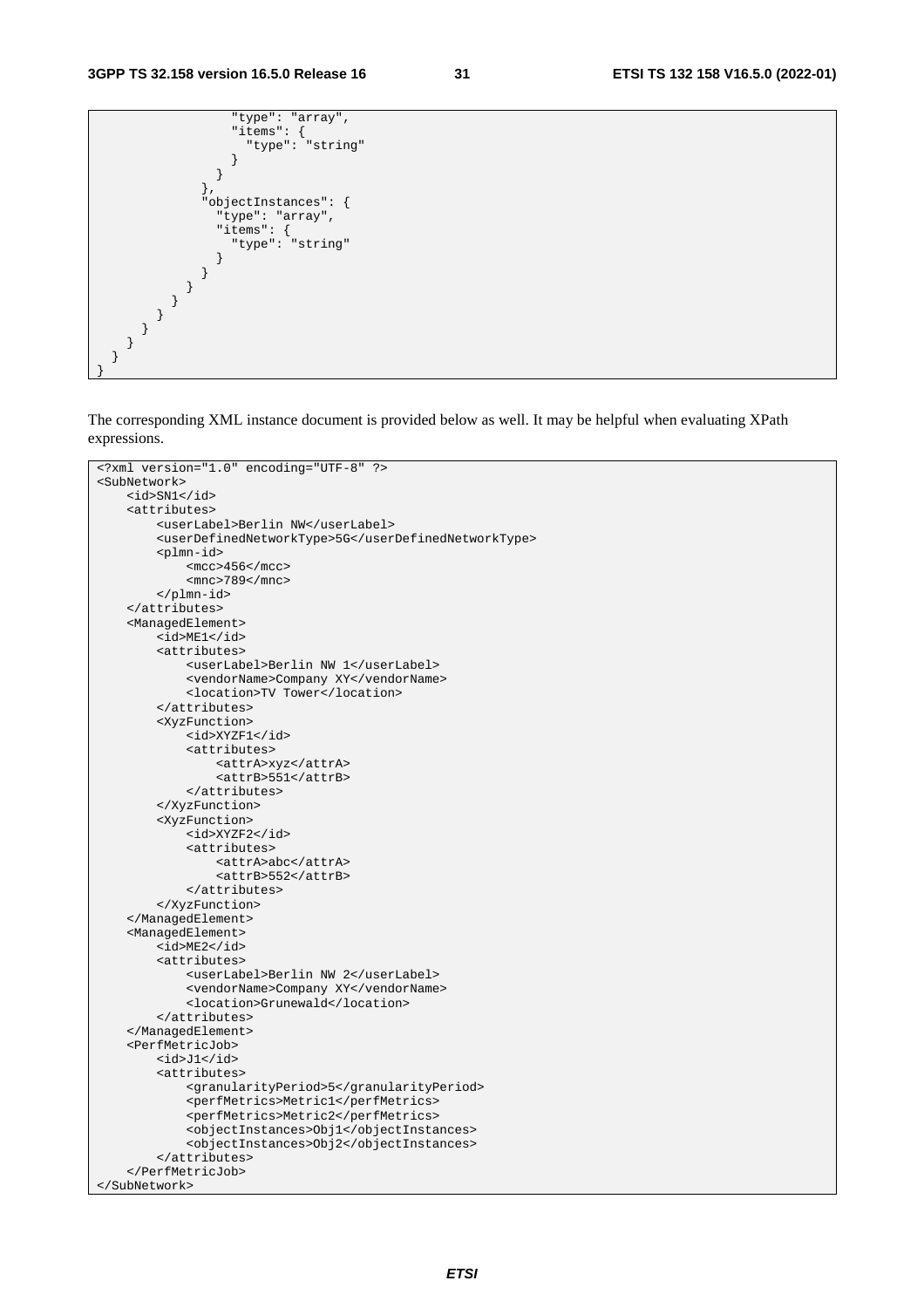NOTE: the following examples do not follow the URI structure specified in clause 4.4 for simplicity reasons. The "data" object in responses is omitted as well.

# A.2 Retrieval of resources

### A.2.1 Retrieval of a single complete resource with HTTP GET

To retrieve a complete "YxzFunction" resource the MnS Consumer might send the following request.

```
GET /SubNetwork=SN1/ManagedElement=ME1/XyzFunction=XYZF1 HTTP/1.1 
 Host: example.org 
Accept: application/json
```
The response includes the resource representation

```
HTTP/1.1 200 OK 
Date: Tue, 06 Aug 2019 16:50:26 GMT 
Content-Type: application/json 
{ 
   "id": "XYZF1", 
   "attributes": { 
     "attrA": "xyz", 
     "attrB": 551 
   } 
}
```
and might include a key ("XyzFunction") specifying the class name of the returned resource

```
HTTP/1.1 200 OK 
Date: Tue, 06 Aug 2019 16:50:26 GMT 
Content-Type: application/json 
{ 
   "XyzFunction": [ 
     { 
        "id": "XYZF1", 
        "attributes": { 
          "attrA": "xyz", 
          "attrB": 551 
        } 
     } 
   ] 
}
```
In the example above "XyzFunction" is of type array to align with the JSON schema of "XyzFunction" defined in clause A.1. "XyzFunction" may also be an object, since the schema specifing the message body is not required to be identical to the schema specifying the resources contained by a resource.

```
HTTP/1.1 200 OK 
Date: Tue, 06 Aug 2019 16:50:26 GMT 
Content-Type: application/json 
{ 
   "XyzFunction": { 
    -<br>"id": "XYZF1",
     "attributes": { 
       "attrA": "xyz", 
        "attrB": 551 
     } 
   } 
}
```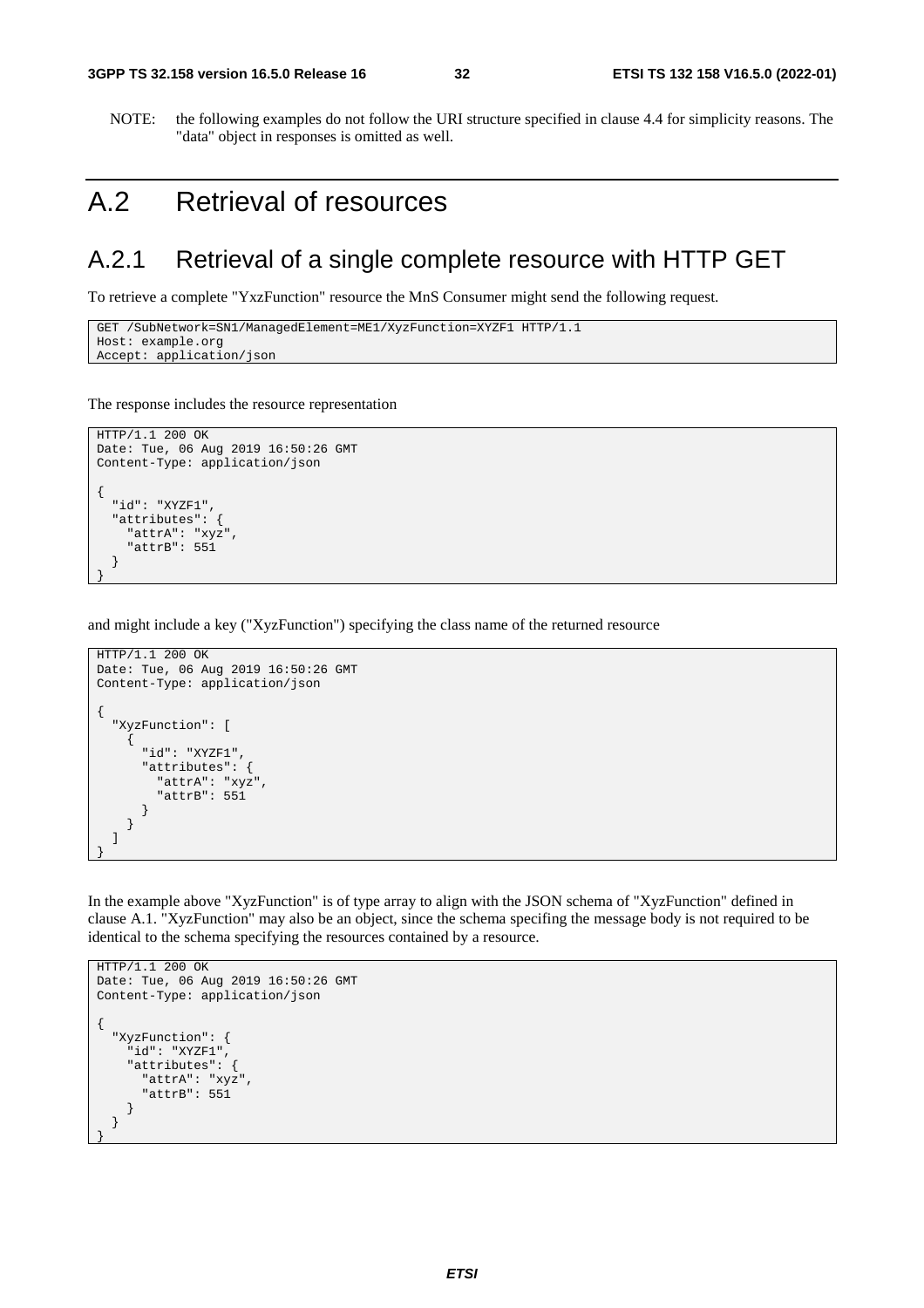When using a "data" object the response might look like

```
HTTP/1.1 200 OK 
Date: Tue, 06 Aug 2019 16:50:26 GMT 
Content-Type: application/json 
\{ "data": { 
     "XyzFunction": { 
        "id": "XYZF1", 
        "attributes": { 
         "attrA": "xyz", 
         "attrB": 551 
       } 
     } 
   } 
}
```
The exact syntax of the response body is specified by the JSON schema included in the concrete API definition.

### A.2.2 Attribute and attribute field selection on a single resource

To retrieve only the "userLabel" attribute and the "mnc" attribute field of the "plmn-id" attribute of the "SubNetwork",the MnS Consumer might send.

```
GET /SubNetwork=SN1?attributes=userLabel&fields=/attributes/plmn-id/mcc HTTP/1.1 
Host: example.org 
Accept: application/json
```
Alternatively one might send as well

```
GET /SubNetwork=SN1?fields=/attributes/userLabel,/attributes/plmn-id/mcc HTTP/1.1 
Host: example.org 
Accept: application/json
```
The response contains only the selected attribute "userLabel" and the selected attribute field "mnc":.

```
HTTP/1.1 200 OK 
Date: Tue, 06 Aug 2019 16:50:26 GMT 
Content-Type: application/json 
{ 
   "id": "SN1", 
 "attributes": { 
 "userLabel": "Berlin NW", 
     "plmn-id": { 
       "mnc": 789 
     } 
  } 
}
```
In this example, the MnS Consumer retrieves the "userLabel" and "vendorName" of the "ManagedElement" whose "id" is equal to "ME1":

```
GET /SubNetwork=SN1/ManagedElement=ME1?attributes=userLabel,vendorName HTTP/1.1 
Host: example.org 
Accept: application/json
```
The MnS Producer might respond as follows:

```
HTTP/1.1 200 OK 
Date: Tue, 06 Aug 2019 16:50:26 GMT 
Content-Type: application/json 
{ 
   "id": "ME1",
```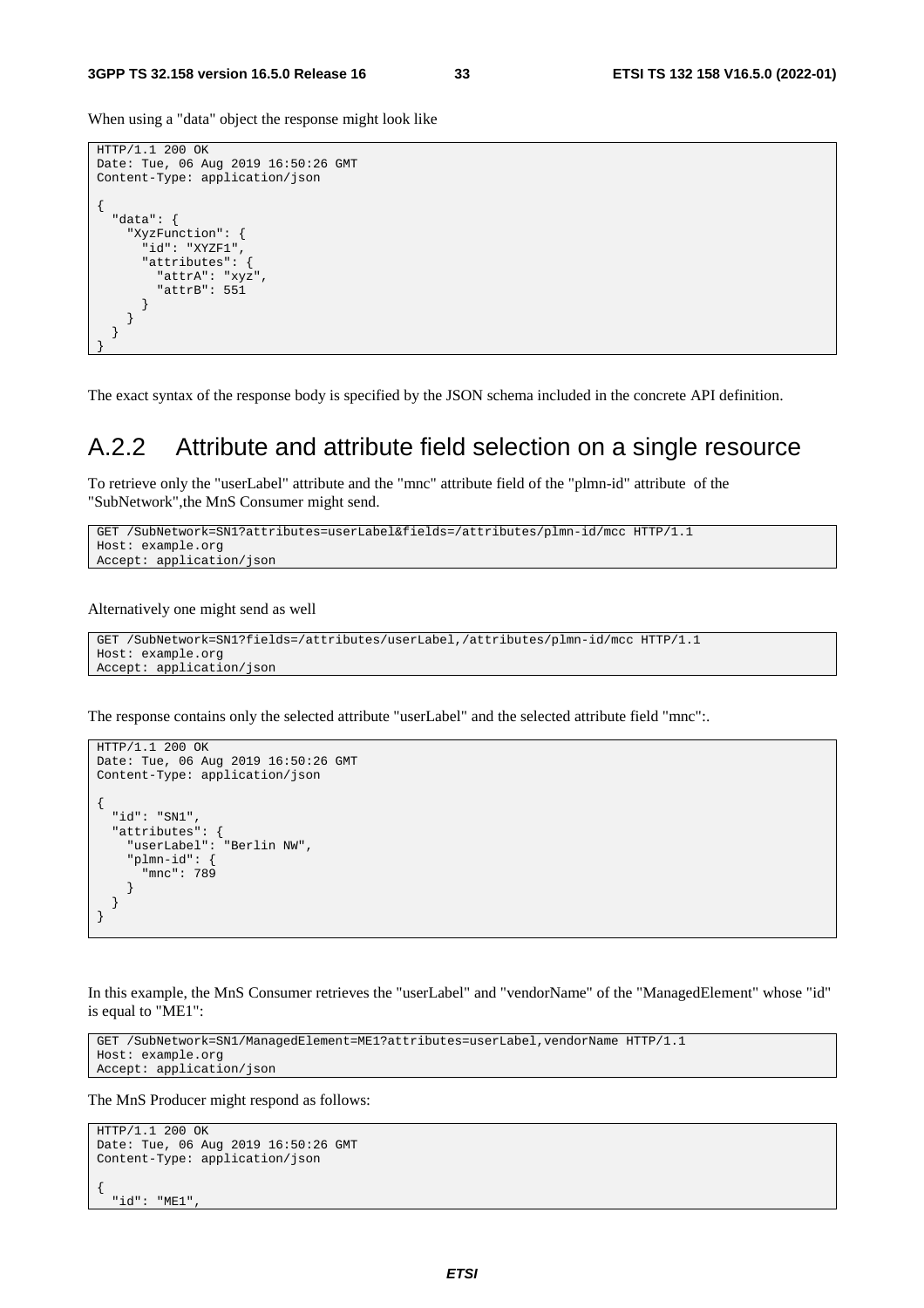```
 "attributes": { 
 "userLabel": "Berlin NW 1", 
 "vendorName": "Company XY" 
  } 
}
```
The following request selects all attributes:

```
GET /SubNetwork=SN1/ManagedElement=ME1?fields=/attributes HTTP/1.1 
Host: example.org 
Accept: application/json
```
It is thus identical to:

{

GET /SubNetwork=SN1/ManagedElement=ME1 HTTP/1.1 Host: example.org Accept: application/json

Both requests return the complete resource representation with all attributes:

```
HTTP/1.1 200 OK 
Date: Tue, 06 Aug 2019 16:50:26 GMT 
Content-Type: application/json 
{ 
   "id": "ME1", 
   "attributes": { 
 "userLabel": "Berlin NW 1", 
 "vendorName": "Company XY", 
     "location": "TV Tower" 
   } 
}
```
The following request returns the first item of of the "perfMetrics" attribute, which is of type array:

GET /SubNetwork=SN1/ManagedElement=ME1/PerfMetricJob=J1?fields=attributes/perfMetrics/0 HTTP/1.1 Host: example.org Accept: application/json

Note indices start with "0" in JSON Pointer. The response may look like:

```
 "SubNetwork": { 
     "id": "SN1", 
     "PerfMetricJob":[ 
        { 
          "id": "J1", 
          "attributes": { 
             "perfMetrics": ["Metric1"] 
          } 
       } 
     ] 
   } 
}
```
### A.2.3 Retrieval of multiple complete resources using scoping and filtering

The following example selects the "SubNetwork" as base object at scope level "0" and all objects at scope level "1":

```
GET /SubNetwork=SN1?scopeType=BASE_SUBTREE&scopeLevel=1 HTTP/1.1 
Host: example.org 
Accept: application/json
```
All objects at scope level "1" are included in the response irrespective of their object class. When using the hierarchical response construction method, the response looks as follows:

```
 "SubNetwork": { 
  "id": "SN1", 
   "attributes": {
```
{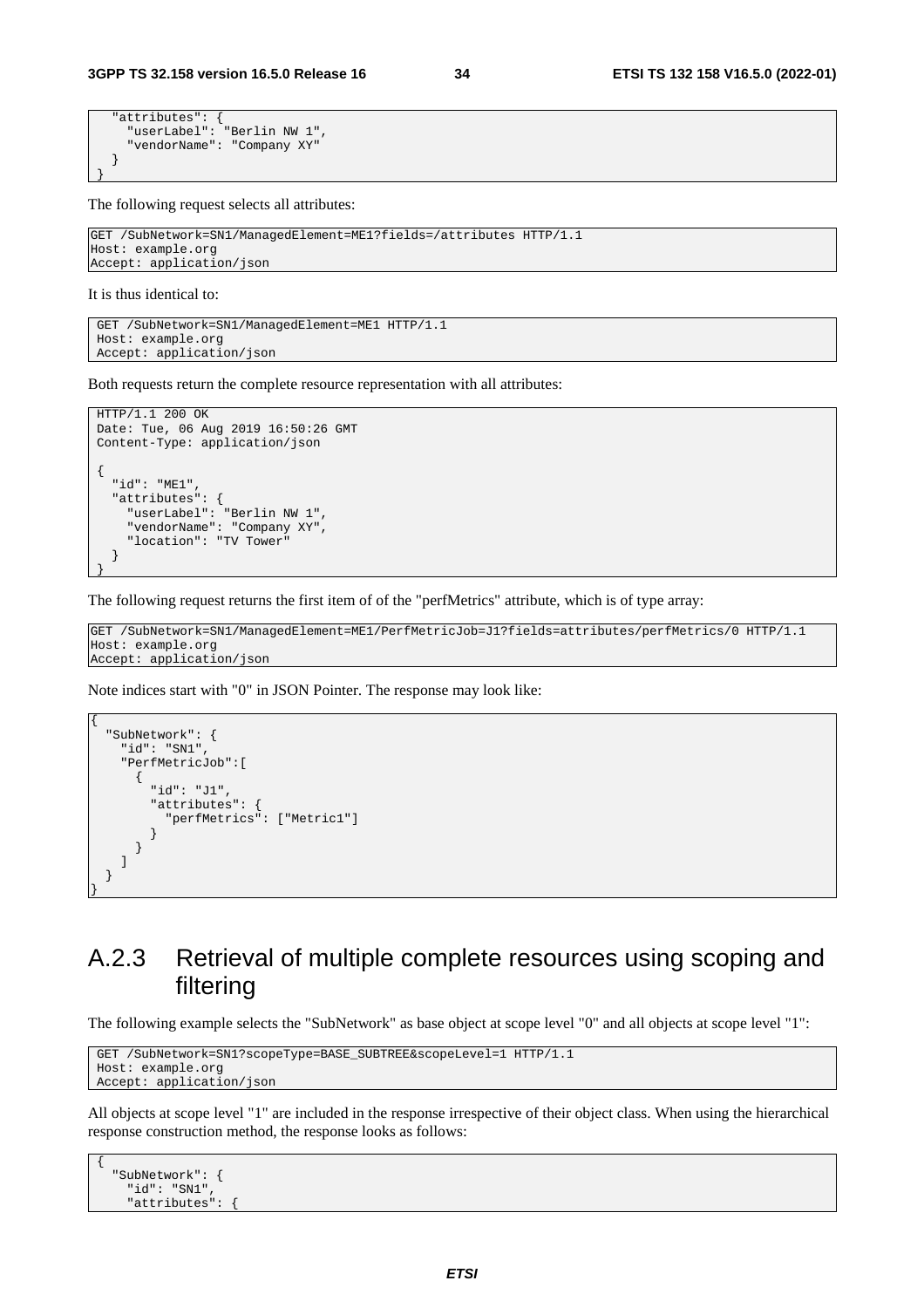```
 "userLabel": "Berlin NW", 
       "userDefinedNetworkType": "5G", 
       "plmn-id": { 
         "mcc": 456, 
         "mnc": 789 
      } 
    }, 
     "ManagedElement": [ 
      { 
        "id": "ME1", 
         "attributes": { 
 "userLabel": "Berlin NW 1", 
 "vendorName": "Company XY", 
          "location": "TV Tower" 
        } 
       }, 
       { 
         "id": "ME2", 
         "attributes": { 
 "userLabel": "Berlin NW 2", 
 "vendorName": "Company XY", 
          "location": "Grunewald" 
        } 
      } 
    ], 
    "PerfMetricJob":[ 
      { 
         "id": "J1", 
         "attributes": { 
 "granularityPeriod": "5", 
 "perfMetrics": ["Metric1", "Metric2"], 
           "objectInstances": ["Obj1", "Obj2"] 
         } 
      } 
    ] 
  } 
}
```
The response constructed with the flat response construction method may look like:

```
{ 
   "result": [ 
     { 
       "id": "SN1", 
       "objectClass": "SubNetwork", 
       "objectInstance": "SubNetwork=SN1", 
       "attributes": { 
         "userLabel": "Berlin NW", 
          "userDefinedNetworkType": "5G", 
         "plmn-id": { 
            "mcc": 456, 
           "mnc": 789 
         } 
       } 
     }, 
\left\{\begin{array}{ccc} \end{array}\right\} "id": "ME1", 
       "objectClass": "ManagedElement", 
       "objectInstance": "SubNetwork=SN1,ManagedElement=ME1", 
       "attributes": { 
 "userLabel": "Berlin NW 1", 
 "vendorName": "Company XY", 
          "location": "TV Tower" 
       } 
     }, 
    \left\{ \right. "id": "ME2", 
       "objectClass": "ManagedElement", 
       "objectInstance": "SubNetwork=SN1,ManagedElement=ME2", 
       "attributes": { 
 "userLabel": "Berlin NW 2", 
 "vendorName": "Company XY", 
         "location": "Grunewald" 
       } 
     }, 
     { 
       "id": "J1", 
       "ojectClass": "PerfMetricJob",
```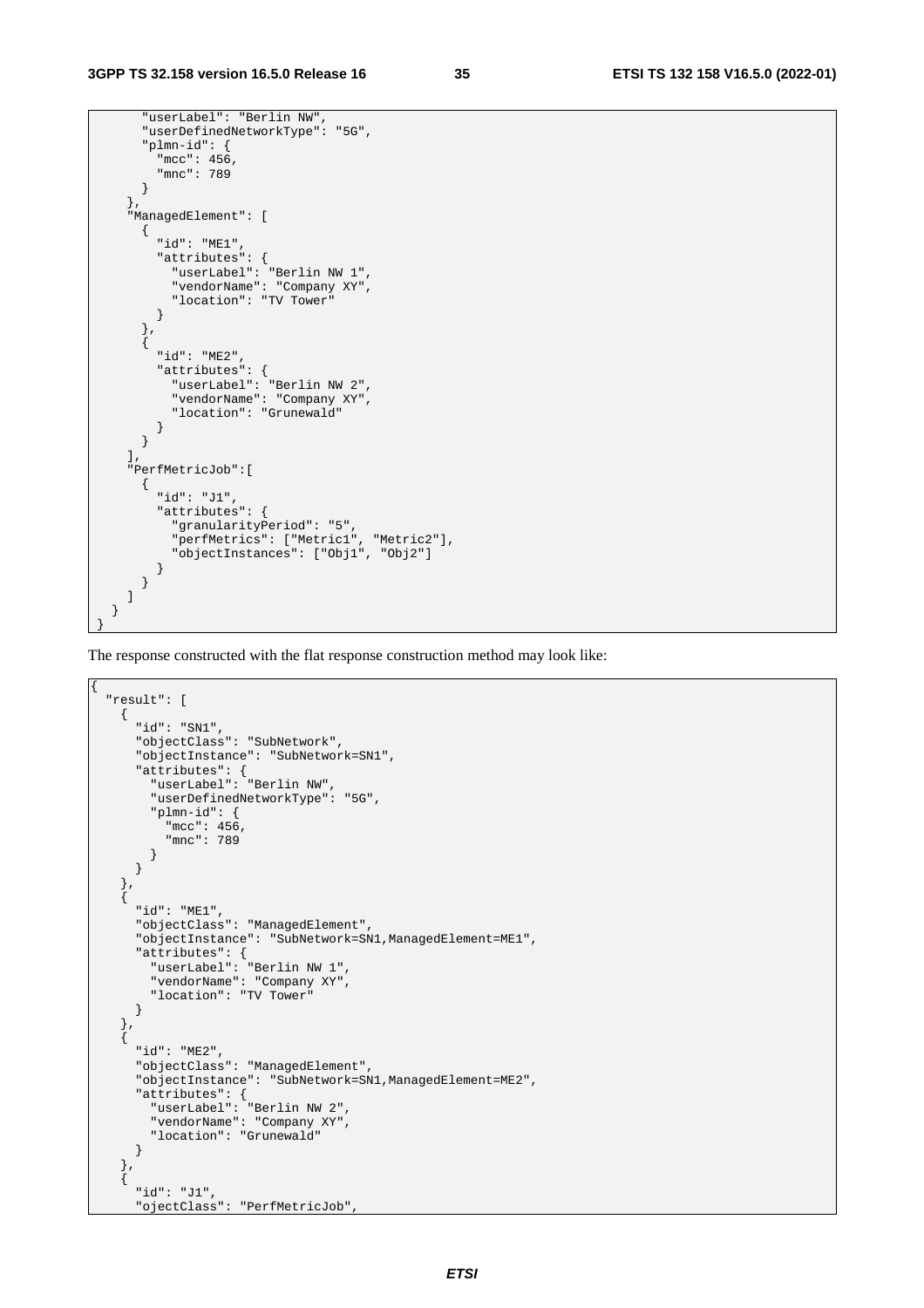```
 "objectInstance": "SubNetwork=SN1,PerfMetricJob=J1", 
       "attributes": { 
         "granularityPeriod": "5", 
         "perfMetrics": ["Metric1","Metric2"], 
          "objectInstances": ["Obj1","Obj2"] 
       } 
    } 
  ] 
}
```
When only objects at scope level "1" shall be returned, the request might look like:

```
GET /SubNetwork=SN1?scopeType=BASE_NTH_LEVEL&scopeLevel=1 HTTP/1.1 
Host: example.org 
Accept: application/json
```
The response does not include the attributes of "SubNetwork" any more, only the "id" is included:

```
{ 
  "SubNetwork": { 
    "id": "SN1", 
    "ManagedElement": [ 
      { 
        "id": "ME1", 
 "attributes": { 
 "userLabel": "Berlin NW 1", 
          "vendorName": "Company XY", 
          "location": "TV Tower" 
        } 
      }, 
      { 
        "id": "ME2", 
        "attributes": { 
 "userLabel": "Berlin NW 2", 
 "vendorName": "Company XY", 
          "location": "Grunewald" 
        } 
      } 
    ], 
    "PerfMetricJob":[ 
      { 
        "id": "J1", 
        "attributes": { 
 "granularityPeriod": "5", 
 "perfMetrics": ["Metric1", "Metric2"], 
        "objectInstances": ["Obj1", "Obj2"] 
 } 
 } 
    ] 
  } 
}
```
Similarly, for reading all objects on scope level "2", the MnS Consumer may send:

```
GET /SubNetwork=SN1?scopeType=BASE_NTH_LEVEL&scopeLevel=2 HTTP/1.1 
Host: example.org 
Accept: application/json
```
The response includes only "XyzFunction" objects:

```
{ 
   "SubNetwork": { 
     "id": "SN1", 
     "ManagedElement": [ 
        { 
          "id": "ME1", 
          "XyzFunction": [ 
           \left\{ \right. "id": "XYZF1", 
               "attributes": { 
                 "attrA": "xyz", 
              "attrB": 551<br>}
 } 
            }, 
            { 
               "id": "XYZF2", 
               "attributes": {
```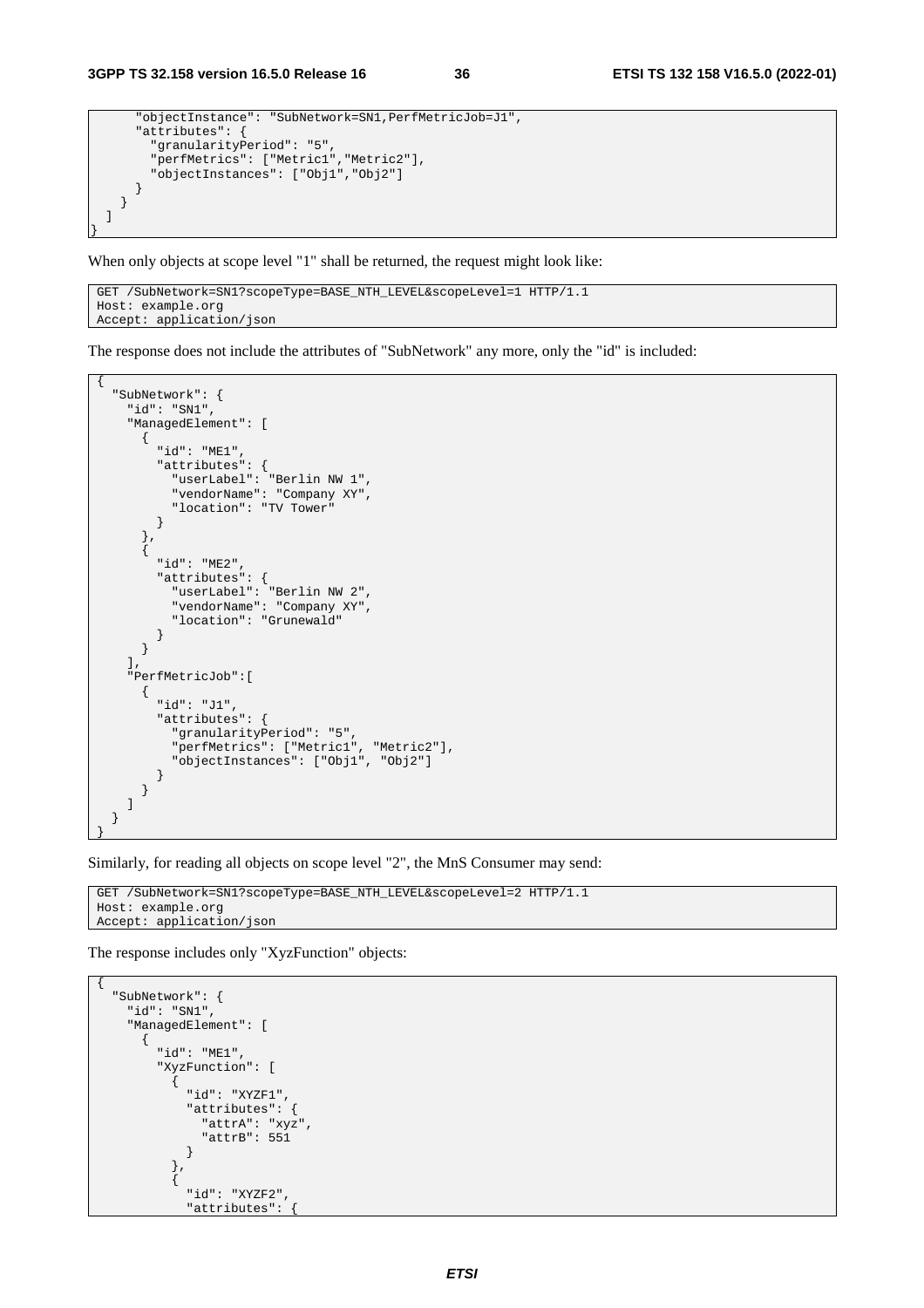```
 "attrA": "abc", 
                 "attrB": 552 
 } 
           } 
         ] 
       } 
    ] 
  } 
}
```
The "PerfMetricJob" is not included altogether, not even with the "id" only. This is because this node is no necessary path component to the scoped objects on the second level.

The following example selects all objects on scope level "1", that have a "location" attribute whose value is equal to "Grunewald":

```
GET /SubNetwork=SN1?\ 
       scopeType=BASE_NTH_LEVEL&scopeLevel=1\ 
       filter=/*/*[attributes[location="Grunewald"]] HTTP/1.1 
Host: example.org 
Accept: application/json
```
The response includes one "ManagedElement" object only:

```
{ 
  "SubNetwork": { 
    "id": "SN1", 
    "ManagedElement": [ 
      { 
         "id": "ME2", 
         "attributes": { 
 "userLabel": "Berlin NW 2", 
 "vendorName": "Company XY", 
          "location": "Grunewald" 
 } 
      } 
    ] 
  } 
}
```
The input document to the XPath filter is a document whose root node is the object identified by the path component of the URI and that includes the object representations of the scoped objects. In this example the root node is the "SubNetwork" without the "attributes" node. The input document includes all scoped objects on the scope level "1". These are the two "ManagedElement" objects and the "PerfMetricJob" object:

```
{ 
  "SubNetwork": { 
     "id": "SN1", 
     "ManagedElement": [ 
       { 
         "id": "ME1", 
         "attributes": { 
           "userLabel": "Berlin NW 1", 
           "vendorName": "Company XY", 
            "location": "TV Tower" 
         } 
       }, 
       { 
         "id": "ME2", 
 "attributes": { 
 "userLabel": "Berlin NW 2", 
           "vendorName": "Company XY", 
           "location": "Grunewald" 
         } 
       } 
     ], 
     "PerfMetricJob":[ 
       { 
         "id": "J1", 
         "attributes": { 
           "granularityPeriod": "5", 
           "perfMetrics": ["Metric1", "Metric2"], 
            "objectInstances": ["Obj1", "Obj2"] 
         } 
       }
```
 $\blacksquare$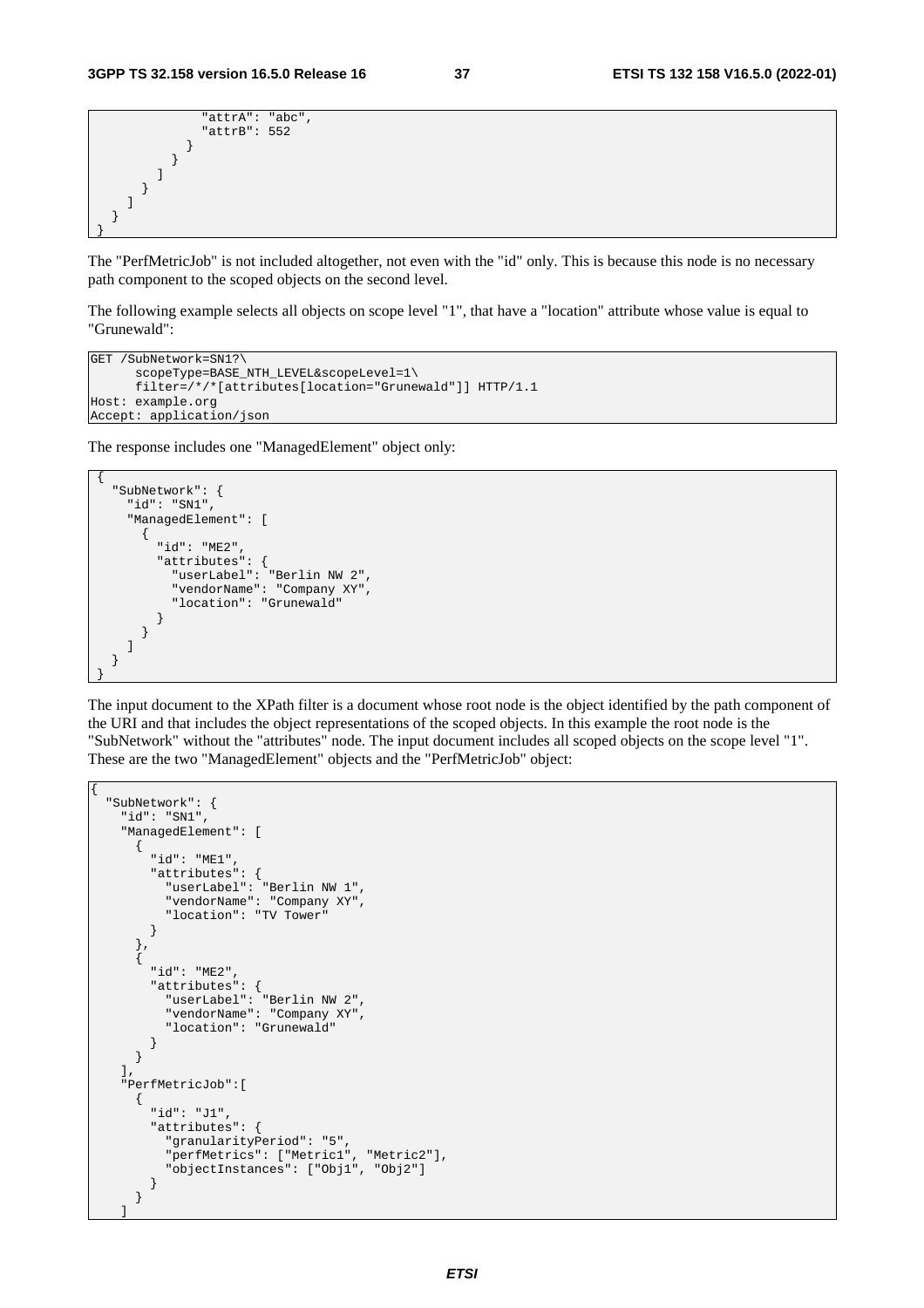} }

An implementation may be based on available XPath tools. In that case the JSON document may have to be converted to a XML document:



In this example the complete "ManageElement" object is the result of applying the XPath expression:

<ManagedElement> <id>ME2</id> <attributes> <userLabel>Berlin NW 2</userLabel> <vendorName>Company XY</vendorName> <location>Grunewald</location> </attributes> </ManagedElement>

XPath predicates allow to specify also ranges. The following example selects objects on scope level "2" that have an attribute with name "attrB" whose value is equal to or greater than 552 and less than 562.

```
GET /SubNetwork=SN1?\ 
       scopeType=BASE_NTH_LEVEL&scopeLevel=2\ 
       filter=/*/*/*[attributes[attrB>=552 and attrB<562]] HTTP/1.1 
Host: example.org 
Accept: application/json
```
The response includes one "XyzFunction" object only:

```
{ 
       "SubNetwork": { 
             "id": "SN1", 
             "ManagedElement": [ 
                   { 
                         "id": "ME1", 
                          "XyzFunction": [ 
\left\{ \begin{array}{ccc} 0 & 0 & 0 \\ 0 & 0 & 0 \\ 0 & 0 & 0 \\ 0 & 0 & 0 \\ 0 & 0 & 0 \\ 0 & 0 & 0 \\ 0 & 0 & 0 \\ 0 & 0 & 0 \\ 0 & 0 & 0 \\ 0 & 0 & 0 \\ 0 & 0 & 0 \\ 0 & 0 & 0 \\ 0 & 0 & 0 \\ 0 & 0 & 0 & 0 \\ 0 & 0 & 0 & 0 \\ 0 & 0 & 0 & 0 \\ 0 & 0 & 0 & 0 & 0 \\ 0 & 0 & 0 & 0 & 0 \\ 0 & 0 & 0 & 0 & 0 \\ 0 & 0 & 0 & 0 "id": "XYZF2", 
                                       "attributes": { 
                                            "attrA": "abc", 
                                             "attrB": 552 
                                     } 
                             } 
                       ] 
                 } 
            ] 
 }
```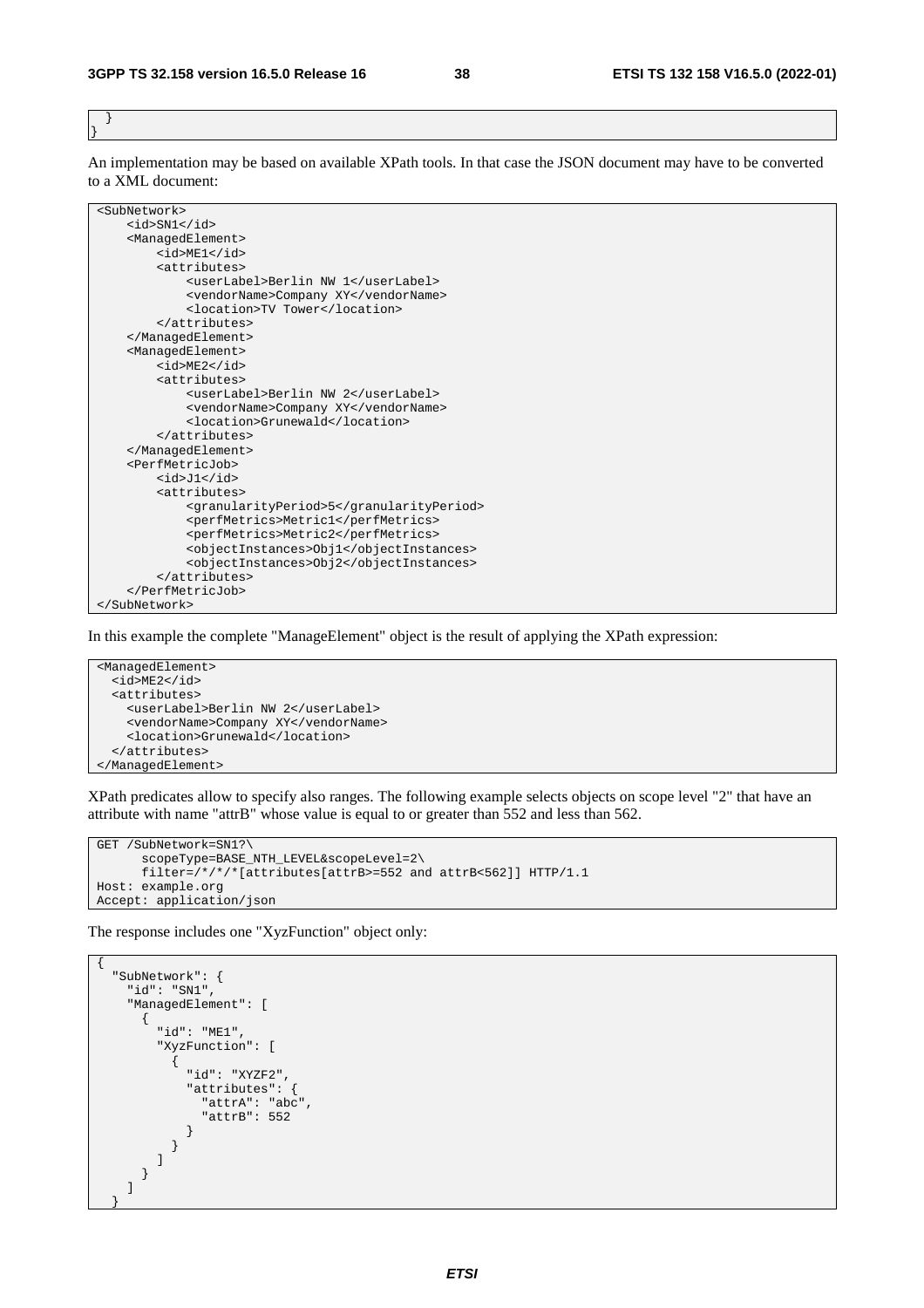}

An identical response is returned with the underyling information model when using the following requests:

```
GET /SubNetwork=SN1?\ 
        scopeType=BASE_ALL\ 
        filter=//*[attributes[attrB>=552 and attrB<562]] HTTP/1.1 
Host: example.org 
Accept: application/json
```
or

```
GET /SubNetwork=SN1?\ 
       scopeType=BASE_SUBTREE&scopeLevel=2\ 
       filter=//*[attributes[attrB>=552 and attrB<562]] HTTP/1.1 
Host: example.org 
Accept: application/json
```
or

```
GET /SubNetwork=SN1?\ 
       scopeType=BASE_ALL\ 
       filter=//XyzFunction[attributes[attrB>=552 and attrB<562]] HTTP/1.1 
Host: example.org 
Accept: application/json
```
This example returns the containment tree only

```
GET /SubNetwork=SN1?scopeType=BASE_ALL&attributes= HTTP/1.1
Host: example.org 
Accept: application/json 
HTTP/1.1 200 OK 
Date: Tue, 06 Aug 2019 16:50:26 GMT 
Content-Type: application/json 
 { 
      "SubNetwork": { 
          "id": "SN1", 
          "ManagedElement": [ 
              { 
                  "id": "ME1", 
                   "XyzFunction": [ 
 \left\{ \begin{array}{ccc} 0 & 0 & 0 \\ 0 & 0 & 0 \\ 0 & 0 & 0 \\ 0 & 0 & 0 \\ 0 & 0 & 0 \\ 0 & 0 & 0 \\ 0 & 0 & 0 \\ 0 & 0 & 0 \\ 0 & 0 & 0 \\ 0 & 0 & 0 \\ 0 & 0 & 0 \\ 0 & 0 & 0 \\ 0 & 0 & 0 \\ 0 & 0 & 0 & 0 \\ 0 & 0 & 0 & 0 \\ 0 & 0 & 0 & 0 \\ 0 & 0 & 0 & 0 & 0 \\ 0 & 0 & 0 & 0 & 0 \\ 0 & 0 & 0 & 0 & 0 \\ 0 & 0 & 0 & 0 "id": "XYZF1" 
                       }, 
 \left\{ \begin{array}{ccc} 1 & 1 & 1 \\ 1 & 1 & 1 \end{array} \right\} "id": "XYZF2" 
  } 
                  ] 
              }, 
               { 
                   "id": "ME2" 
              } 
         ] 
     } 
 }
```
# A.3 Creation of resources

### A.3.1 Creation of a resource with HTTP PUT

In this example a new "XyzFunction" resource is created. The target URI specifies the location of the new resource. The "id" of the new resource is "XYZF1" and created by the MnS Consumer.

```
PUT /SubNetwork=SN1/ManagedElement=ME1/XyzFunction=XYZF1 HTTP/1.1 
Host: example.org 
Content-Type: application/json
```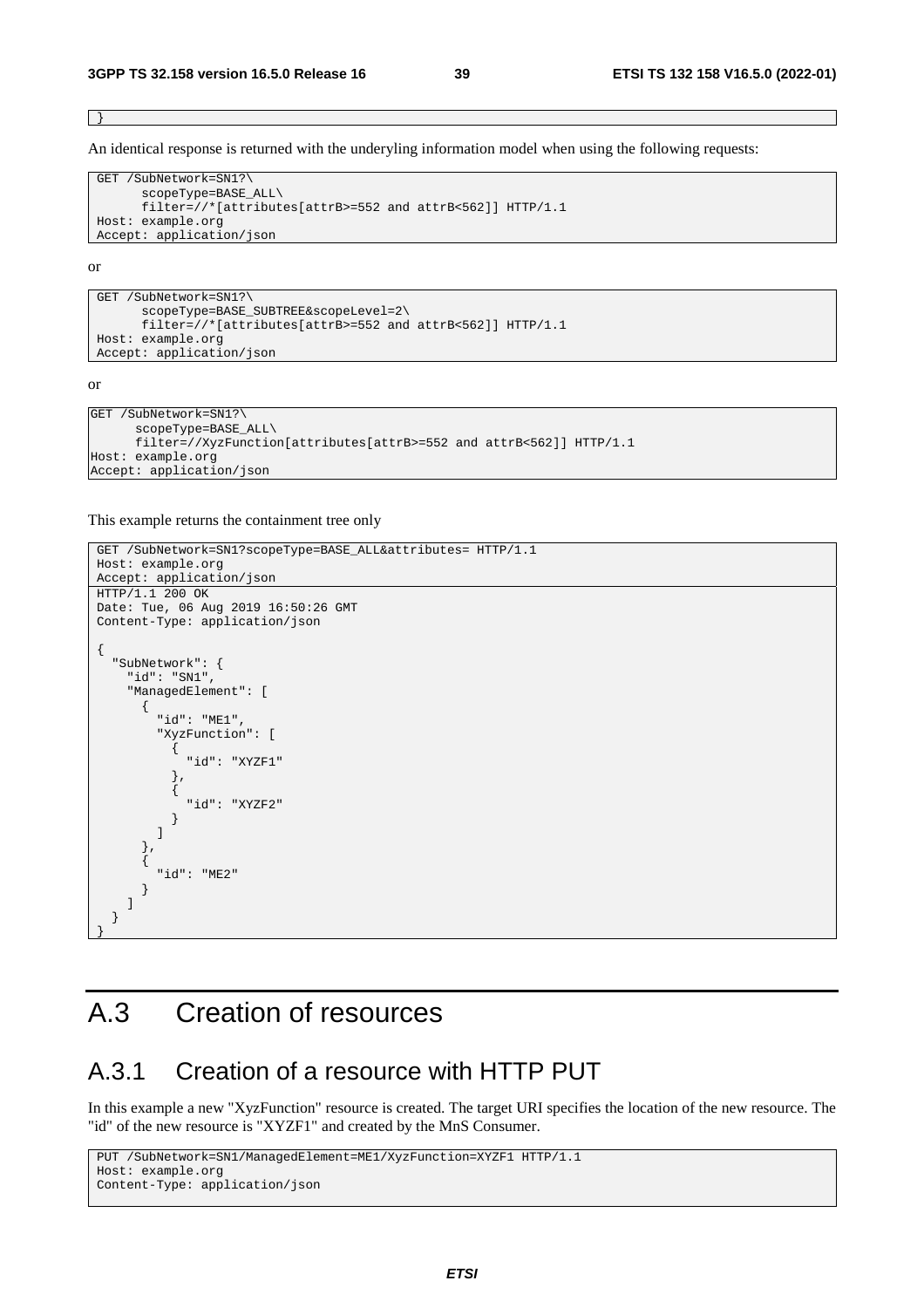```
{ 
   "XyzFunction": [ 
     { 
        "id": "XYZF1", 
        "attributes": { 
           "attrA": "xyz", 
           "attrB": 551 
        } 
     } 
   ] 
}
```
The response contains the location header and the complete representation of the new resource.

```
HTTP/1.1 201 Created 
Date: Tue, 06 Aug 2019 16:50:26 GMT 
Location: http://example.org/ SubNetwork=SN1/ManagedElement=ME1/XyzFunction=XYZF1 
Content-Type: application/json 
{ 
   "XyzFunction": [ 
    \left\{ \right. "id": "XYZF1", 
        "attributes": { 
          "attrA": "xyz", 
          "attrB": 551 
        } 
     } 
   ] 
}
```
### A.3.2 Creation of a resource with HTTP POST

When creating a new resource with POST the target URI identifies the parent resource of the new resource to be created. The identifier of the new resource is created by the MnS Producer, hence the "id" is equal to "null" in the POST request. If the "id" carries a value, then the MnS Producer may consider that as a non-binding recommendation by the MnS Consumer.

```
POST /SubNetwork=SN1/ManagedElement=ME1 HTTP/1.1 
Host: example.org 
Content-Type: application/json 
{ 
   "XyzFunction": [ 
     { 
       "id": "null", 
       "attributes": { 
 "attrA": "xyz", 
 "attrB": 551 
       } 
     } 
   ] 
}
```

```
HTTP/1.1 201 Created 
Date: Tue, 06 Aug 2019 16:50:26 GMT 
Location: http://example.org/ SubNetwork=SN1/ManagedElement=ME1/XyzFunction=123e4567-e89b 
Content-Type: application/json 
{ 
   "XyzFunction": [ 
     { 
       "id": "123e4567-e89b", 
       "attributes": { 
         "attrA": "xyz", 
          "attrB": 551 
       } 
     } 
   ] 
}
```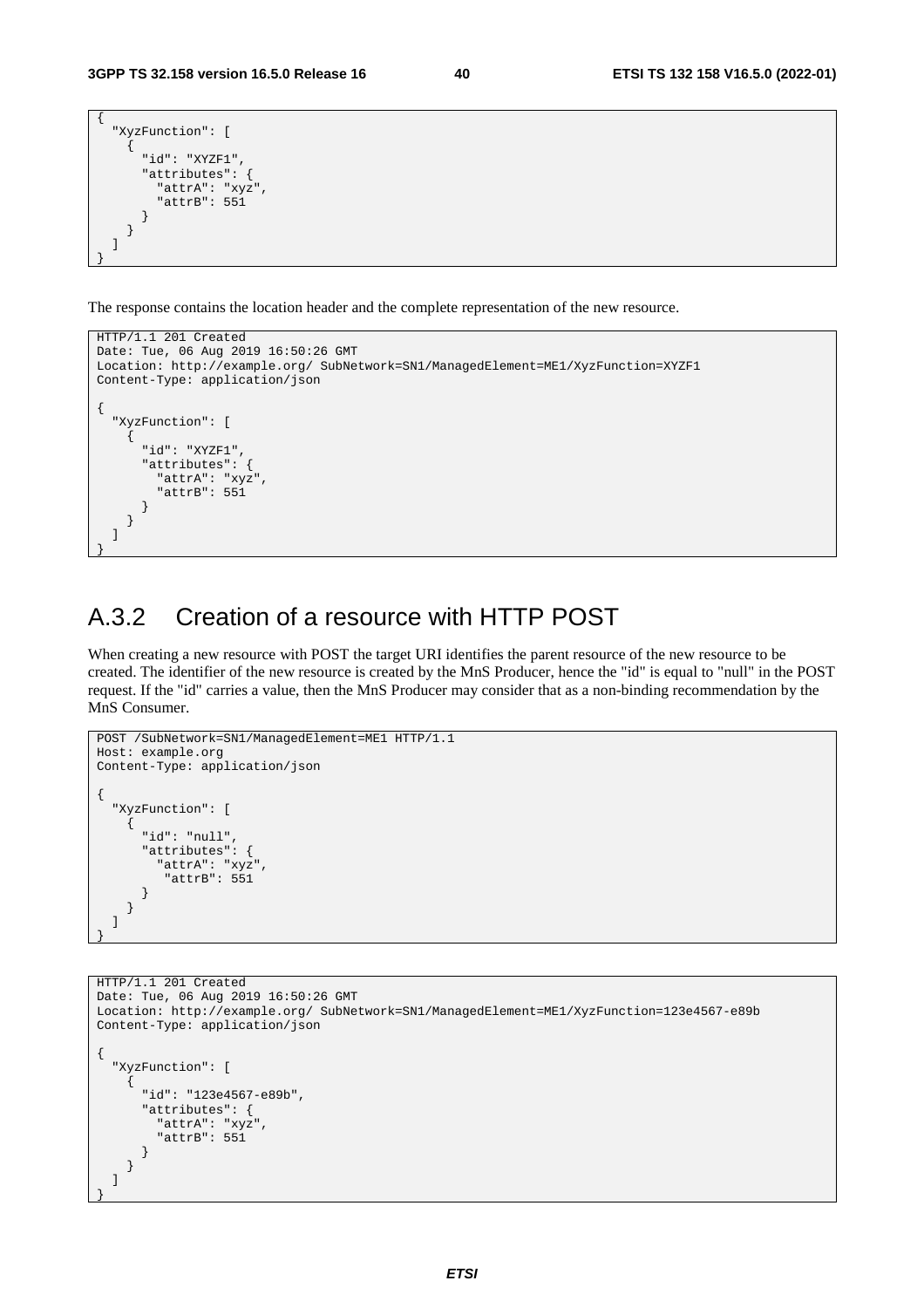### A.3.3 Creation of a resource with JSON Patch

This example shows the creation of a resource with JSON Patch. The target URI identifies the resource to be created. The "path" property of the patch is empty ("").

```
PATCH /SubNetwork=SN1/ManagedElement=ME1 HTTP/1.1 
Host: example.org 
Content-Type: application/json-patch+json 
\sqrt{ } { 
   "op": "add", 
     "path": "", 
     "value": { 
       "id": "ME1", 
       "class": "ManagedElement", 
 "attributes": { 
 "userLabel": " Berlin NW 1", 
          "vendorName": "Company XY", 
          "location": "TV Tower" 
       } 
     } 
   } 
]
```
# A.4 Deletion of resources

#### A.4.1 Deletion of a resource with HTTP DELETE

The following example deletes an instance of "ManagedElement".

```
DELETE /SubNetwork=SN1/ManagedElement=ME2 HTTP/1.1 
Host: example.org
```

```
HTTP/1.1 204 No Content 
Date: Tue, 06 Aug 2019 16:50:26 GMT
```
### A.4.2 Deletion of multiple resources with HTTP DELETE

This example deletes both "XyzFunction" resources.

```
DELETE /SubNetwork=SN1?scopeType= BASE_NTH_LEVEL&scopeLevel=2 HTTP/1.1 
Host: example.org
```

```
HTTP/1.1 204 No Content 
Date: Tue, 06 Aug 2019 16:50:26 GMT
```
### A.4.3 Deletion of a resource with JSON Patch

The following example deletes an instance of "ManagedElement". The target URI identifies the resource to be deleted. The "path" property of the patch is empty ("").

```
PATCH /SubNetwork=SN1/ManagedElement=ME1 HTTP/1.1 
Host: example.org 
Content-Type: application/json-patch+json 
\sqrt{ }\{ "op": "remove",
```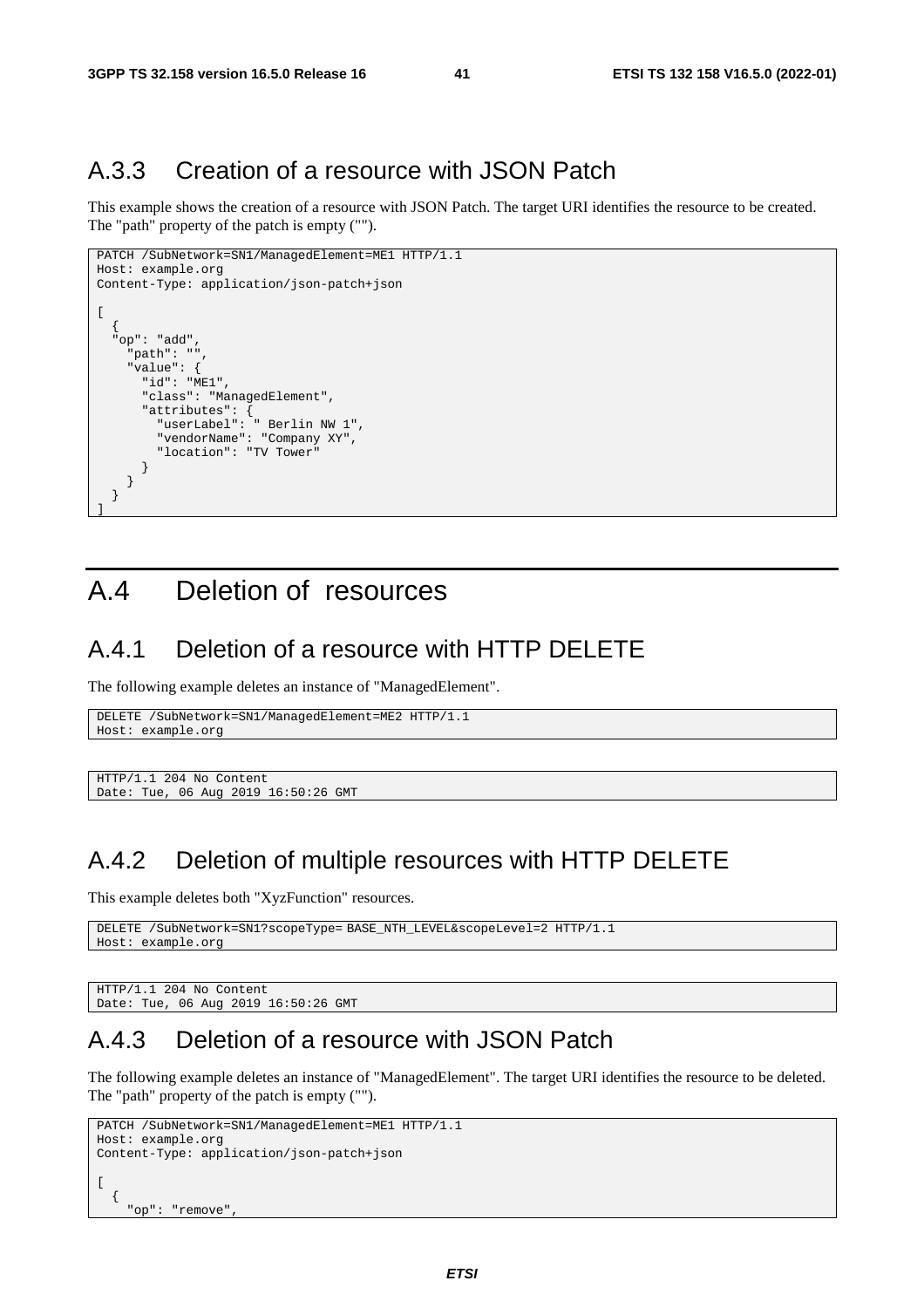"path": "" } ]

}

}

# A.5 Complete update of a resource

The following example updates a "XyzFunction" resource. Only the "attrA" attribute is updated with a new value. The "attrB" attribute is set to the old value, but still the "attrB" attribute needs to be present.

```
PUT /SubNetwork=SN1/ManagedElement=ME1/XyzFunction=XYZF1 HTTP/1.1 
Host: example.org 
Content-Type: application/merge-patch+json 
{ 
   "XyzFunction": [ 
     { 
       "id": "XYZF1", 
       "attributes": { 
          "attrA": "newValue", 
          "attrB": 551 
       } 
     } 
   ]
```
# A.6 Partial update of a resource

#### A.6.1 Partial update of a resource with JSON Merge Patch

The first example shows how the attribute "attrA" of the "XyzFunction with the "id" equal to "YXZF1" is changed from "xyz" to "def" using JSON Merge Patch.

```
PATCH /SubNetwork=SN1/ManagedElement=ME1/XyzFunction=XYZF1 HTTP/1.1 
Host: example.org 
Content-Type: application/merge-patch+json 
{ 
   "XyzFunction": { 
     "id": "XYZF1", 
     "attributes": { 
       "attrA": "def" 
     } 
   }
```
In the second example the "mcc" attribute field of the "plmnId" attribute is updated to "654". The employed patch method is again JSON Merge Patch.

```
PATCH /SubNetwork=SN1 HTTP/1.1 
Host: example.org 
Content-Type: application/merge-patch+json 
{ 
   "SubNetwork": { 
     "id": "SN1", 
     "attributes": { 
        "plmn-Id": { 
          "mcc": 654 
        } 
     } 
   } 
}
```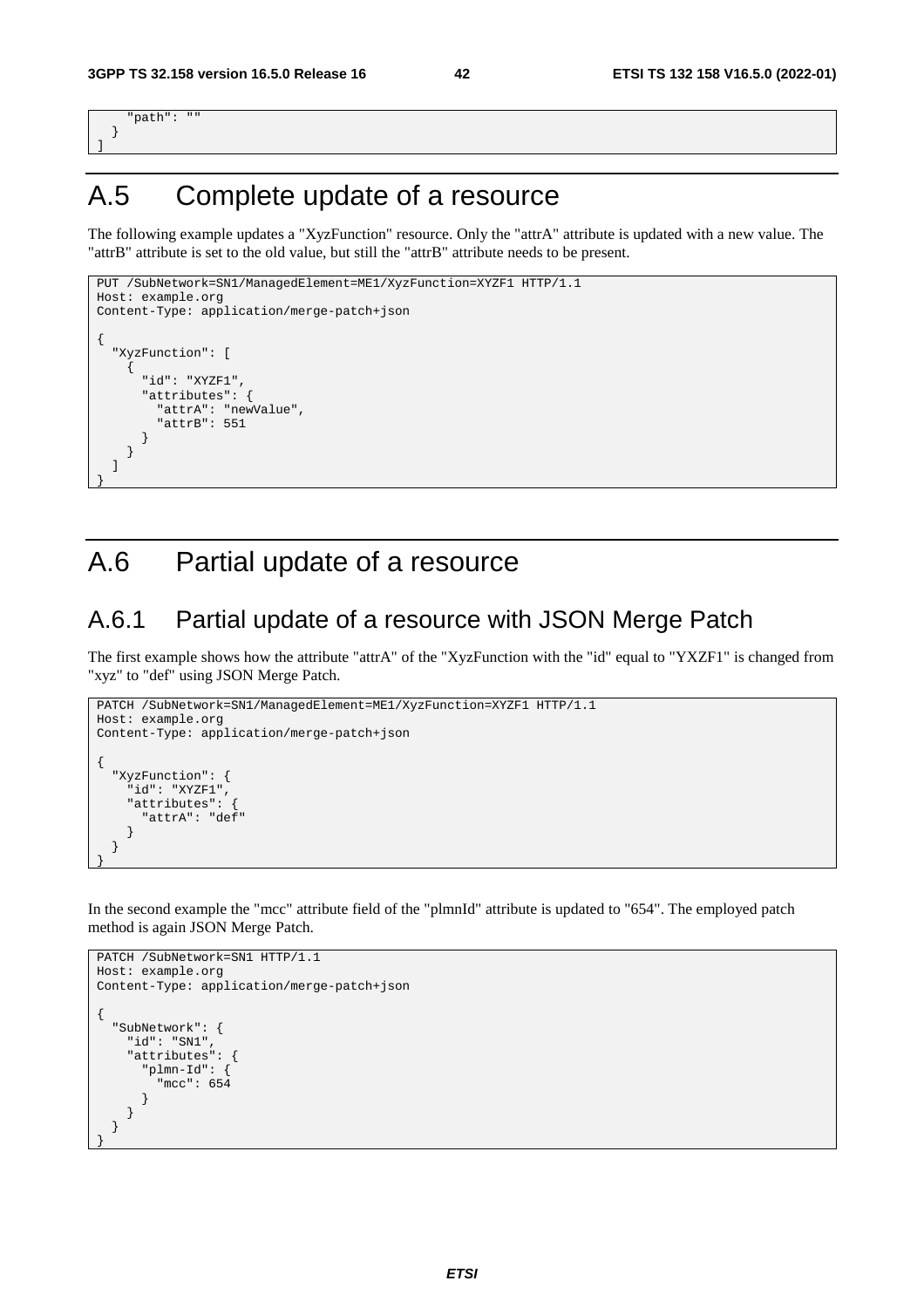Note that the value of "SubNetwork" needs to be a JSON object when using standard JSON Merge Patch. JSON arrays are not allowed. This needs to be taken into account when specifying the JSON schema for the PATCH method request body.

### A.6.2 Partial update of a resource with 3GPP JSON Merge Patch

In these examples the same changes as in clause A.6.1 are requested, but 3GPP JSON Merge Patch is used. The value of "XyzFunction" can be an array in this case.

```
PATCH /SubNetwork=SN1/ManagedElement=ME1/XyzFunction=XYZF1 HTTP/1.1 
Host: example.org 
Content-Type: application/3gpp-merge-patch+json 
{ 
   "XyzFunction": [ 
     { 
        "id": "XYZF1", 
        "attributes": { 
          "attrA": "def" 
        } 
     } 
   ] 
}
```

```
PATCH /SubNetwork=SN1 HTTP/1.1 
Host: example.org 
Content-Type: application/3gpp-merge-patch+json 
{ 
   "SubNetwork": { 
     "id": "SN1", 
     "attributes": { 
        "plmn-Id": { 
          "mcc": 654 
        } 
     } 
   } 
}
```
### A.6.3 Partial update of a resource with JSON Patch

When JSON Patch is used to request the changes described in clause A.6.1, the MnS consumer may send

```
PATCH /SubNetwork=SN1/ManagedElement=ME1/XyzFunction=XYZF1 HTTP/1.1 
Host: example.org 
Content-Type: application/json-patch+json 
\sqrt{2} { 
     "op": "replace", 
 "path": "/attributes/attrA", 
 "value": 654 
   }
```
and

]

```
PATCH /SubNetwork=SN1 HTTP/1.1 
Host: example.org 
Content-Type: application/json-patch+json 
[ 
   { 
     "op": "replace", 
      "path": "/attributes/plmn-Id/mcc", 
     -<br>'value": 654
   } 
\overline{1}
```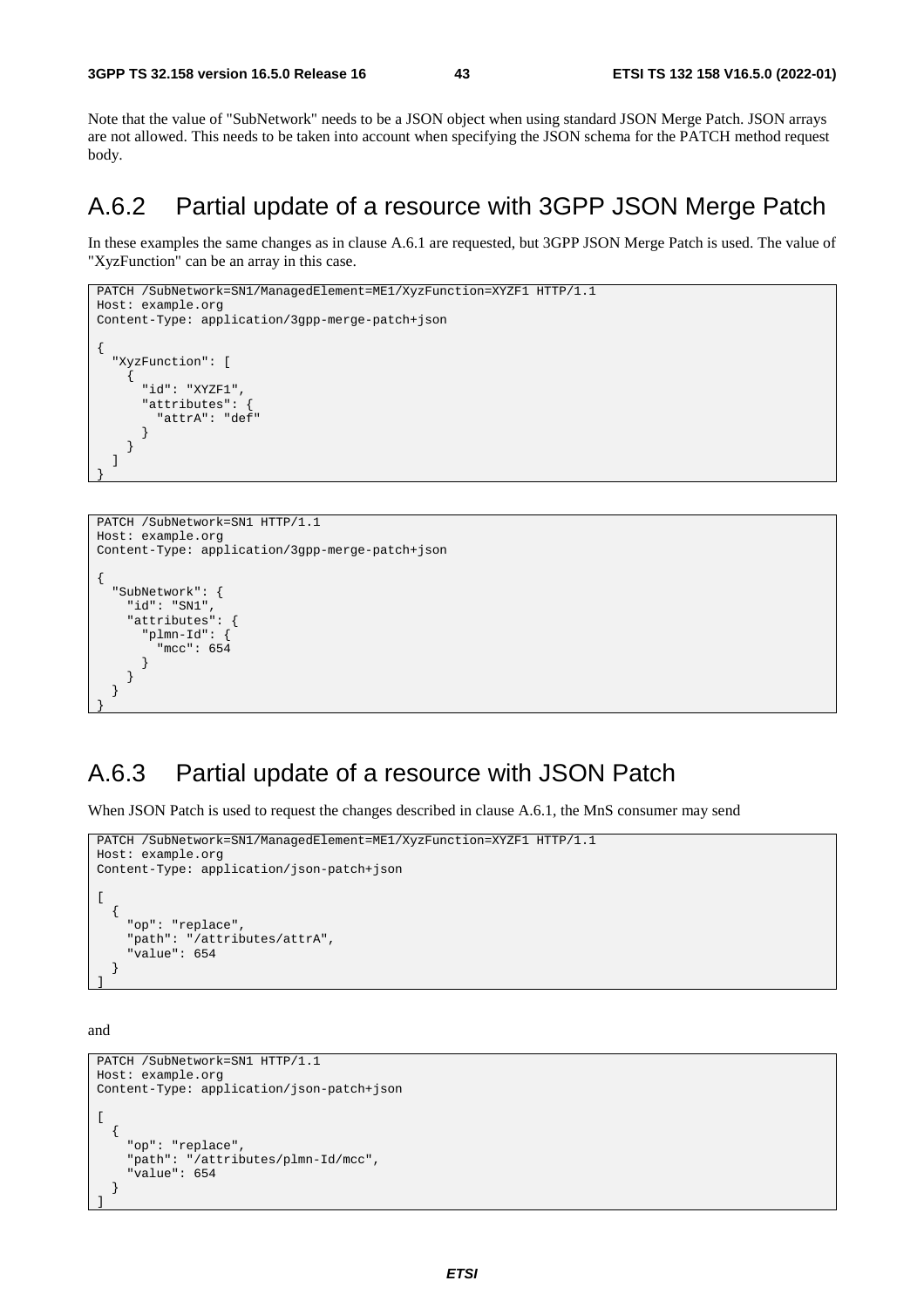### A.6.4 Partial update of a resource with 3GPP JSON Patch

When 3GPP JSON Patch is used to request the changes described in clause A.6.1 the MnS consumer may send the following

```
PATCH /SubNetwork=SN1 HTTP/1.1 
Host: example.org 
Content-Type: application/3gpp-json-patch+json 
\sqrt{ } { 
     "op": "replace", 
     "path": "/ManagedElement=ME1/XyzFunction=XYZF1#attributes/attrA", 
     "value": 654 
   } 
]
```
and

```
PATCH /SubNetwork=SN1 HTTP/1.1 
Host: example.org 
Content-Type: application/3gpp-json-patch+json 
[ 
   { 
     "op": "replace", 
     "path": "#attributes/plmn-Id/mcc", 
      "value": 654 
   } 
]
```
In the first example the target URI of the HTTP PATCH method identifies the document root.

The value of "path" in the second example is just the URI fragment component beginning with "#".

# A.7 Manipulating multiple resources

### A.7.1 Manipulating multiple resources with 3GPP JSON Merge Patch

In this example the "userLabel" attribute and the "mcc" attribute field of the "subNetwork" resource is updated. A new "XyzFunction" resource with id "XYZF3"is created as well as a new "ManagedElement" resource with id "ME3".

```
PATCH /SubNetwork=SN1 HTTP/1.1 
Host: example.org 
Content-Type: application/3gpp-merge-patch+json 
{ 
    "SubNetwork": { 
      "id": "SN1", 
      "attributes": { 
                          .<br>"Berlin NW-1",
         "plmn-id": { 
            "mcc": 456 
         } 
      }, 
      "ManagedElement": [ 
         { 
            "id": "ME1", 
            "XyzFunction": [ 
\left\{ \begin{array}{ccc} 1 & 1 & 1 \\ 1 & 1 & 1 \end{array} \right\} "id": "XYZF3", 
                  "attributes": {
```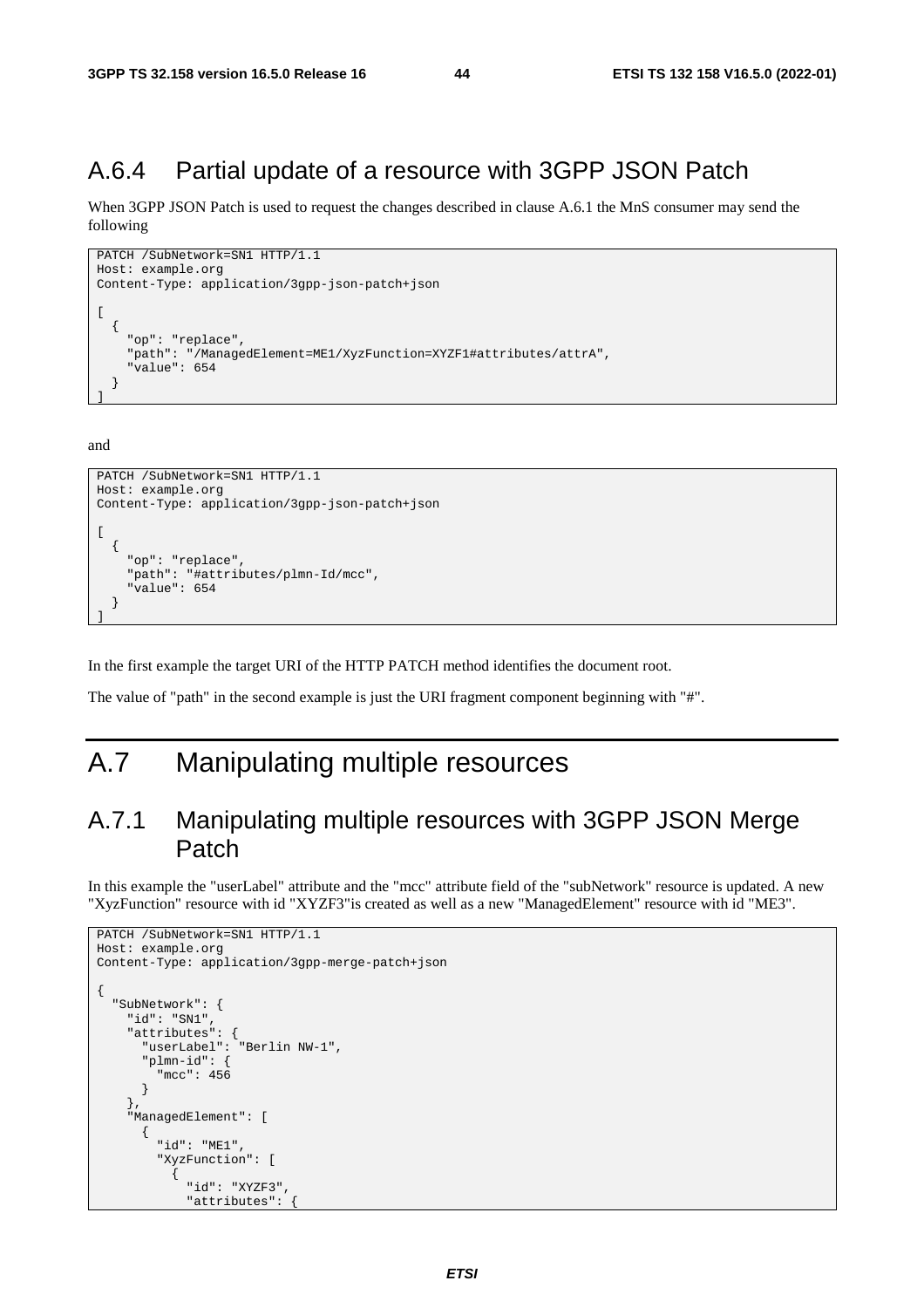```
 "attrA": "fgh", 
                  "attrB": 555 
               } 
            } 
          ] 
        }, 
\left\{ \begin{array}{c} 1 \end{array} \right\} "id": "ME3", 
 "attributes": { 
 "userLabel": " Berlin NW 3", 
 "vendorName": "Company XY", 
            "location": "Spandau" 
          } 
       } 
     ] 
  } 
}
```
In the following example a "XYzFunction" resource is deleted.

```
PATCH /SubNetwork=SN1 HTTP/1.1 
Host: example.org 
Content-Type: application/3gpp-merge-patch+json 
{ 
    "SubNetwork": { 
       "id": "SN1", 
       "ManagedElement": [ 
         { 
            "id": "ME1", 
            "XyzFunction": [ 
\left\{ \begin{array}{ccc} 1 & 1 & 1 \\ 1 & 1 & 1 \end{array} \right\} "id": "XYZF2", 
                  "attributes": null 
               } 
            ] 
         } 
      ] 
   } 
}
```
# A.7.2 Manipulating multiple resources with 3GPP JSON PATCH

The same resource modifications as in the previous chapter expressed using 3GPP JSON Patch are given by

```
PATCH /SubNetwork=SN1 HTTP/1.1 
Host: example.org 
Content-Type: application/3gpp-json-patch+json 
[ 
   { 
     "op": "replace", 
 "path": "/SubNetwork=SN1/ManagedElement=ME1/XyzFunction=XYZF1#/attributes/userLabel", 
 "value": "Berlin NW-1" 
   }, 
   { 
     "op": "replace", 
 "path": "/SubNetwork=SN1/ManagedElement=ME1/XyzFunction=XYZF1#/attributes/plmn-id/mcc", 
 "value": 654 
   }, 
\{ "op": "add", 
     "path": "/SubNetwork=SN1/ManagedElement=ME1/XyzFunction=XYZF3", 
     "value": { 
       "id": "XYZF3", 
       "attributes": { 
         "attrA": "fgh", 
          "attrB": 555 
       } 
     } 
   }, 
  \ddot{\text{}} "op": "add",
```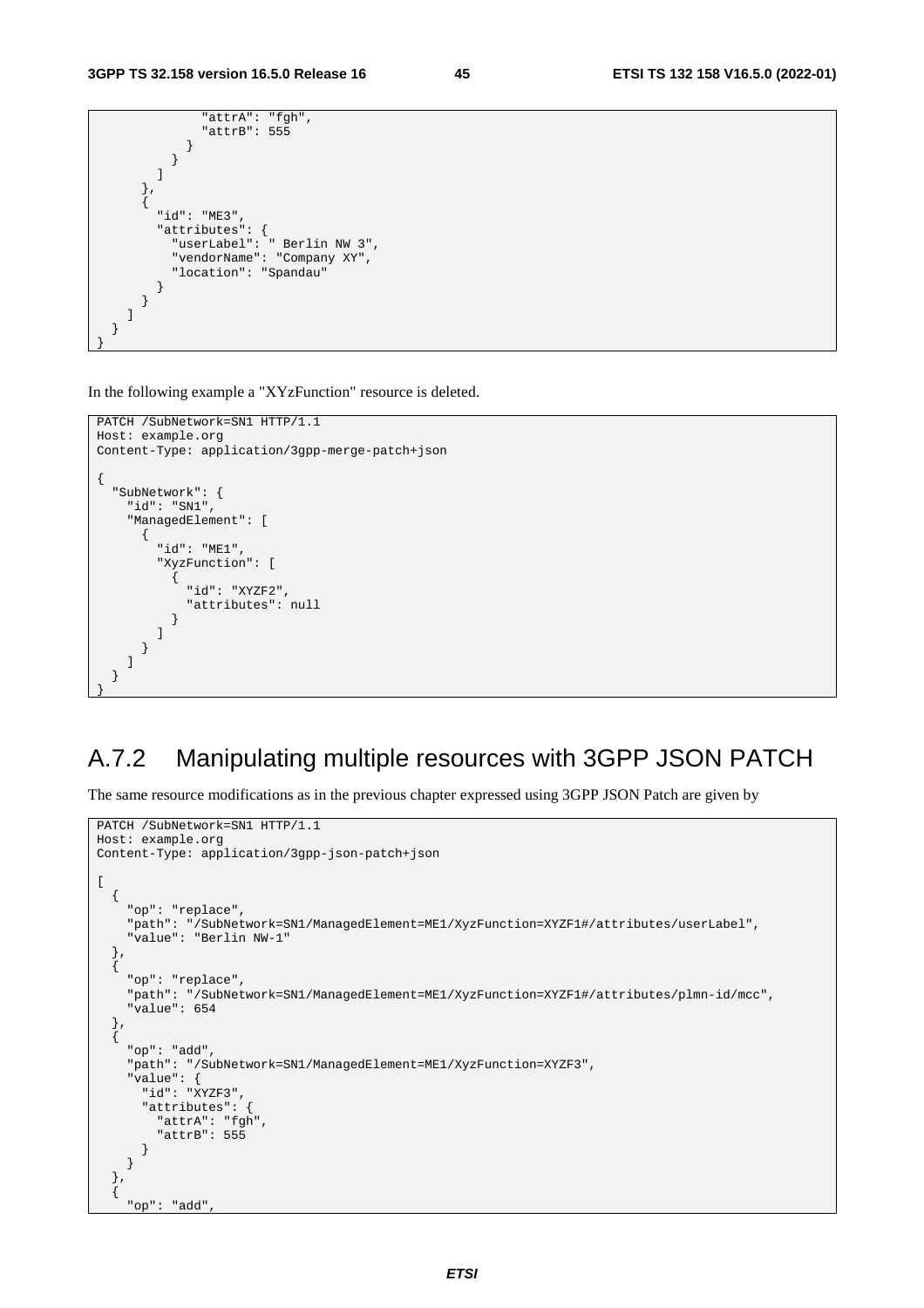```
 "path": "/SubNetwork=SN1/ManagedElement=ME3", 
 "value": { 
 "id": "ME3", 
 "attributes": { 
 "userLabel": " Berlin NW 3", 
 "vendorName": "Company XY", 
 "location": "Spandau" 
 } 
   } 
  } 
]
```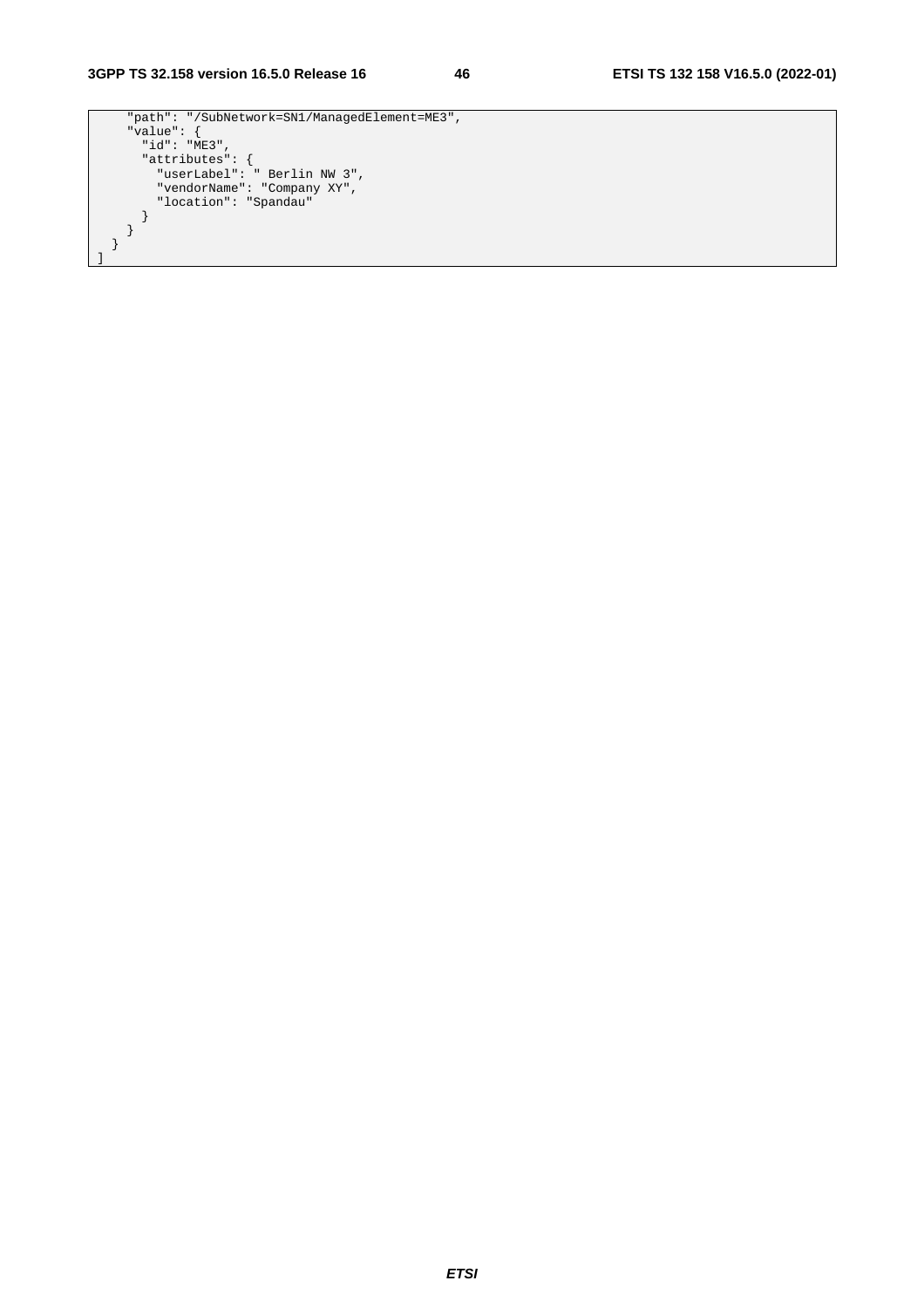# Annex B (informative): Change history

| <b>Change history</b> |                |             |           |                |                |                                                          |            |  |
|-----------------------|----------------|-------------|-----------|----------------|----------------|----------------------------------------------------------|------------|--|
| Date                  | <b>Meeting</b> | <b>TDoc</b> | <b>CR</b> | <b>Rev</b>     | Cat            | <b>Subject/Comment</b>                                   | <b>New</b> |  |
|                       |                |             |           |                |                |                                                          | version    |  |
| 2018-09               | SA#81          |             |           |                |                | Upgrade to change control version                        | 15.0.0     |  |
| 2018-09               |                |             |           |                |                | Editorial fix (EditHelp/MCC)                             | 15.0.1     |  |
| 2018-12               | SA#82          | SP-181051   | 0001      |                | F              | Extend resource representation format descriptions       | 15.1.0     |  |
| 2019-06               | SA#84          | SP-190378   | 0003      |                | F              | Correct the DN to URI mapping rules                      | 15.2.0     |  |
| 2019-12               | SA#86          | SP-191220   | 0004      | 3 <sub>l</sub> | F              | Clarify design pattern for scoping and filtering         | 15.3.0     |  |
| 2019-12               | SA#86          | SP-191220   | 0005      |                | F              | Correct basic design patterns                            | 15.3.0     |  |
| 2019-12               | SA#86          | SP-191220   | 0006      |                | F              | Add design pattern for patching multiple resources       | 15.3.0     |  |
| 2019-12               | SA#86          | SP-191220   | 0007      |                | F              | Correct resource representation formats                  | 15.3.0     |  |
| 2019-12               | SA#86          | SP-191220   | 0008      |                | F              | Add examples                                             | 15.3.0     |  |
| 2019-12               | SA#86          | SP-191220   | 0010      | 2              | F              | Clarify design pattern for attribute field selection     | 15.3.0     |  |
| 2020-03               | <b>SA#87E</b>  | SP-200183   | 0011      |                | F              | Clarify HTTP PATCH methods                               | 15.4.0     |  |
| 2020-07               | <b>SA#88E</b>  | SP-200504   | 0012      | 2              | F              | Add the missing definition for LDN-first-part            | 15.5.0     |  |
| 2020-07               |                |             |           |                | $\blacksquare$ | Update to Rel-16 version (MCC)                           | 16.0.0     |  |
| 2020-09               | <b>SA#89E</b>  | SP-200813   | 0015      | 1              | F              | Update the URI structure definition                      | 16.1.0     |  |
| 2020-12               | SA#90e         | SP-201088   | 0016      |                | F              | Correct REST SS specification template                   | 16.2.0     |  |
| 2021-06               | SA#92e         | SP-210406   | 0017      |                | F              | Correct definitions of resource creation                 | 16.3.0     |  |
| 2021-06               | SA#92e         | SP-210406   | 0019      |                | F              | Correct definition of the REST SS specification template | 16.3.0     |  |
| 2021-09               | SA#93e         | SP-210886   | 0018      | 2              | F              | Correct definitions of resource update                   | 16.4.0     |  |
| 2021-09               | SA#93e         | SP-210886   | 0021      |                | F              | Clarify query parameters for filtering                   | 16.4.0     |  |
| 2021-12               | SA#94e         | SP-211454   | 0020      | $\overline{2}$ | F              | Add more examples on how to use provisioning operations  | 16.5.0     |  |